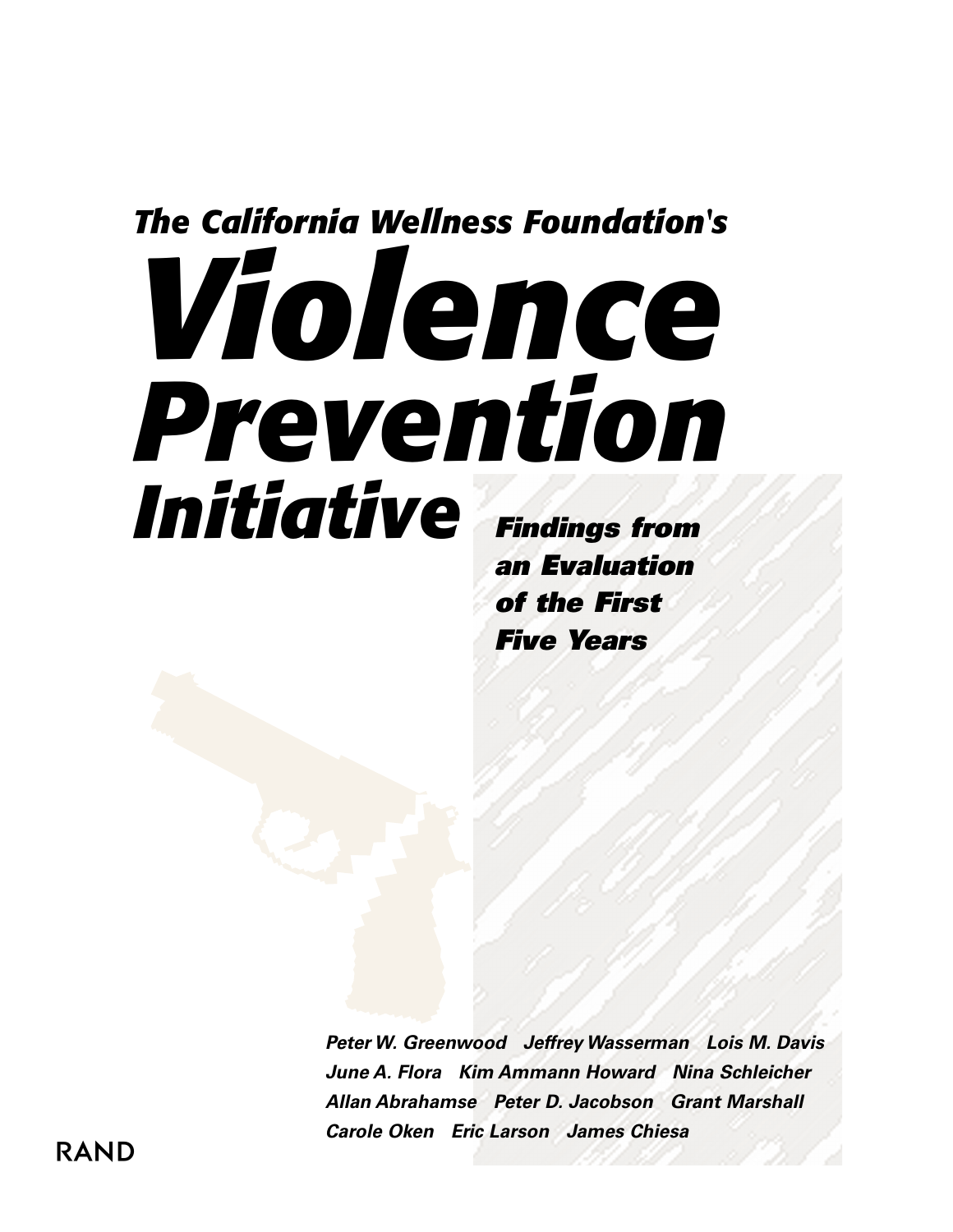## **RAND**

### **The California Wellness Foundation's Violence Prevention Initiative: Findings from an Evaluation of the First Five Years**

Peter W. Greenwood Jeffrey Wasserman Lois M. Davis June A. Flora Kim Ammann Howard Nina Schleicher Allan Abrahamse Peter D. Jacobson Grant Marshall Carole Oken Eric Larson James Chiesa

May 2001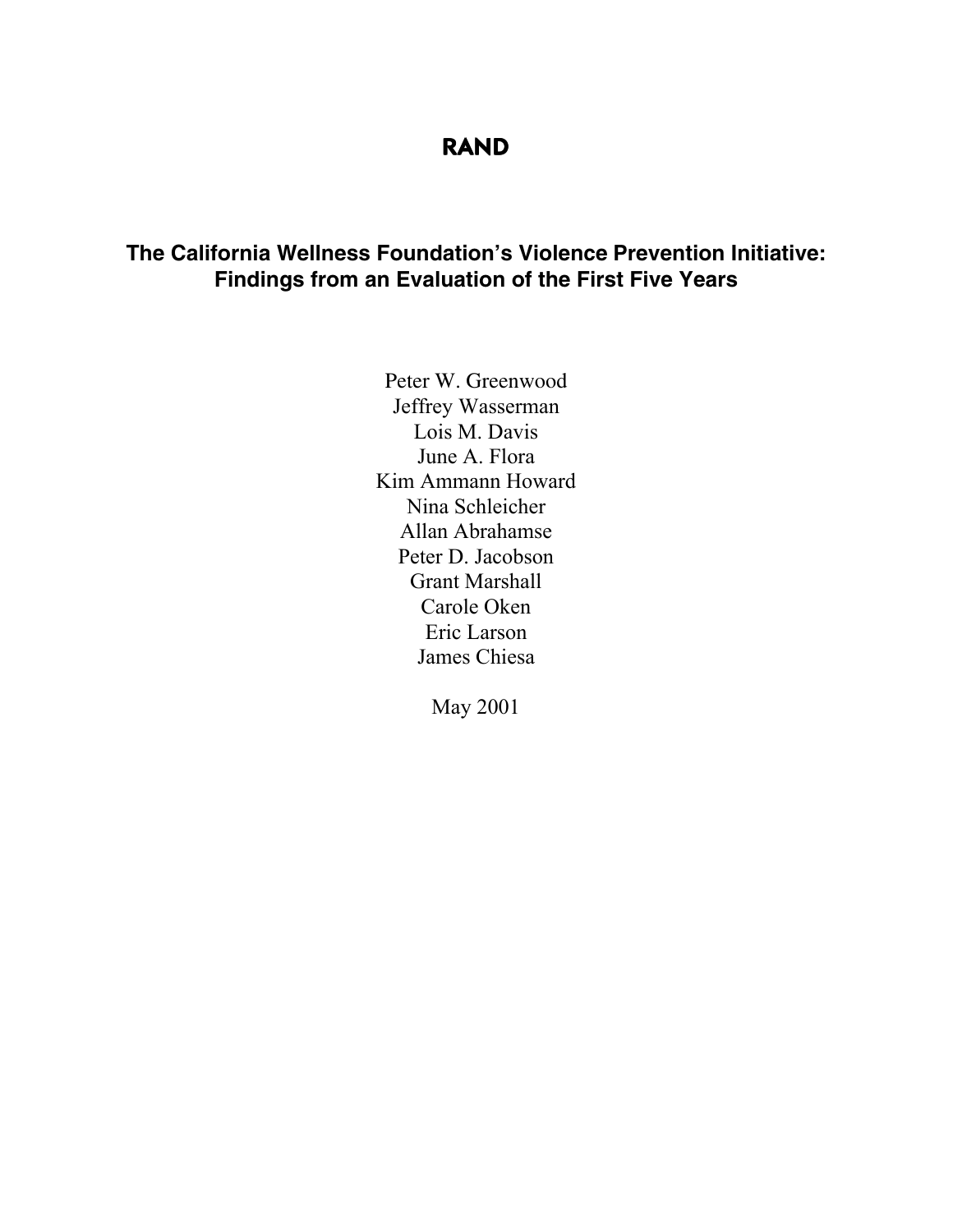#### © Copyright 2001 RAND

All rights reserved. No part of this book may be reproduced in any form by any electronic or mechanical means (including photocopying, recording, or information storage and retrieval) without permission in writing from RAND.

> Published 2001 by RAND 1700 Main Street, P.O. Box 2138, Santa Monica, CA 90407-2138 1200 South Hayes Street, Arlington, VA 22202-5050 201 North Craig Street, Suite 102, Pittsburgh, PA 15213 RAND URL: http://www.rand.org/ To order RAND documents or to obtain additional information, contact Distribution Services: Telephone: (310) 451-7002; Fax: (310) 451-6915; Internet: order@rand.org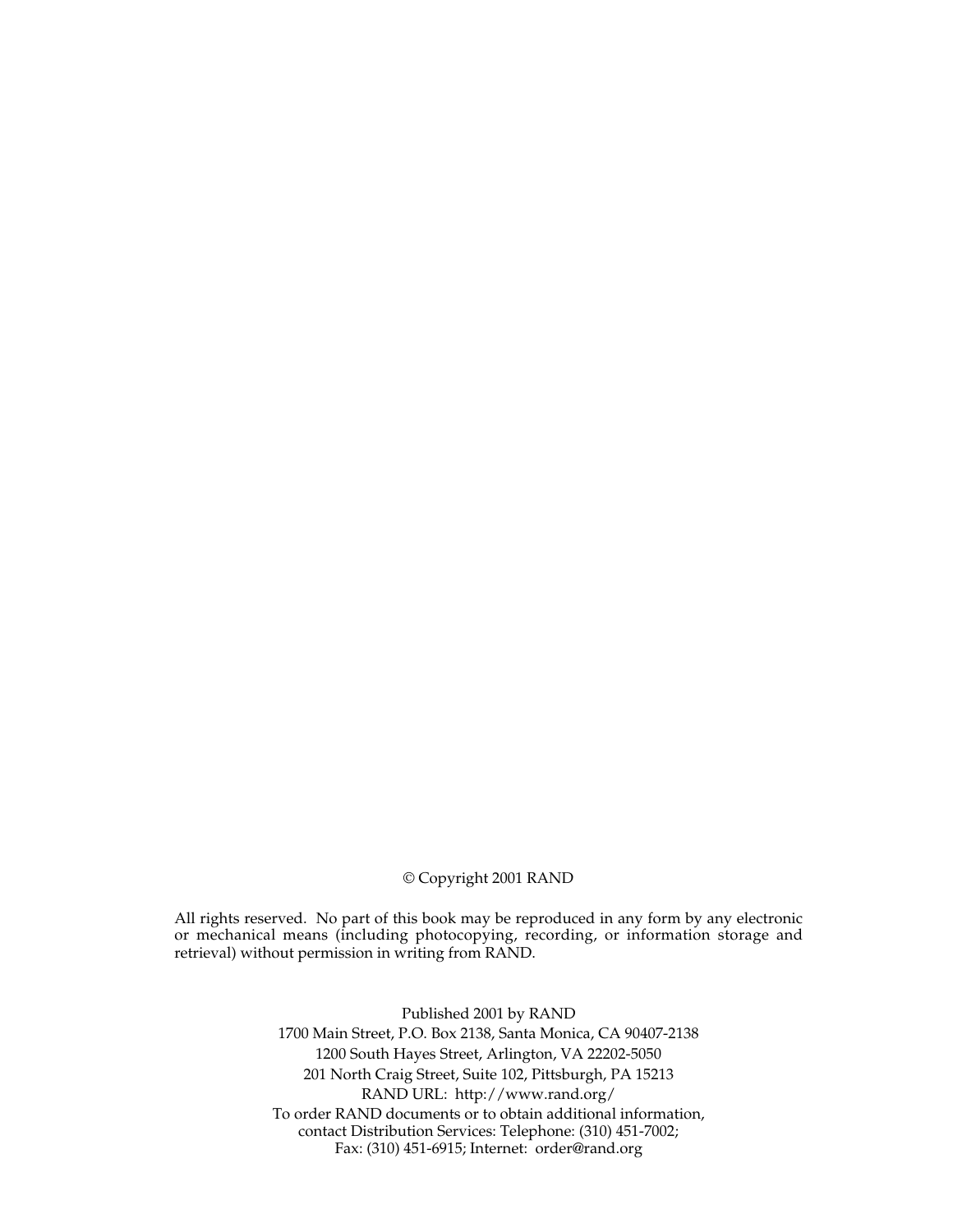#### **PREFACE: The first five years of the Violence Prevention Initiative**

The Violence Prevention Initiative (or VPI) was the first major grantmaking program developed by the California Wellness Foundation. At the time it was launched in late 1992, rates of youth violence were rising and sensationalistic press coverage contributed to a public sense that "get tough" measures were the solution. Our state was in the midst of an unprecedented prisonbuilding boom, with a growing share of public funds being dedicated to incarceration, at the expense of traditional probation/early intervention programs for young offenders. Few in the policy world identified youth violence as a public health issue, let alone saw it as something that might be preventable.

It was in this context that our Board of Directors approved \$60 million over ten years for the VPI. Not only was it our first strategic initiative, but we were unaware of any other sizeable program underwritten by a private foundation with similar goals. Lacking any guidance on "best practices," we designed a complex, multifaceted grantmaking effort to address youth violence in California at several levels simultaneously: Community Action; Leadership; Public Policy; and Research. These components are described in more detail in the enclosed report.

We entered into the VPI knowing that it was a high risk venture. The dollars our Board committed to the Initiative looked formidable on paper, but we knew from the start that they were insignificant compared to the magnitude of the challenge. Our hope was that the "whole" of our grantees' efforts would exceed the sum of their individual "parts."

Fortunately, we were joined in this effort by seven other foundations, who collectively contributed an additional \$5 million to the first five years of the VPI: Alliance Healthcare Foundation; Crail-Johnson Foundation; James Irvine Foundation; David & Lucile Packard Foundation; San Francisco Foundation; S.H. Cowell Foundation; and Sierra Health Foundation. To our partners, we express a profound sense of gratitude for joining us in this trail-blazing endeavor.

Knowing that there would be significant interest in the outcomes of the VPI, we invested a significant sum in an external evaluation of the Initiative. The enclosed report by Dr. Peter Greenwood and his colleagues at the RAND Corporation summarizes their evaluation of the VPI's first five years. The evaluation was conducted in collaboration with a team of investigators from Stanford University headed by Dr. June Flora. It's a challenging task to condense five years of work into a relatively few pages, but they have done a good job of describing the components of the Initiative and capturing the major themes of the evaluation.

This paper was originally prepared for the Third Biannual Urban Seminar Series on Children's Health and Safety, sponsored by the John F. Kennedy School of Government at Harvard University. The Foundation is supporting its dissemination as part of our commitment to sharing the lessons learned from our strategic initiatives. We will be commissioning additional work to tell more of the story of the VPI, which is currently in its ninth year.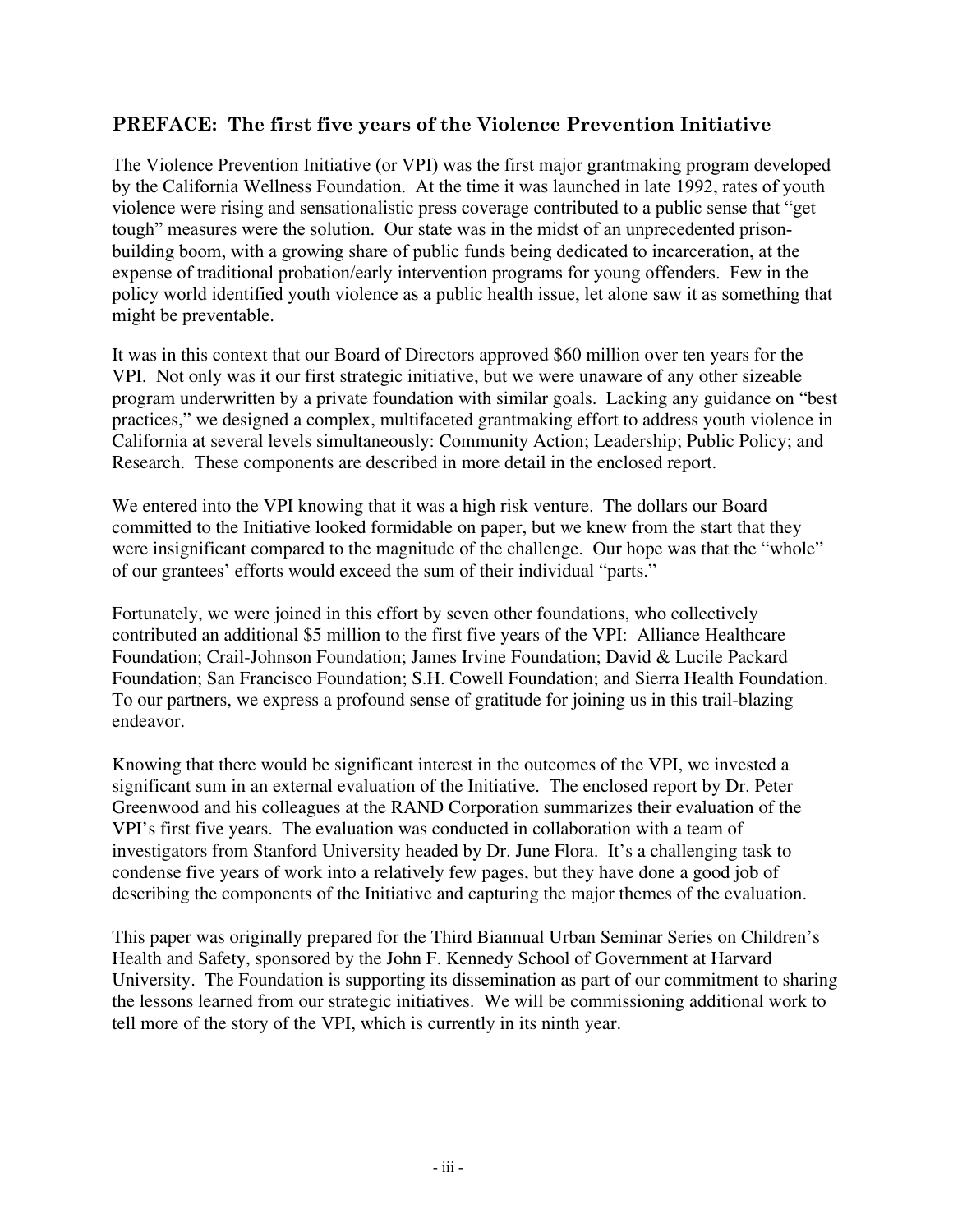So what happened as a result of the first five years of the VPI? The good news is that violence against youth is down significantly across the state of California. That's also the case in communities across the country . . . and cause for celebration. Can we attribute this wonderful outcome to the VPI? In five of the cities where there were Community Action Programs, violence rates decreased more than they did in comparison sites. But given the relatively modest size of our grants, a whole range of other simultaneous interventions and a booming state economy, it would take real hubris to assert that the VPI should get the credit. But it's clear to us that VPI participants have played a part in the overall success story.

VPI grantees have been active in achieving significant shifts in the state policy arena in reducing access to handguns and increasing public resources for after-school violence prevention programs. They have also provided data and personal testimony to inform local decision making on issues like the funding of prevention programs or licensing of liquor outlets. A diverse group of young health professionals, funded as Academic Fellows, have taken the first steps toward careers in violence prevention. Community Fellows have also changed the lives of individual young people with whom they've worked one-on-one in at-risk neighborhoods throughout California, as we know from direct reports. Still other individuals have been recognized as recipients of the California Peace Prize, spotlighting the efforts of otherwise unsung heroes throughout the state who have dedicated their lives to reducing violence in their communities.

Were all our ambitions realized? No. It's toughest to show impact at the community level, yet that's where most of our hopes were centered. . . in seventeen multi-agency collaboratives working in neighborhoods with some of the highest rates of youth violence across the state. With the luxury of 20-20 hindsight, we should have invested more in qualitative analysis of those Community Action Programs. Then we might have learned more about the ways in which they influenced young people to act as peacemakers among their peers, rather than concentrating on the measurement of community-wide outcomes after only a relatively short time in business.

But we realized at the VPI's inception that "success" would be relative. When the Board authorized 10 years of funding to tackle this issue, we took the realistic view that this would likely be only the first installment on a long-term commitment. At that time, we privately theorized that if even a third of our grantees proved they could make a difference, that would be a measure of real success. By that standard, the VPI has exceeded our initial expectations.

Perhaps the most significant outcome of the VPI's first five years is one that's virtually impossible to measure in traditional evaluation terms. Over the past several years, the diverse array of participants in the VPI – long-time community activists, young people, public health professionals, researchers, and policy wonks – have begun to refer to themselves as part of a "movement." They tell us that the connections they've established via the VPI have forged bonds across communities that will continue long after our funding is gone. Time will tell if that self-described synergy will be sustained. Because there is much more hard work to be done before we can claim to have turned the tide in the struggle to prevent violence against youth.

Thomas G. David Executive Vice President The California Wellness Foundation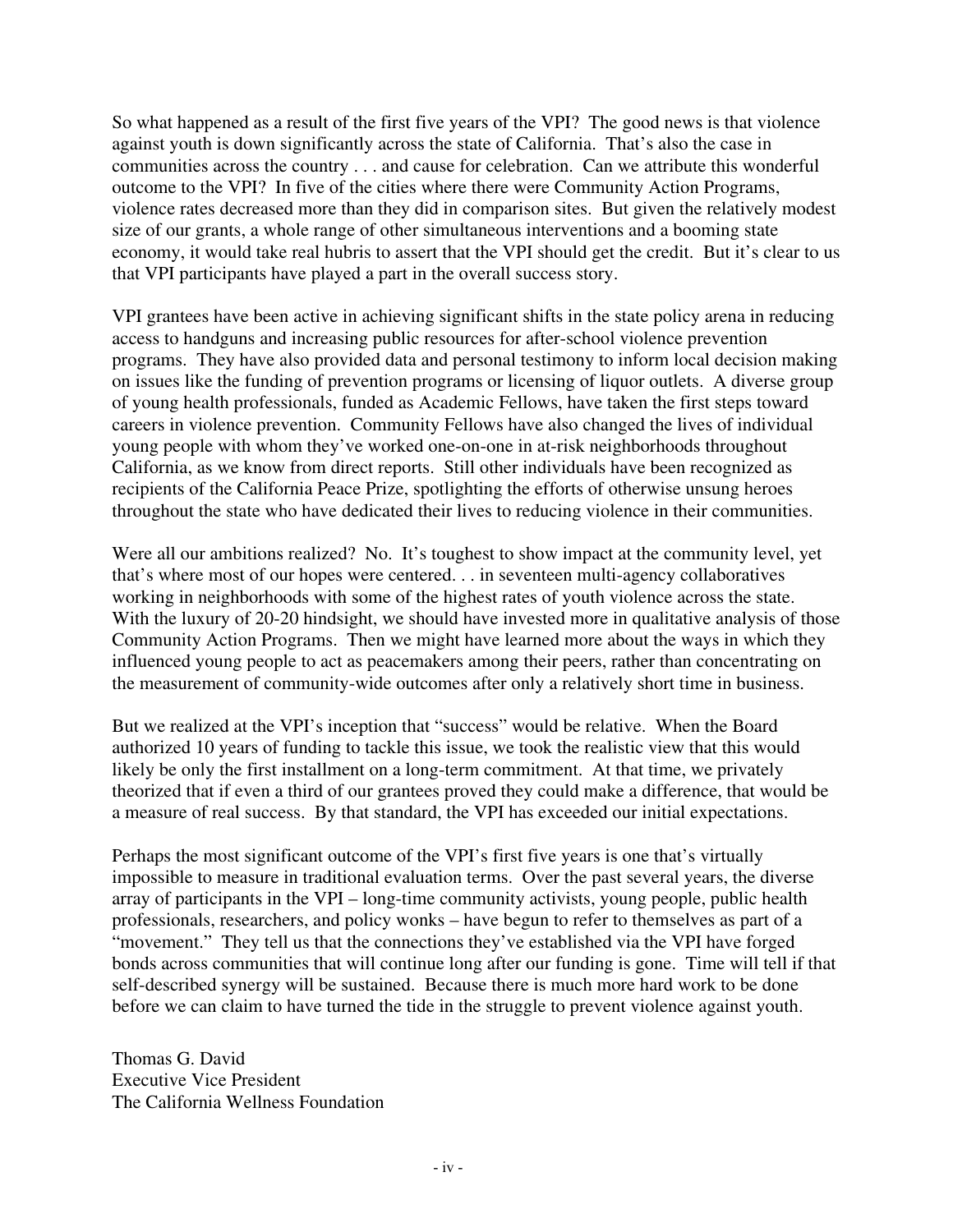## **CONTENTS**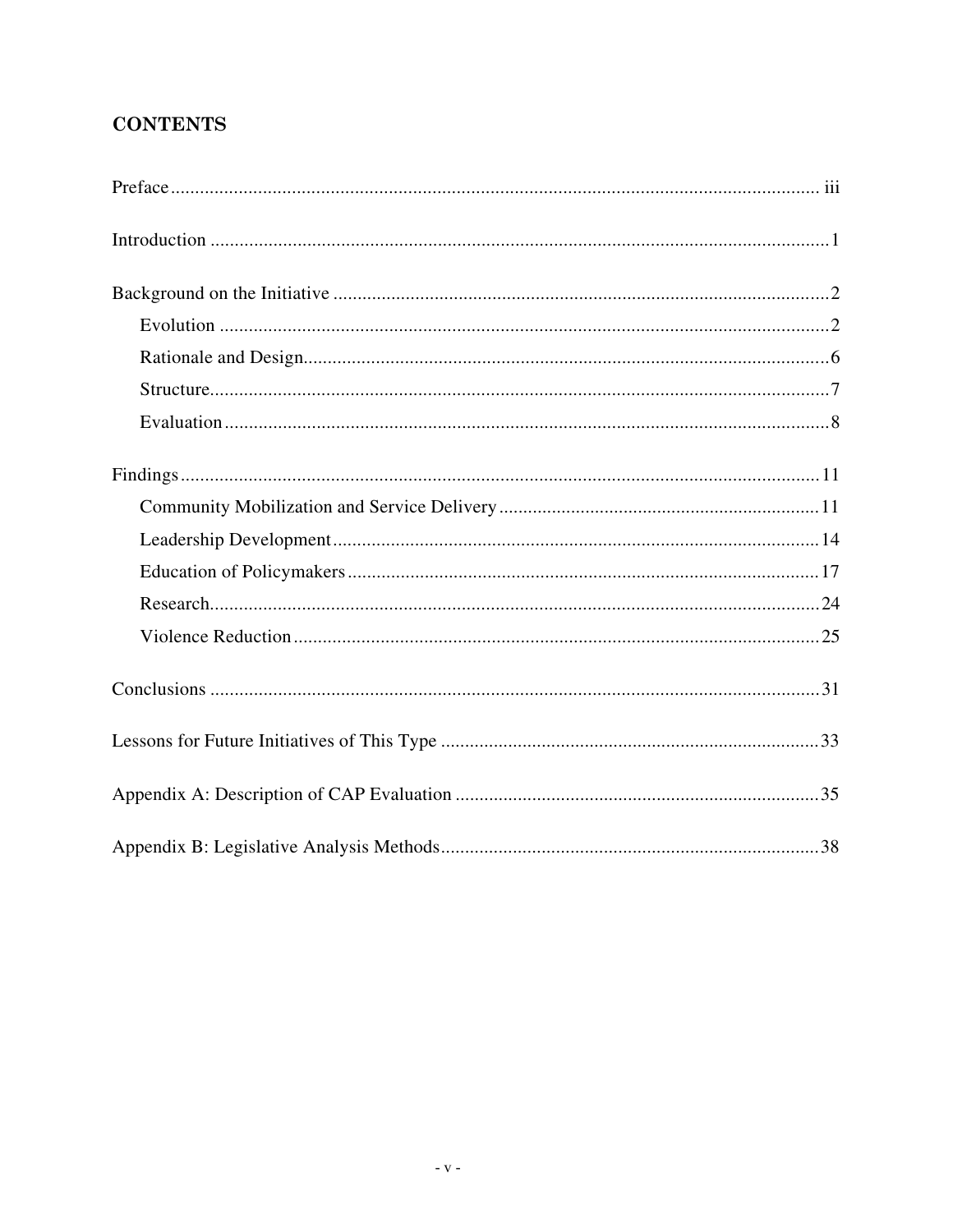#### **INTRODUCTION**

Violence has long been a major issue for citizens of the United States, who experience homicide and robbery rates that are several times higher than those reported in most other industrialized countries. Between the mid-1980s and mid-1990s this problem became particularly acute for persons under 21, whose homicide arrests doubled and whose violent-crime victimization rate went up by more than 50 percent. At the same time, the analogous numbers for older groups were stable or increasing only slightly.<sup>1</sup>

Despite the magnitude of the youth violence problem in this country, little is known about the potential success of various strategies for reducing it. All of the recent reviews that have attempted to identify promising intervention strategies have concluded that the knowledge base is still too thin to provide compelling evidence in support of any single approach, particularly those in which the community or neighborhood is the focus of the intervention, as opposed to interventions which target specific youth. $2$  It is now often suggested that youth violence will yield only to a multitude of approaches that can work on several aspects of the problem in unison.

The California Wellness Foundation's Violence Prevention Initiative (VPI) represents one such effort. With funding in excess of \$35 million for its first five years, the VPI represents an ambitious attempt to combine policy and media advocacy, community action, individual leadership, research, and evaluation in one integrated initiative. The evaluation of the first phase of the VPI was carried out by teams of researchers from RAND and from the Center for Research in Disease Prevention at Stanford University.

This report presents findings from an evaluation of the VPI's first five years (1993–1998). It begins with the historical context of the Initiative, the goals and intent of the Initiative, its structure, and the design of the evaluation. The remainder presents selected findings from the evaluation related to both the implementation process and outcomes, and discusses their implications for future initiatives of this type.

 $\frac{1}{1}$  Federal Bureau of Investigation, *Uniform Crime Reports for the United States,* 1984, p. 178; 1994, p. 227. Bureau of Justice Statistics, "Teens Experience the Highest Rates of Violent Crime," http://www.ojp.usdoj.gov/bjs/glance/vage.htm, April 27, 2001.

<sup>&</sup>lt;sup>2</sup> Elliot, Delbert S. (Ed.) (1999). Blueprints for Violence Prevention (Books 1-10). Colorado: Venture Publishing and C&M Press.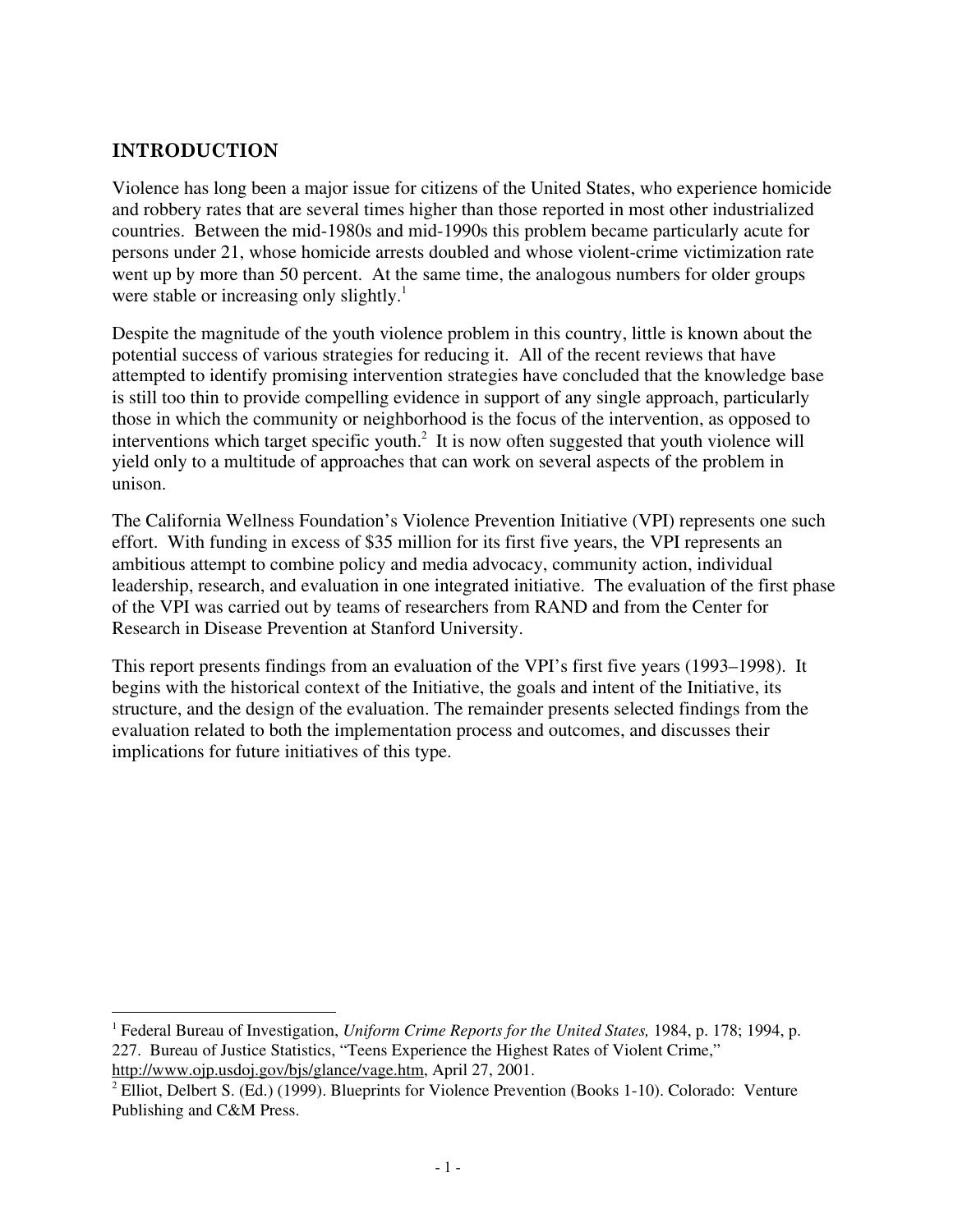#### **BACKGROUND ON THE INITIATIVE**

We here summarize the genesis of the Violence Prevention Initiative within the California social and political context and the public health model that provided the rationale for the Initiative's design. We depict the Initiative's programmatic structure and the functional paradigm supported by that structure, and we outline our evaluation, which was based on the functional paradigm.

#### **Evolution**

In 1993, California was, like the rest of the nation, experiencing a peak in an epidemic of juvenile homicide. The largest cities were particularly hard hit. Various potential causes of this epidemic have been cited. One respected authority<sup>3</sup> hypothesizes that youths recruited to the crack trade found it necessary to carry firearms, which induced other youths to arm themselves in self-defense. Thus, disputes that would once have ended in a fistfight now ended in lethal violence. Other observers have cited causes ranging from economic stagnation and the social pressures of poverty and racism to a long record of leniency towards juvenile violence on the part of the criminal justice system.<sup>4</sup>

Despite the multiplicity of possible causes, actions undertaken to address youth violence in the early to mid 1990s did not extend much beyond punitive, reactive measures. For instance, California passed legislation to treat adolescent criminals as adults, and there was even talk of allowing the death penalty to be imposed on thirteen-year-olds. Gun control had stalled, and little attention was given to other measures intended to address the problem prospectively, at its source.<sup>5</sup>

Against this background, The California Wellness Foundation launched its Violence Prevention Initiative (VPI) "to reduce youth violence in California."6 How did the Foundation decide upon this goal? The Foundation had been established by HealthNet, a network of California health care providers, as a condition of its 1991 conversion from non-profit to for-profit status. The new foundation faced an immediate requirement to make some \$12 million in grants in its first year of operation.

The staff of the Foundation (a president, a program director, a senior program officer, a program officer, and a program secretary) launched an intensive planning effort to

 $\frac{1}{3}$  Blumstein, Alfred, "Youth Violence, Guns and the Illicit Drug Market," *Journal of Criminal Law and Criminology*, Vol. 86, pp. 10–36, 1995.

<sup>4</sup> See, for example, Elijah Anderson, *Streetwise: Race, Class and Change in an Urban Community,* University of Chicago Press, Chicago, 1990.

<sup>&</sup>lt;sup>5</sup> Greenwood, Peter, et al. 1998. Diverting Children from a Life of Crime: Measuring Costs and Benefits. Santa Monica, CA: RAND.

<sup>6</sup> The California Wellness Foundation, "Violence Prevention Initiative," December 1996, available from the Foundation.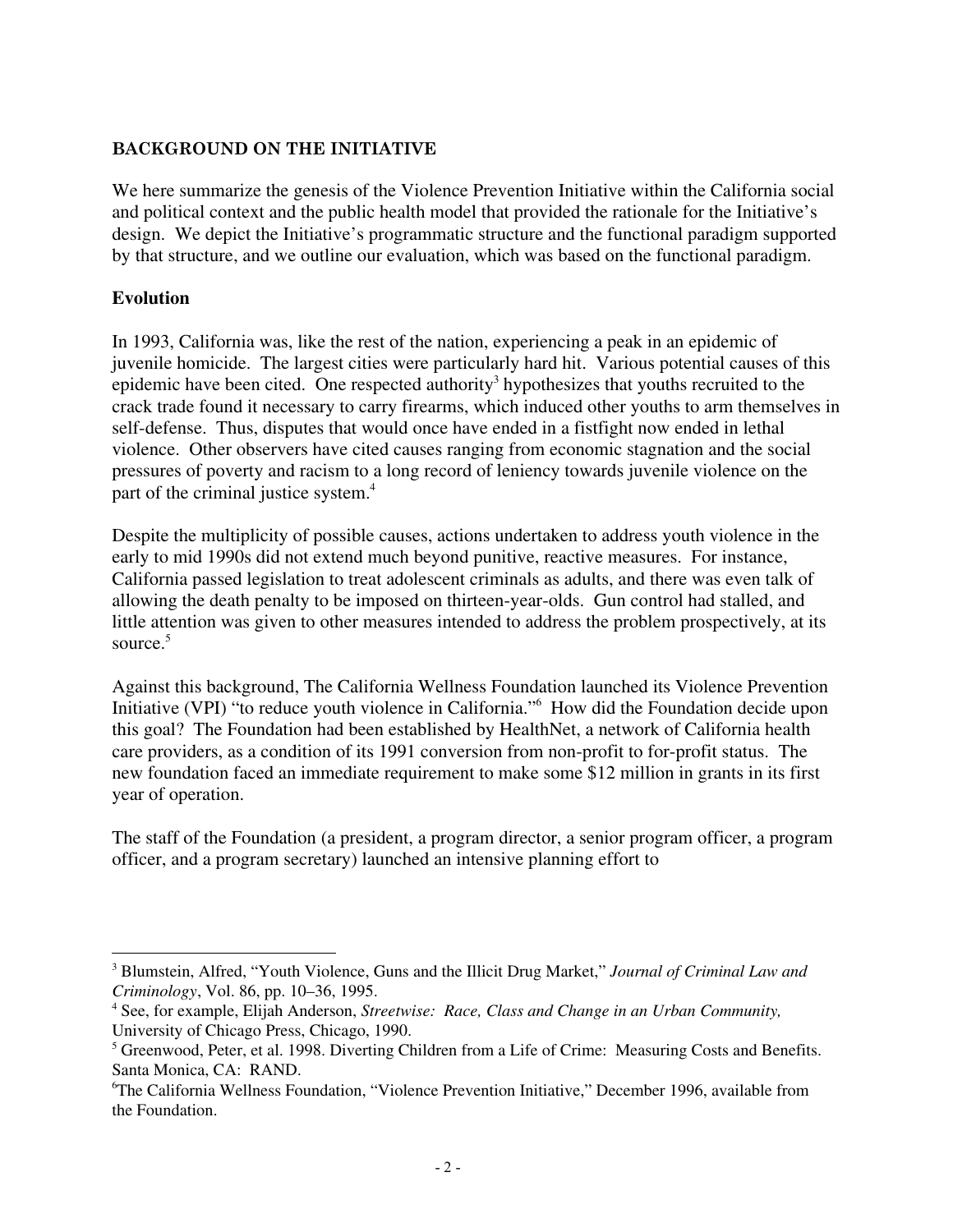- identify needs and opportunities for focused grant-making support that would enable the Foundation to meet its philanthropic mission (improving the health and well-being of all Californians)
- establish for itself a unique role within the foundation community.

A series of community-level focus groups was conducted by staff across the state, soon after the Los Angeles civil disorders in 1992. The Foundation also convened a one-day meeting of health and other experts and conducted a review of the scientific literature. Violence prevention was among the top five health issues identified through these processes.

The Foundation staff also commissioned white papers addressing the top health issues identified by the above processes, including a "White Paper on Violence Prevention." That paper, and the Foundation staff's analysis of the violence prevention issue, were heavily influenced by a series of papers published by the Centers for Disease Control in April 1992, on the topic of violence prevention.

These papers, along with the work of various activists, researchers, and professionals in the public health community, suggested the following:

- Sole reliance on a criminal justice approach to violence was inadequate to reduce the occurrence of violence.
- A public health approach—one focused on prevention—could be more productive in stemming the tide of violence. Additionally, such an approach would add a much needed balance to the increasing focus on incarceration and other programs that merely reacted to violence that had already occurred.

The Foundation identified youth violence prevention as a promising and urgent focus for its first major initiative. Several factors, in addition to the above considerations, supported that decision:

- Data demonstrated the increasing toll violence was taking on America's communities, and in particular on youth.
- California communities identified violence prevention as among their top concerns.
- No organization had leadership experienced in defining, implementing, and evaluating a public health approach to the serious problem of youth violence. A survey of other major foundations showed that none had undertaken a comprehensive grant-making effort in support of violence prevention.

In choosing to focus on youth violence, the Foundation recognized that, because violence is a multifaceted problem that is intertwined with major social problems, it poses a daunting challenge to a public health approach.

In August 1992, the Foundation convened an ad hoc national advisory committee, composed of policymakers, clergy, health care professionals, researchers, and youth and community activists. The committee's purpose was to help develop a comprehensive, statewide initiative for presentation to the Foundation's board of directors. Based on input from this 40-member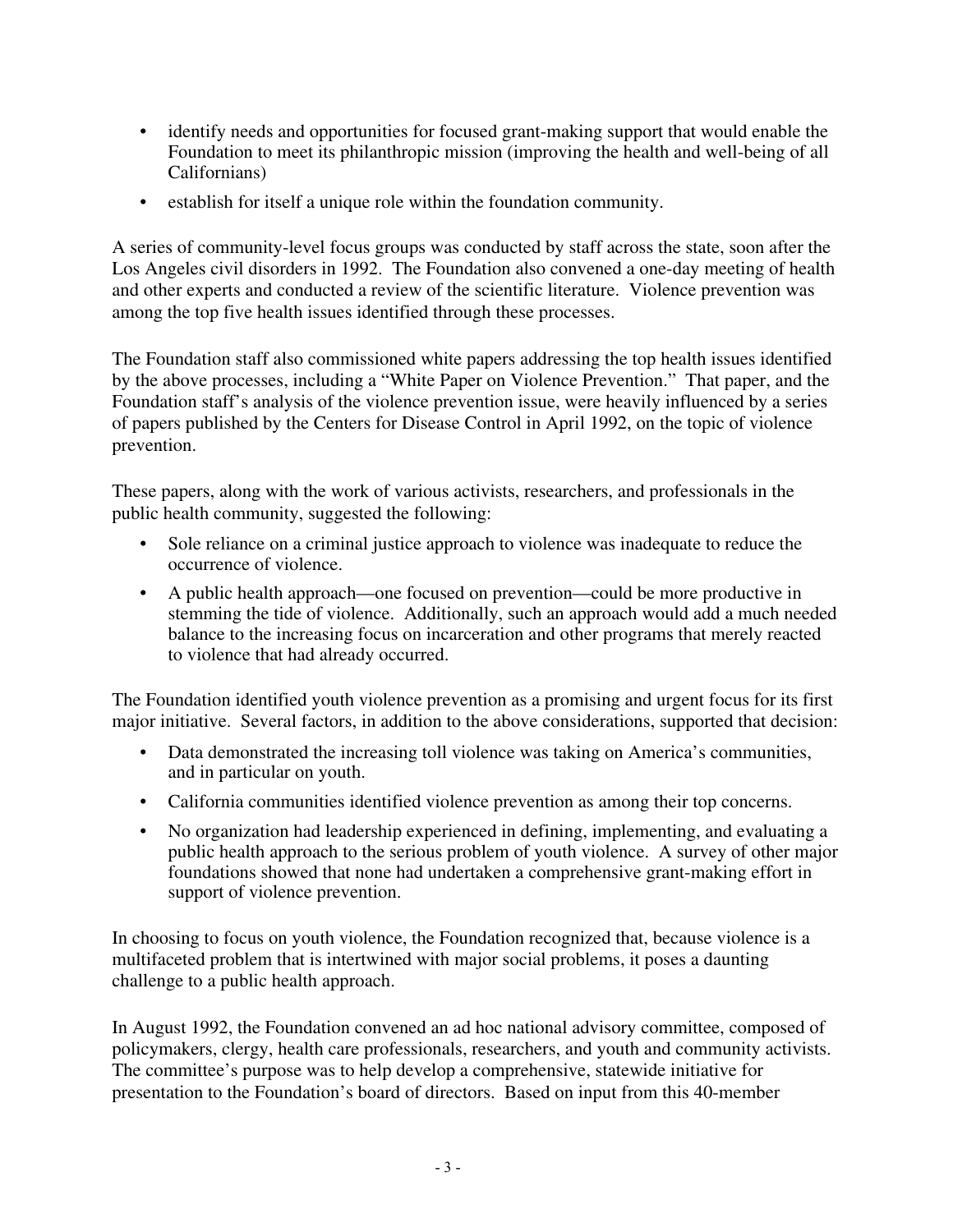advisory committee, Foundation staff prepared a final document outlining a proposed, five-year violence prevention initiative.

In October 1992, the Foundation's board of directors approved the launch of the VPI with a commitment of some \$30 million over five years. In November the Foundation issued a request for proposals for the establishment of the Pacific Center for Violence Prevention and for community action program-planning grants as a first step in implementing the Initiative. In addition, awards to the first of four cohorts of community grassroots leaders were made to initiate a Community Leader Fellowship Program, and agreements were executed at six sites for academic fellowships.

During the first year of the Initiative, Foundation staff and the Pacific Center conducted research and planning efforts to determine the feasibility and usefulness of conducting a public education campaign in conjunction with the Initiative. A decision was reached to incorporate such a campaign, and in December 1993, the Foundation awarded a four-year grant to Martin & Glantz LLC, a consulting firm specializing in communication strategies and grassroots organizing.

Several additional grantees have been added to the VPI over the course of the Initiative, bringing the total amount of funding for the first five years of the project to approximately \$35 million. Approximately \$5 million of this total was provided by other funders acting in partnership with The California Wellness Foundation. Those are

- Alliance Healthcare Foundation
- Crail-Johnson Foundation
- James Irvine Foundation
- David & Lucile Packard Foundation
- San Francisco Foundation
- S. H. Cowell Foundation
- Sierra Health Foundation

As mentioned above, the pre-VPI political environment in California had been characterized by a criminal-justice-only approach to crime. In that context, it is noteworthy that the general prevention-oriented approach toward youth violence embodied in the VPI has made its way into several key state-level reports and legislative initiatives.<sup>7</sup>

- In September 1994, the Little Hoover Commission issued a report entitled *The Juvenile Crime Challenge: Making Prevention a Priority*. 8 This document presents a detailed legislative and administrative strategy for improving the state's youth crime prevention efforts. Among the recommendations contained in the report:
	- That state agencies involved in anticrime activities be directed "to make early intervention and prevention programs a top priority."

<sup>-&</sup>lt;br>7 Foundation staff and VPI grantees participated in and helped inform some of these efforts. 8 Report Number 127, Sacramento, Calif.: The Little Hoover Commission.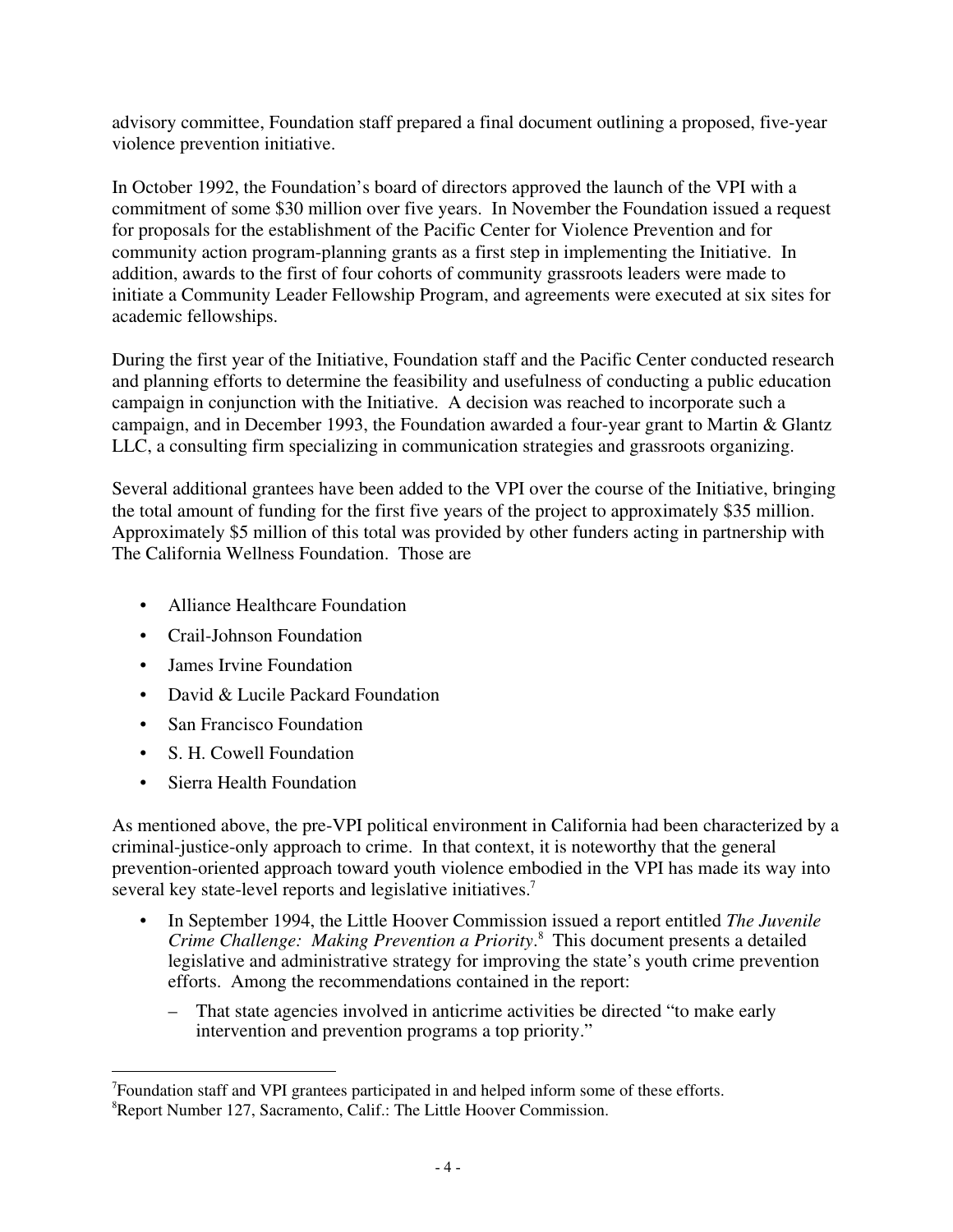- In 1995, the California Attorney General's office issued *Violence Prevention: A Vision* of Hope.<sup>9</sup> Prepared by the Attorney General's 26-member Policy Council on Violence Prevention, the report concluded that to achieve a violence-free society, state and local governments and community organizations must develop and implement policies and programs that
	- increase the constructive use of the media to deglamorize violence and promote nonviolent social norms
	- reduce deaths and injuries from firearms
	- reduce violence associated with alcohol
	- strengthen communities and schools by expanding local ownership and control
	- support families, recognizing them as the basic institution for developing and nurturing children
	- foster and support violence-free relationships
	- ensure the development of healthy and responsible youth
	- recognize that all people matter, fostering a respect for diversity
	- advance personal and social responsibility
	- support violence prevention research and evaluation based on the public health model.

The Council developed literally scores of detailed recommendations emanating from the above initiatives, many of which resembled the objectives of VPI grantees. For instance, with respect to the goal of reducing deaths and injuries from firearms, the Council recommended, among other things,

- that legislation be adopted prohibiting the manufacture and sale of "Saturday Night Specials"
- that the penalty for carrying loaded, concealed firearms be increased so that it is consistent with other concealed-weapons sanctions.
- In July 1996 the Governor signed into law State Senate Bill 1760. Specifically, the bill provided \$50 million in grants to counties for the purpose of reducing juvenile crime and delinquency. The bill stressed the importance of developing a continuum of responses to the problem of juvenile crime, with a particular emphasis on prevention and early intervention and treatment.

These state-level reports and initiatives will affect the continuing evolution of California's political environment toward one that may be more receptive to the importance of violence prevention. They represent important contributions as well to the dialogue about violence taking place beyond California's borders.

<sup>-&</sup>lt;br>9 Crime and Violence Prevention Center, California Attorney General's Office. 1995.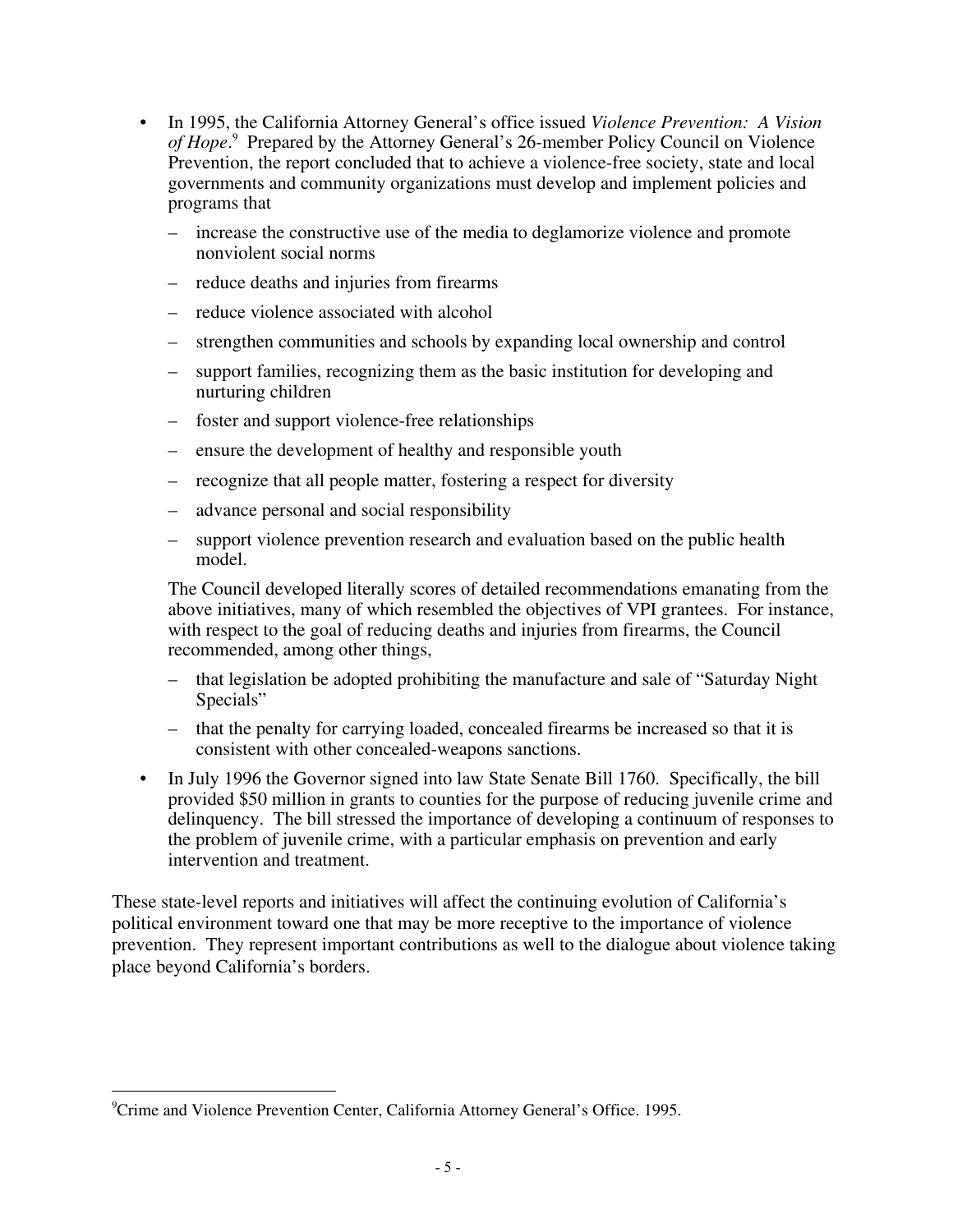#### **Rationale and Design**

The Foundation wished to play a role in increasing the health and well-being of Californians by enhancing the public's understanding that societal violence is remediable and that interpersonal violence is preventable. The hope was that this would increase the public's support for and involvement in the implementation of public policies and community actions that reduce violence.

This desire underlies one of the most innovative aspects of the VPI: It represents an important attempt to apply a public health model to youth violence prevention. This model has served as a guide to the myriad program development and implementation decisions made by the Foundation's staff and board.

What is meant by a pubic health model in this context? In their paper on adopting a public health approach for preventing violence, James Mercy and his colleagues from the Centers for Disease Control and Prevention (CDC) argue that a fundamental component of this approach is a

shift in the way our society addresses violence, from a focus limited to reacting to violence to a focus on changing the social, behavioral, and environmental factors that cause violence.10

According to this framework, the wave of violence that crested in the late '80s and early '90s should be viewed as nothing less than an "epidemic," which, if left untreated or if treated with the wrong medicine, will threaten the very fabric of our society.

As outlined by Mercy et al. (1993), a public health approach for preventing violence comprises four steps:

- *Define the Problem:* The first step involves collecting data on the nature and magnitude of the problem, including information on violence-related morbidity and mortality, the costs associated with violence, the spatial and temporal distribution of violent incidents, and so on.
- *Identify Causes and Risk Factors:* The next step requires undertaking a variety of analyses—including epidemiologic studies, rate calculations, and case-control studies—aimed at determining the underlying causes or risk factors associated with violence-related morbidity and mortality. Such studies may be used as a vehicle for identifying particular sub-populations at risk for violence incidents and even specific interventions.
- *Develop and Evaluate Interventions:* Based on the information obtained during the first two steps, a series of interventions should be developed and evaluated. Such interventions range from observational studies of promising approaches for reducing violence to randomized controlled trials.

 <sup>10</sup>Mercy, J. A., et al., 1993, "Public Health Policy for Preventing Violence," *Health Affairs* 12:7–29.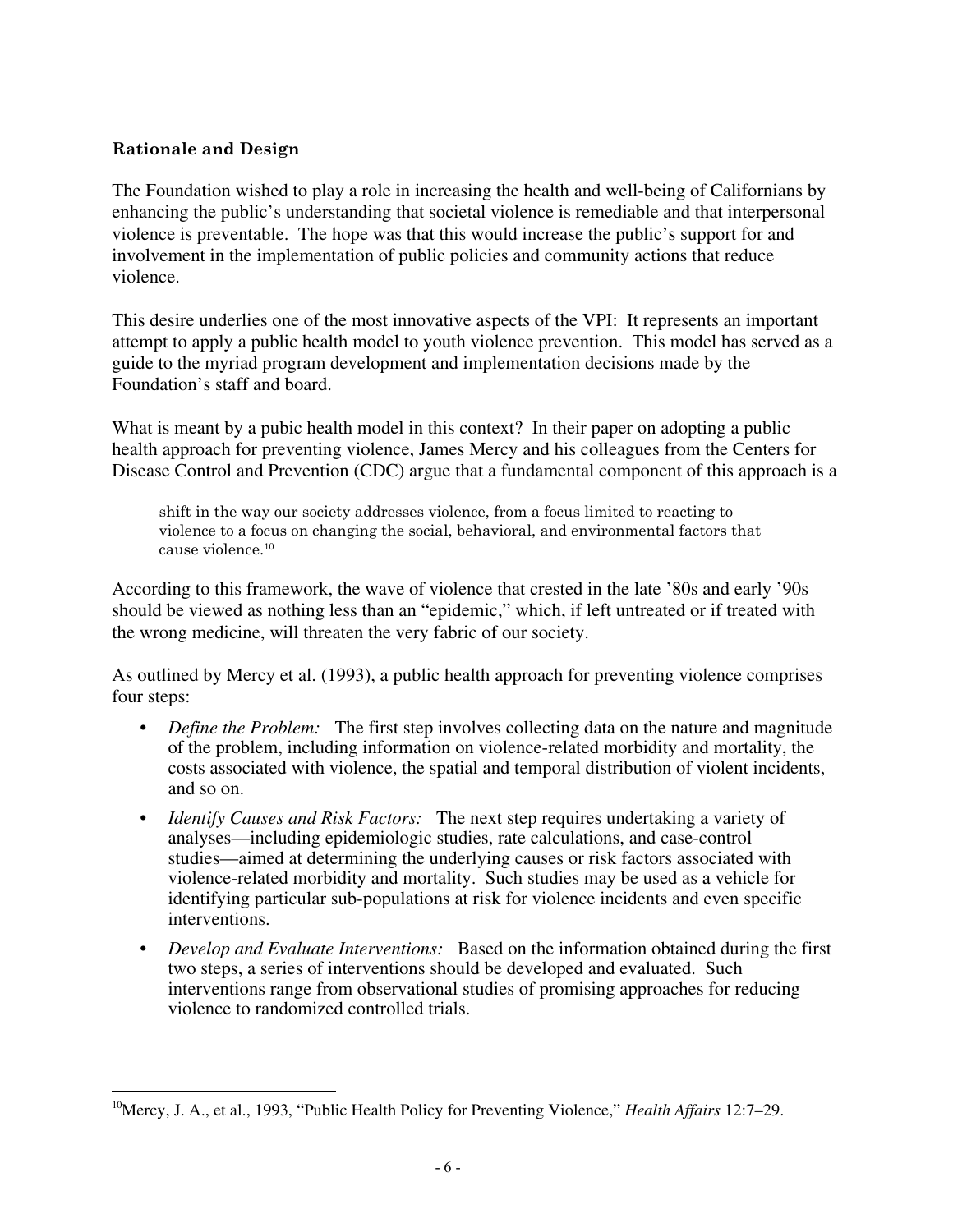• *Implement Interventions:* The final stage in the process involves implementing interventions shown to be effective in the previous step. However, the evaluation process should continue during this step to ensure that interventions found to be effective in demonstration projects remain so once they are introduced on a wider scale.

It is important to stress that most experts view a public health approach as a complement to, rather than a substitute for, what is typically termed a criminal justice approach for combating violence.11 Even the most ardent proponents of a public health approach understand that for some individuals and crimes there is no viable alternative to incarceration. In short, a balance needs to be struck—a balance that ensures the safety of our citizens in the short run while developing a longer-term solution that addresses the underlying causes of violent behavior.

#### **Structure**

In deciding how to structure an initiative with a public health model as the basis, the Foundation looked again to the CDC, whose papers suggested a combination of potential interventions was likely to be most effective in preventing violent injuries.<sup>12</sup> In response, the Foundation

- operationalized the various approaches identified by the CDC through four interactive components: a community action program, a policy program, a leadership program, and a research program (see Figure 1)
- established an evaluation process for the Initiative
- set up a statewide advisory committee to guide the Foundation and its staff on what was seen as a "robust yet flexible" Initiative that was expected to evolve over the course of the program.

Although the VPI is structured, in a formal sense, along programmatic lines, the myriad of activities that fell under the Initiative's umbrella can also be categorized along functional lines. Doing so helps illustrate the fact that in principle—and to an increasing extent, in reality—the various programs interact with one another to create an integrated approach for achieving the Initiative's ultimate goal: reducing youth violence.

Specifically, as Figure 2 shows, the Initiative essentially comprises four broad functional areas of activity:

- Community mobilization and delivery of violence prevention programs to youth
- Leadership development
- Education of policymakers and opinion leaders
- Conduct of policy-relevant research on violence prevention issues.

 <sup>11</sup>Moore, M. H., 1993, "Violence Prevention: Criminal Justice or Public Health?" *Health Affairs* 12:34–45.

<sup>&</sup>lt;sup>12</sup> Position Papers from the Third National Injury Control Conference: "Setting the Agenda for Injury Control in the 1990s" (Atlanta: Centers for Disease Control, April, 1992).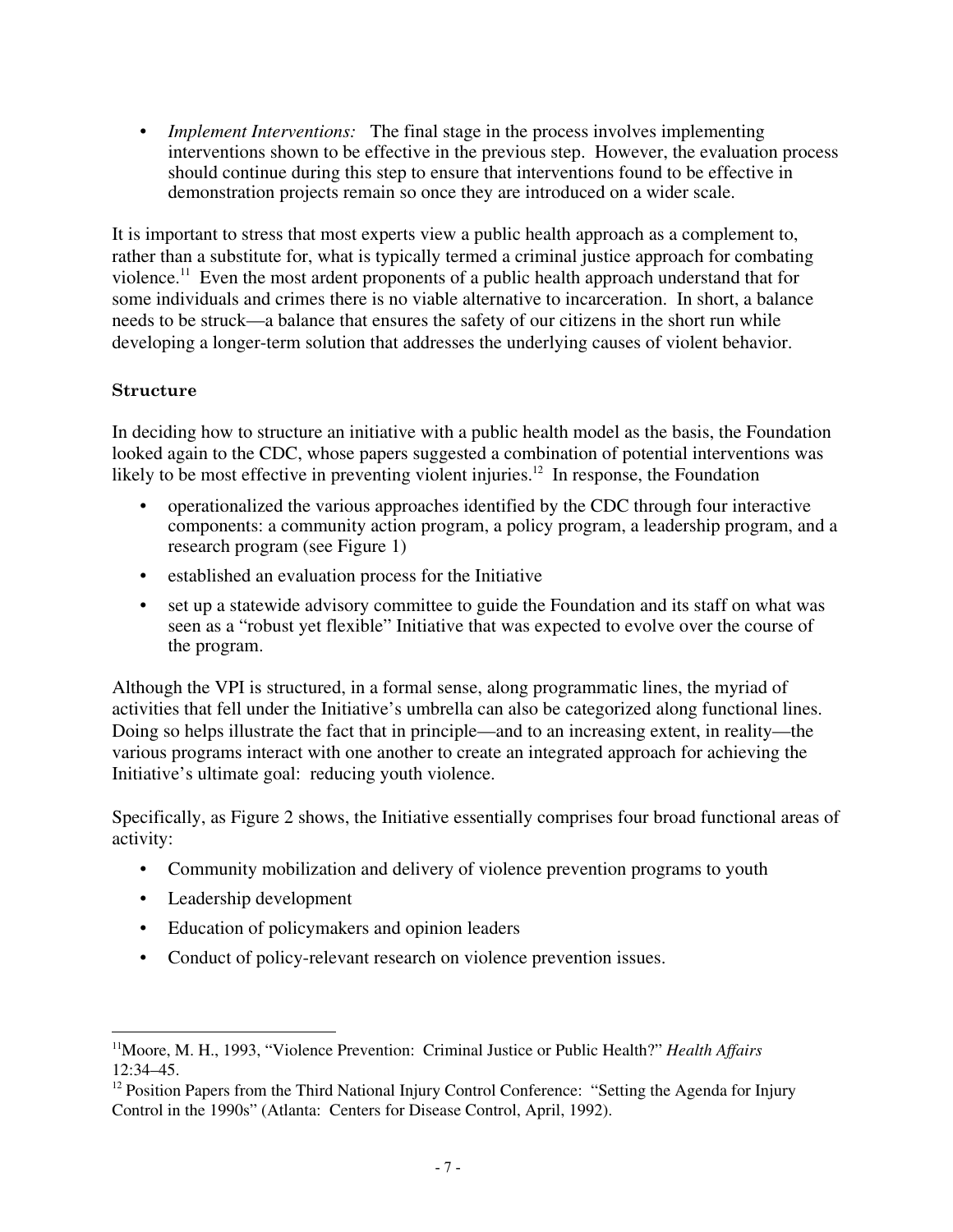

**Figure 1—Structure of the Violence Prevention Initiative**

It is these functional areas on which we base our evaluation. As indicated in the figure, each is influenced by the other ones. For example, the task of educating policymakers and opinion leaders has, in part, been accomplished by community leaders who embrace the violence prevention cause. There is thus not a one-to-one correspondence to the programs. Research, for instance, is conducted not only within the Research Program but also within the Leadership Program.

#### **Evaluation**

The Foundation planned from the very start that the Initiative would be evaluated. The evaluation was designed to achieve the following objectives:

- Provide information on the Initiative's implementation and early effects to those with decision making authority over it so that they could improve the VPI over its first five years.
- Document the accomplishments of those supported by the Initiative.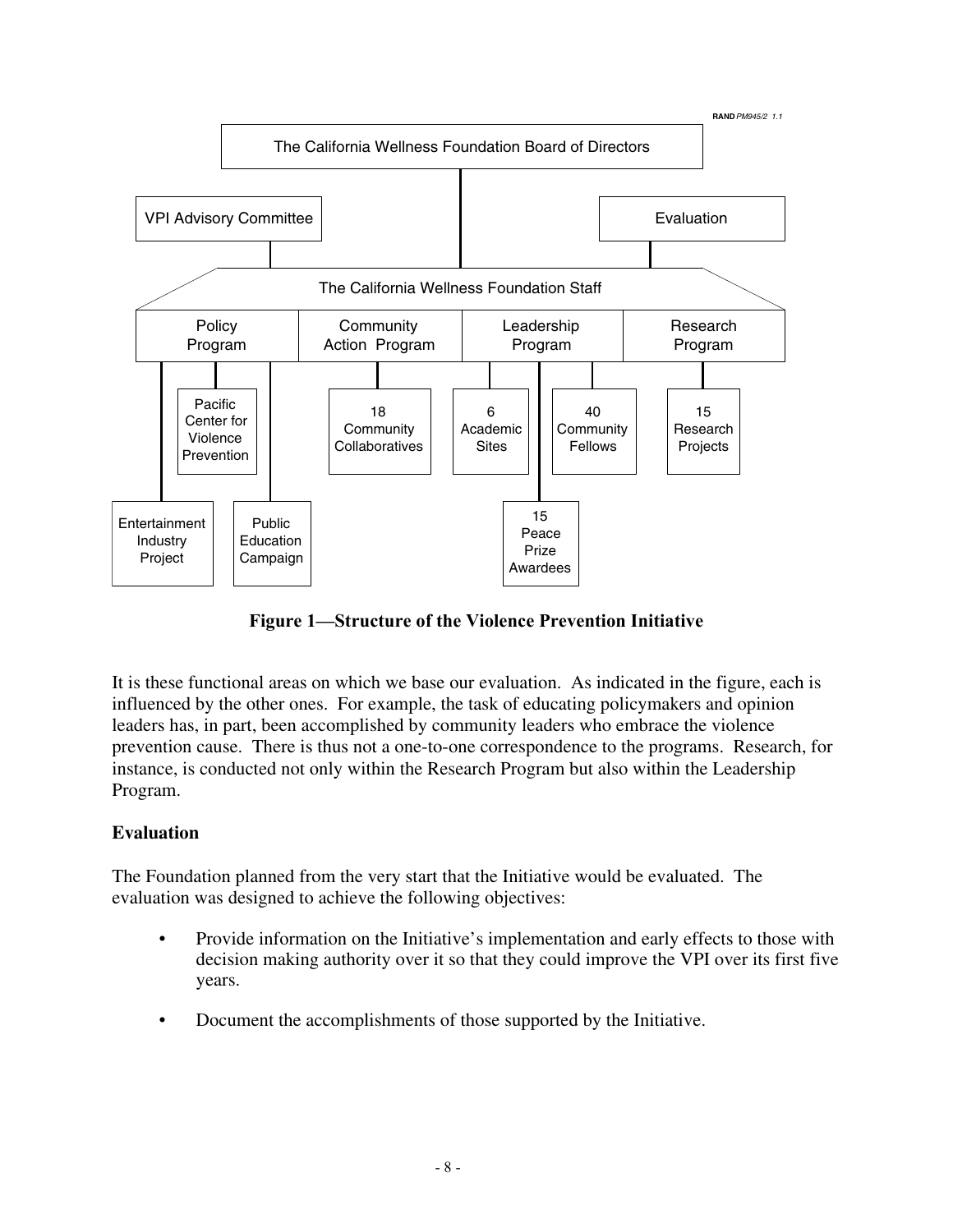- Assess the eventual effectiveness of the interventions as rigorously and objectively as possible, given the nature of the program and the evaluation resources available.
- Draw lessons for similar subsequent violence prevention efforts.



**Figure 2—Functional Paradigm for Violence Prevention Initiative**

Ideally, we would report the extent to which the Initiative achieved its ultimate aim of reducing youth violence in California. However, changes in youth violence can be due to a variety of causes, so it is difficult to tease out the role of the Initiative in the reductions that have occurred (and impossible to predict any long-term effects). Although we have made an attempt to isolate violence reduction effects, our evaluation also rests on the Initiative's success at achieving various intermediate effects which might be expected to exert downward pressure on youth violence levels. These intermediate effects include changes in

- young people's attitudes and skills
- adults' opinions and support for violence prevention
- opinion leaders' political activism for violence prevention
- state-level and local policies and social programs
- the media's portrayal of the problem of youth violence.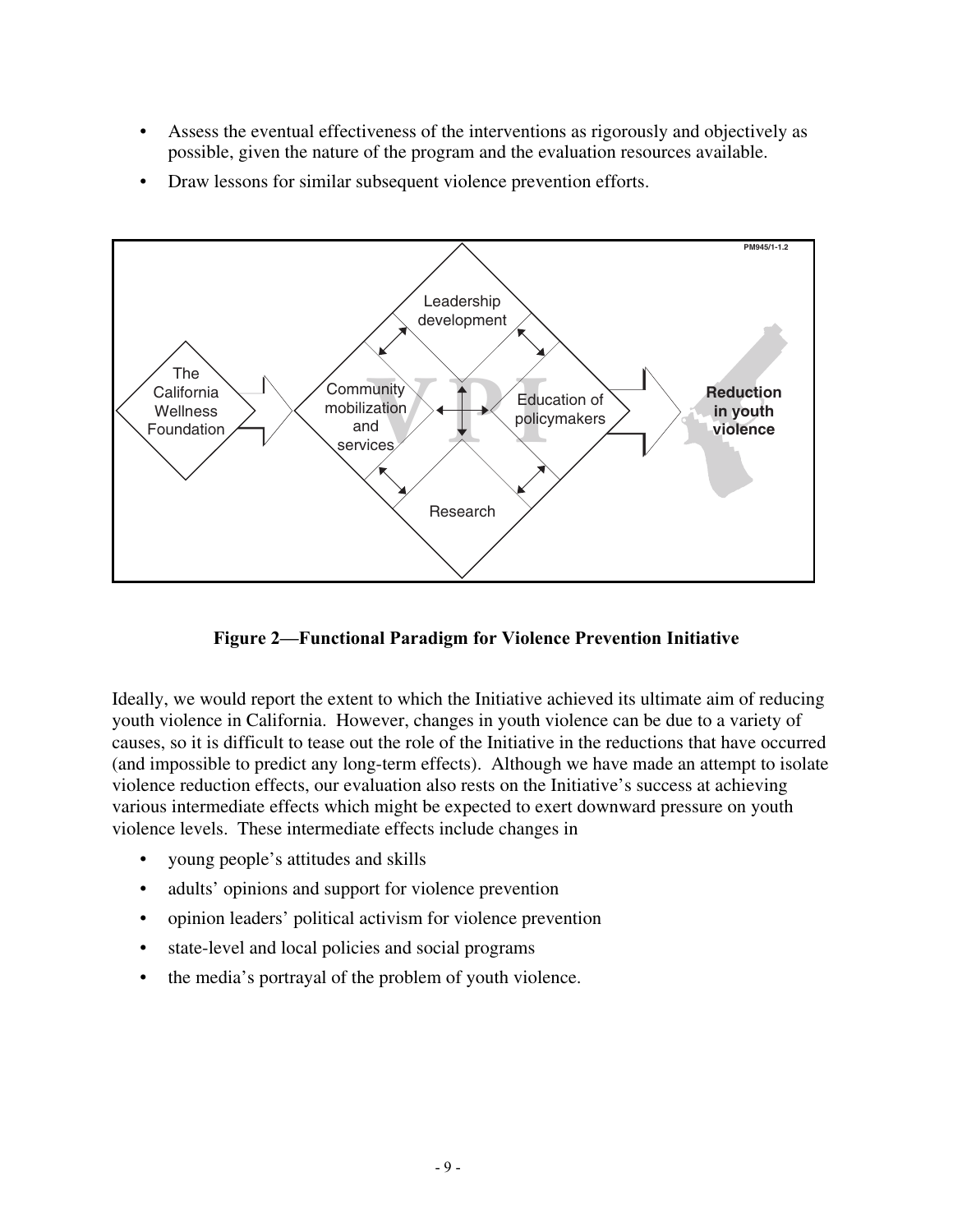To determine these effects, we used a variety of analytic methods including case studies, indepth interviews, and quantitative techniques. Even our quantitative measures, however, were not used to compare the Initiative's accomplishments with predetermined targets, e.g., participation rates, response rates. No such finite, measurable objectives were specified. Our judgments are thus necessarily subjective.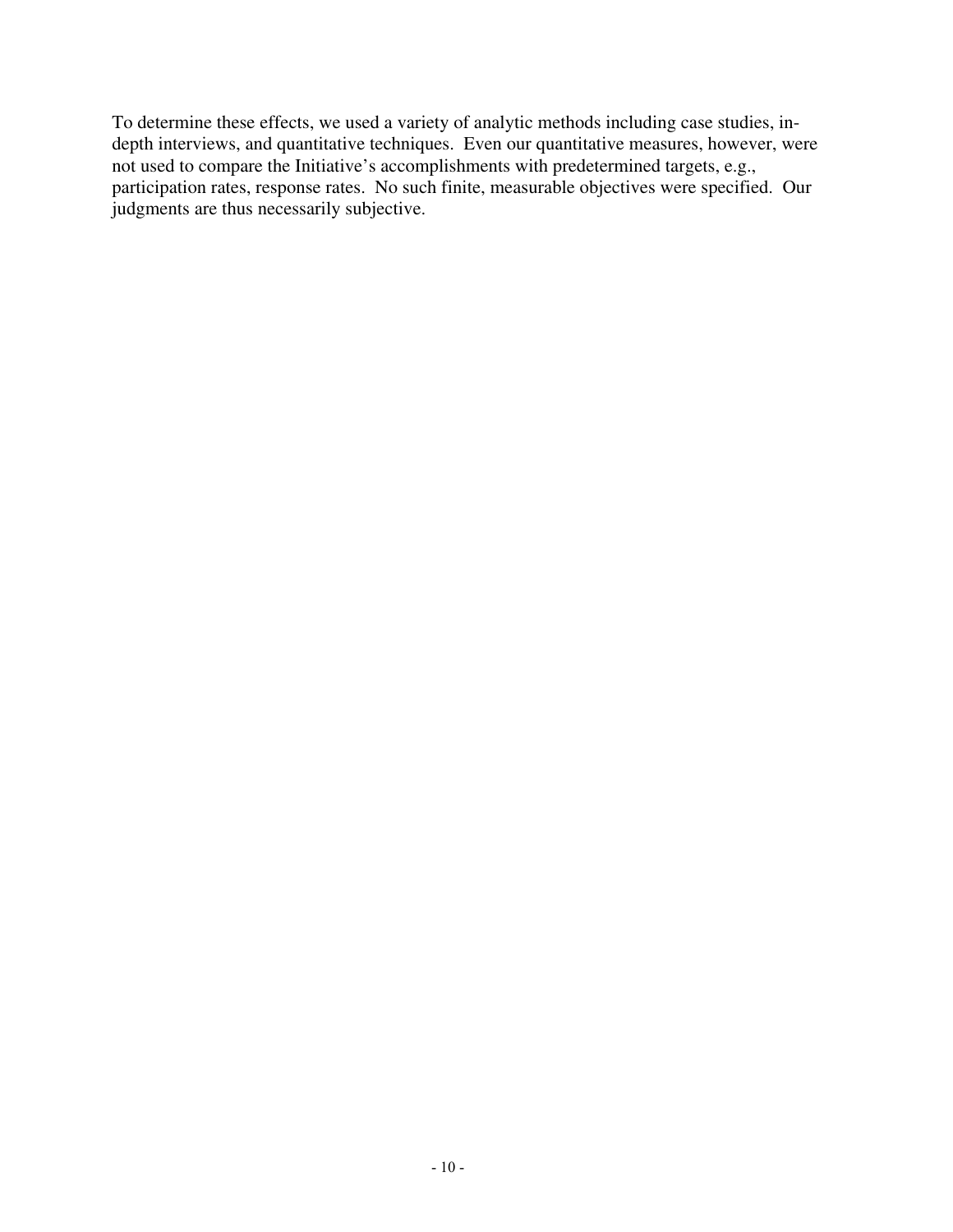#### **FINDINGS**

All of the components planned for the VPI were eventually implemented to one degree or another. Some comprised more activities than were initially anticipated, while others pursued narrower agendas than had been initially planned. Overall, the VPI in its entirety appears to be more than the sum of its parts. There was a considerable number of serendipitous relationships between the Initiative's diverse parts that appear to add to its overall impact. We structure our discussion of implementation and outcomes according to the four functional areas in Figure 2 that reach across the formal program structure.

#### **Community Mobilization and Service Delivery**<sup>13</sup>

As part of the Community Action Program (CAP), the Foundation funded 18 local communitybased organizations throughout California to work to prevent youth violence.<sup>14</sup> Each CAP collaborative received five years of funding averaging \$175,000 per year, except for a lower amount in the first year. The Foundation encouraged each CAP to collaborate with local public and private agencies and with youth and adult community residents. Within broad parameters that included a focus on direct services, community mobilization, and policy and media advocacy, CAPs developed action plans that were uniquely responsive to their own communities. They were required to choose defined geographic areas in which to concentrate their efforts. Although CAPs focused on many of the same issues, each CAP had a distinct approach to youth violence reduction.

In their efforts to mobilize their communities to address violence, the CAPs engaged community adults in a variety of activities. These included training sessions for community residents on local issues related to violence prevention, letter-writing campaigns to garner support, neighborhood meetings to discuss strategies addressing violence, and events to facilitate cohesion among community members. The portion of the community involved, however, was not large:

- While the fraction of adults in CAP communities who had heard of the CAPs increased significantly<sup>15</sup> over the funding period from 29 percent in 1995-96 to one-third in 1997-98, the level of participation in CAP-sponsored activities remained low at 7 percent.
- Significantly higher levels of participation (11 percent) were reported by parents of adolescents—the focus of many CAP efforts.16

<sup>&</sup>lt;sup>13</sup> For more information on the Community Action Program evaluation, refer to Appendix A.

<sup>&</sup>lt;sup>14</sup> Two CAPs were not funded for the entire five years, leaving 16 CAPs that were. Below, we refer to a total of 17 CAPs since one CAP has two projects that were run separately in different locations. <sup>15</sup> Here and elsewhere in the following pages, we refer to a difference as "significant" if a statistical test

implied there was no more than a 5 percent probability that the difference was the result of chance. <sup>16</sup> Ranges over all CAPs for these two participation rates were 0 to 26 percent for all adults and 4 to 44

percent for parents of adolescents.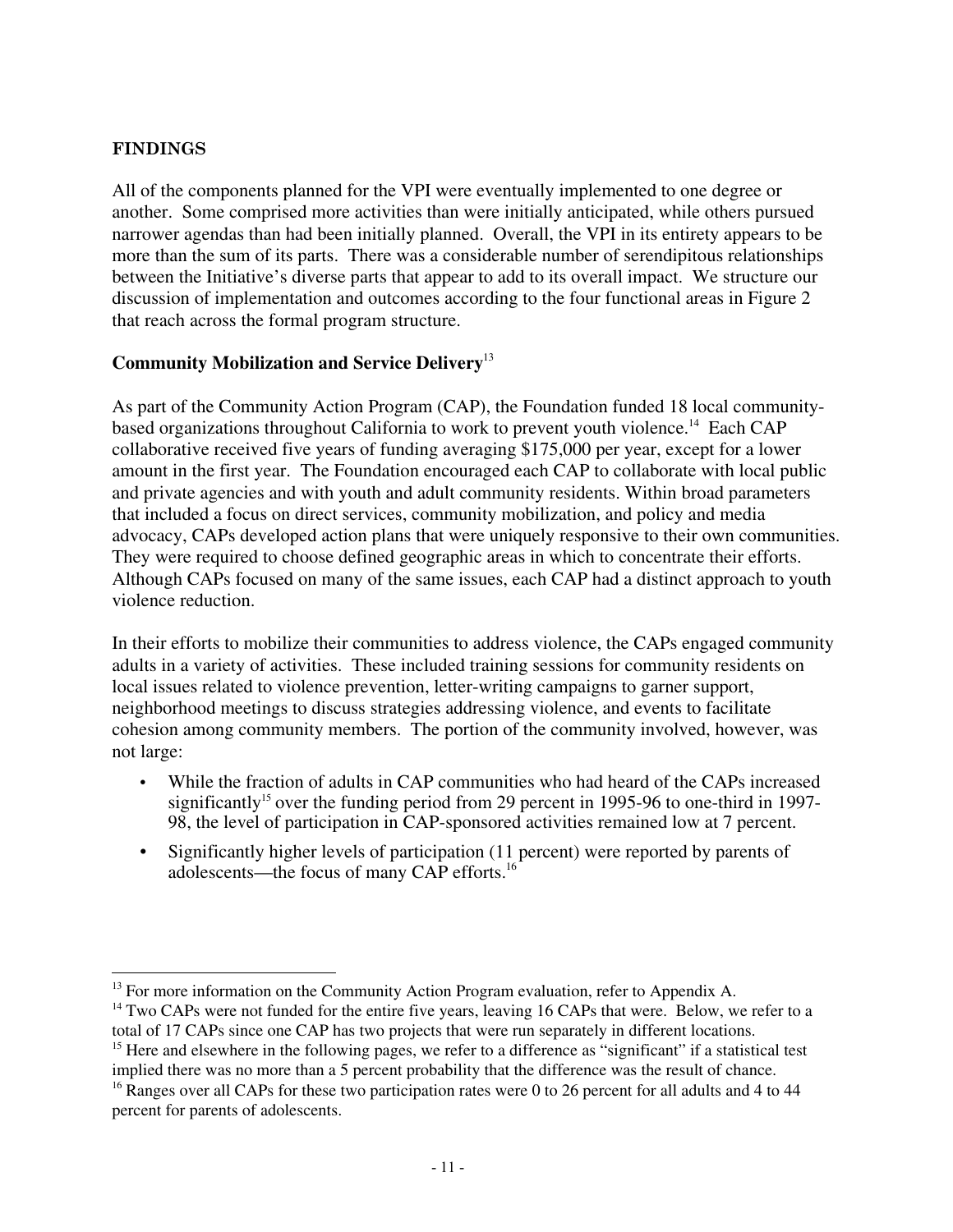These numbers suggest that most CAPs were only modestly successful at wide-scale mobilization of community residents to address violence. It should be kept in mind that for some CAPs, community mobilization did not appear to be a primary goal.

It is unfortunate that participation levels were not higher, as those residents who did participate in CAP activities perceived significantly higher levels of cohesion among community members and reported significantly higher levels of violence prevention advocacy. While levels of community activism not related to youth violence prevention were similar regardless of level of CAP involvement, CAP adult participants reported spending significantly more time with neighborhood youth, were five times more likely to attend violence prevention meetings, and were four times more likely to contact public officials and the media about issues related to violence prevention.

Nevertheless, the CAPs appeared to have some effect on non-participants. There were significant changes in attitudes across CAP communities as a whole toward issues related to violence. Two examples:

- Over the intervention period, there was a significant decrease (from 47 percent to 37 percent) in the percentage of residents in CAP communities who thought that keeping a gun in the home makes the people who live there "more safe."
- At the same time, support for laws to restrict and regulate handgun ownership significantly increased over time.

To increase local organizations' capacity to address youth violence, CAPs worked with opinion leaders including county- and city-level representatives from the media, health and social services, education, criminal justice, local government, and business. CAPs appeared to be successful in working with local opinion leaders in the sense that over 90 percent of them were aware of the CAP and most  $(53 \text{ percent in } 1997-98^{17})$  participated in CAP activities. Opinion leaders who reported higher levels of involvement with the CAPs were significantly more likely than others to report activities or perceptions suggesting increases in the community's capacity to address violence. For instance, such leaders experienced higher levels of collaboration with other organizations as evidenced by more frequent sharing of information and materials and implementation of joint activities related to violence prevention. They also had more positive perceptions of CAP success, interacted more frequently with community residents, and reported higher levels of support for increased resources for youth and higher levels of violence prevention advocacy.

CAPs thus appear to have successfully engaged community leaders in their violence prevention efforts. Contact with CAPs appeared to prompt opinion leaders to become advocates for and participants in CAP goals and strategies. The largest apparent successes were among those opinion leaders who were least familiar with the CAPs to begin with.

 $17$  Up significantly from 42 percent the previous year. It is noteworthy that this participation rate, in contrast to the others, was for independently selected opinion leaders—persons less familiar with the CAPs at the beginning of the intervention.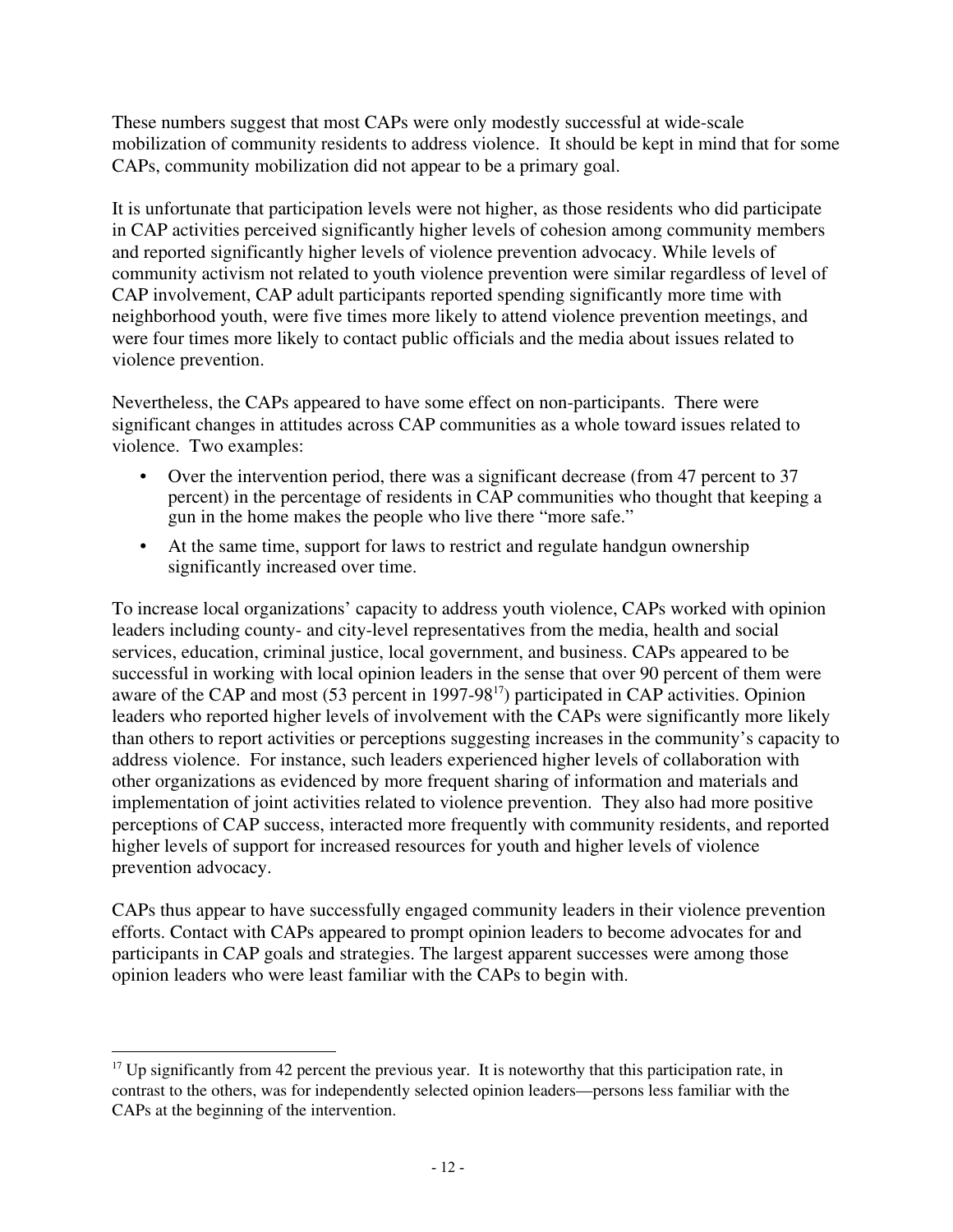Over the intervention period, CAPs increased the number and diversity of violence prevention activities they offered to youth in their communities. Activities included

- sponsoring school-based violence prevention rallies and classes
- implementing peer mentoring, gang diversion, and conflict resolution programs
- developing summer programs such as educational trips and basketball leagues
- facilitating access to job training and community job opportunities.

Compared to participation rates in other health interventions, the percentage of community youths participating in CAP activities was not high—12 percent in 1997-98. However, that represented a significant increase from 8 percent two years earlier, and in some CAP areas, participation was much higher (59 percent in one area<sup>18</sup>). Participants in CAP activities also included a high percentage of high-risk youth who were the focus of many of the CAPs' efforts.

Participation in CAP-sponsored programs appears to have made a difference in the lives of CAP youth. In most CAP areas, youths who were most intimately involved with the CAPs were significantly more likely to report activities or attitudes suggesting lower risk of involvement in violence.

- They participated at higher rates in positive community activities (e.g., after-school programs, sports, creative arts).
- They reported greater use of violence prevention skills and higher levels of confidence that they could avoid violence.
- They more frequently discussed with family and friends issues related to violence prevention (e.g., the dangers of carrying a gun).
- They were more likely to have friends with more positive violence prevention norms (e.g., believing it was not okay to carry a gun).

These relationships held even when CAPs sponsored different types of programs (e.g., schoolbased curricula versus a community program). However, involvement in CAP activities was not associated with significant changes in ultimate outcomes such as use of violence and risk factors associated with involvement in violence (e.g., drinking alcohol and carrying a gun). And for a few CAPs, participation was also not associated significantly with the positive activities and attitudes listed above.

An unanticipated positive outcome of the Initiative was the building of Community Action Programs' capacity to conduct evaluations and utilize evaluation data to further violence prevention efforts. CAPs were involved in all phases of the Initiative's evaluation. As a result, CAP project directors reported increased knowledge about how to conduct evaluations (e.g., develop measurable objectives and surveys) and a better understanding about how evaluation data can be effectively used for community violence prevention. More frequent use of evaluation data was associated significantly with greater learning about evaluation and use of data in more diverse ways (e.g., sharing evaluation results with community members, media, and policy makers and using results for grants and program refinement).

<sup>&</sup>lt;sup>18</sup> The low end of the range was 4 percent.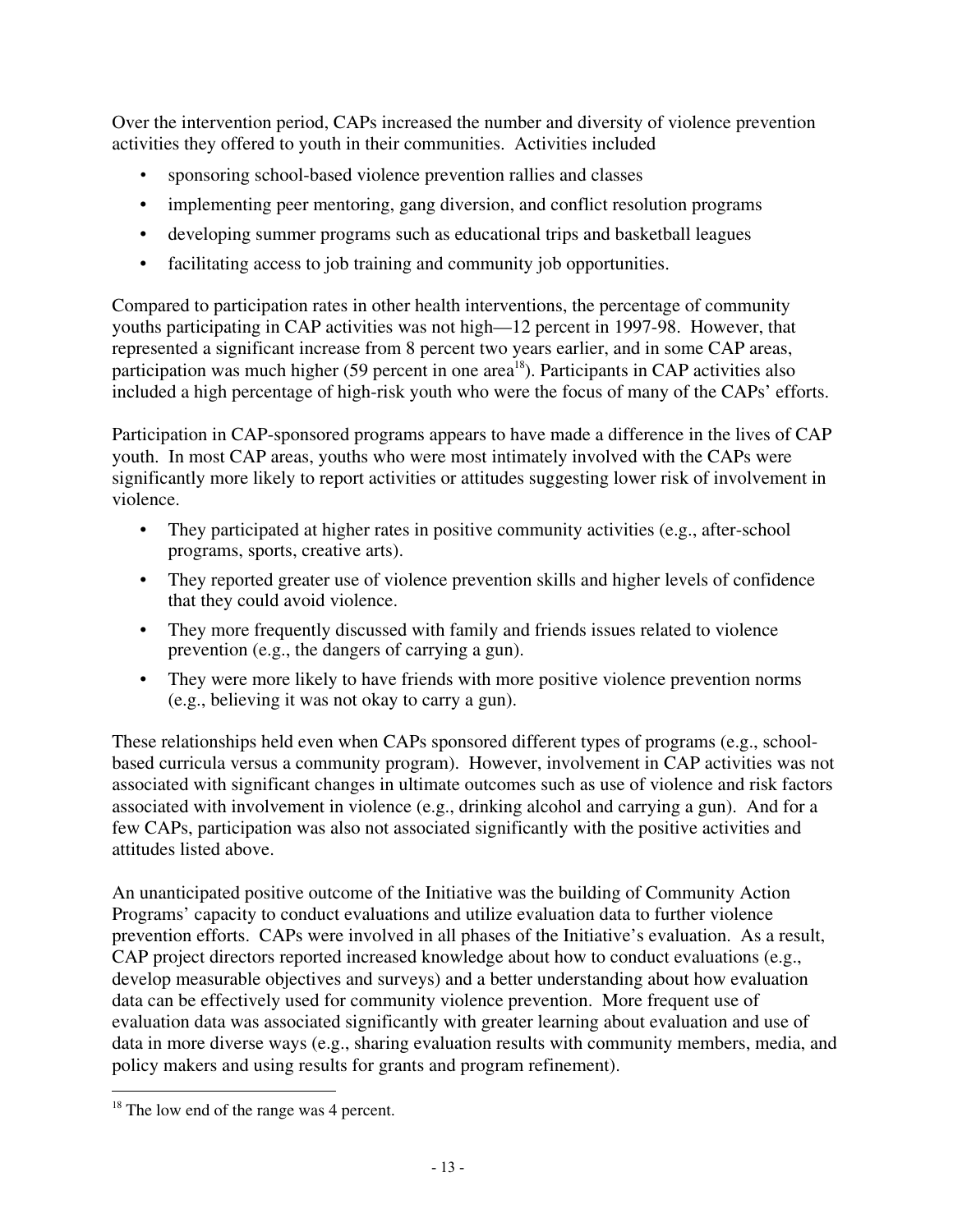#### **Leadership Development**

Leadership development was conducted within the Initiative's Leadership Program, whose aim was

to build a critical mass of leaders willing and able to bring peace to their communities by instituting violence prevention programs and policies and mobilizing parents, youth, residents, and other member of their communities.19

In designing the program, the Foundation once again looked to the CDC, which had recommended developing postgraduate programs to attract new professionals to violence prevention and nurturing strong grassroots leaders. The results were three subcomponents—the Academic Fellowship and Community Leader Fellowship programs and the California Peace Prize Awards Program.

#### *Academic Fellowship Program*

The Academic Fellowship Program's aim was to "increase the number of professionally trained health workers committed to violence prevention.<sup>"20</sup> The program provided six institutions \$50,000 per year each to establish these fellowships. Fellows were required to conduct a research or service project related to some aspect of violence prevention, enhance their skills and knowledge in several relevant core competency areas, and attend VPI meetings.

The program was successful in training a diverse group of health professionals in violence prevention. During the first five years of the VPI, six institutions within California were awarded funds to train 32 Academic Fellows.<sup>21</sup> The institutions were a school of public health, three departments of surgery, a department of child psychiatry, and the state Department of Health. Each academic fellow worked under the supervision of an experienced principal investigator.

The program clearly accomplished its goal of increasing the number of health care professionals trained in violence prevention, especially women (23) and ethnic minorities (19). Other major strengths of the program have been the following:

- The fellows have been diverse in their professional backgrounds—child psychiatry, child psychology, public health, preventive medicine, nursing, and trauma surgery. This diversity has served not only to enhance the fellowship experience but also to broaden the fellows' perspectives on youth violence prevention.
- The fellows acknowledged the networking opportunities the program and the VPI in general have afforded them including the chance to get to know and work with senior researchers in the violence prevention field.

 $19$  The California Wellness Foundation, "Violence Prevention Initiative: A New Direction for Improving Health and Well-Being in California," December 1996, available from the Foundation.  $20$  Ibid.

<sup>&</sup>lt;sup>21</sup> Of these, 25 fellows successfully completed the program during its first five years, 3 continued beyond the period covered by this evaluation, and 4 withdrew from the program prior to completion.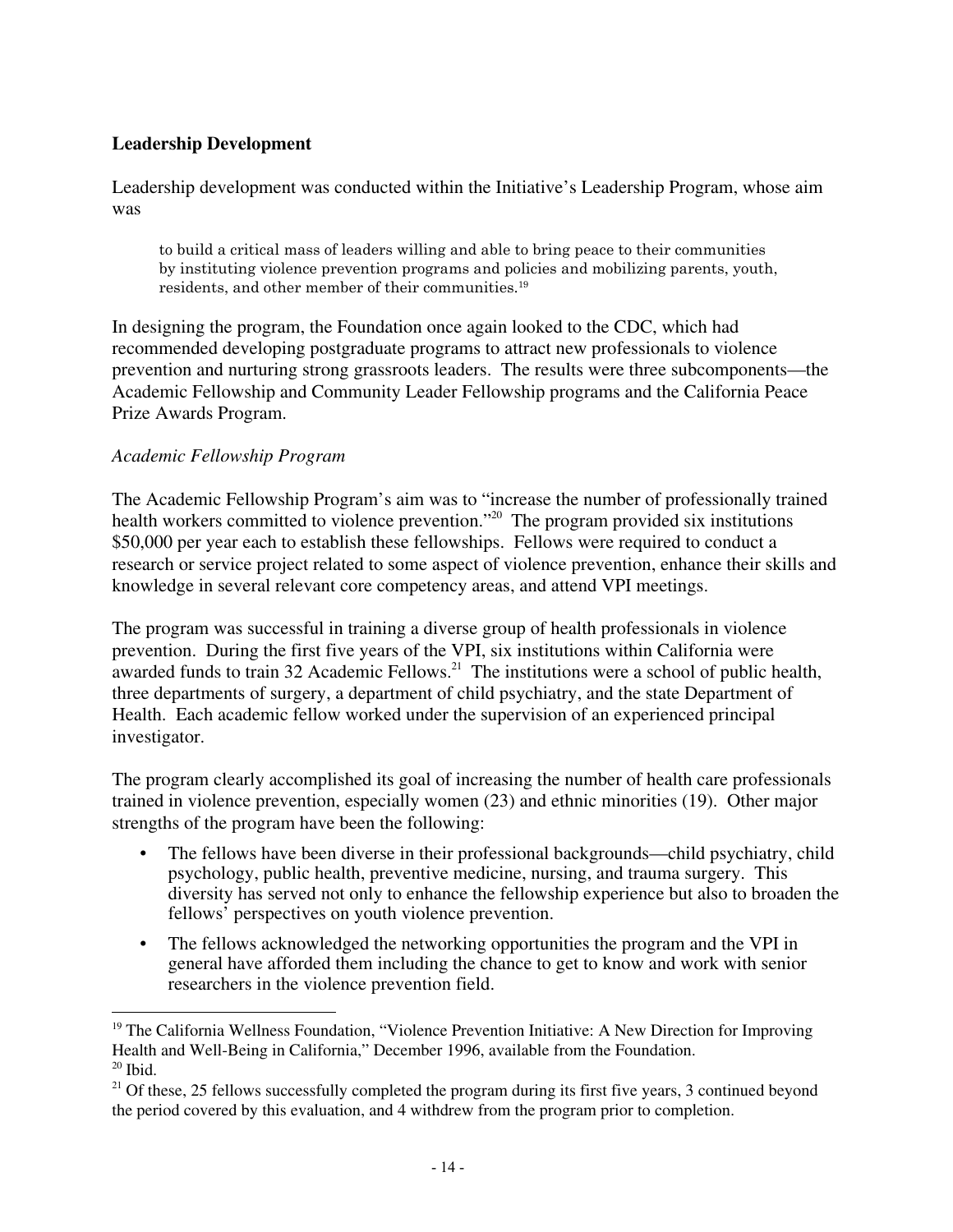- Most principal investigators, as well as the Pacific Center's Academic Fellowship Coordinator, have shown a strong commitment to ensuring the success of the fellows and the program. However, we have seen some variation across sites in terms of the rigor with which requirements have been enforced.
- The program has been flexible in permitting fellows to pursue their interests in violence prevention and activism. The program has come to attract persons with an interest in the health professions (and in some instances, academia) as well as a commitment and a desire to work within the community. For example, many fellows have also been actively involved in non-research-related violence prevention activities, such as giving talks in the community, donating their time to various county and community programs or organizations, and mentoring high-risk youth.

The Academic Fellows have been recognized for outstanding contributions in their fields. In addition, they have

- raised the awareness of violence prevention among their colleagues and other minority health professionals
- enabled their institutions to develop new programs or curricula in this area
- served to increase the visibility of their institutions within the community.

Many of the program's alumni have continued to do work in violence prevention to varying degrees. Some have brought the VPI's multidisciplinary, public health–oriented perspective to the organizations where they now work. Some, citing the influence of the VPI, have elected to pursue higher degrees (MPHs, Ph.D.'s, or M.D.'s), through which they plan to continue their work on youth violence issues.

#### *Community Leader Fellowship Program*

The Community Leader Fellowship Program was intended to

Empower local communities by providing financial assistance, technical support, and public recognition to individuals who have effectively organized violence prevention activities in their local communities.<sup>22</sup>

Fellows were given \$50,000 two-year grants. In exchange, they were asked to commit substantial time to violence prevention activities, to participate in retreats and training sessions, and to serve as mentors to youths with leadership potential.

The program has, by several measures, been successful in identifying and supporting productive, committed grassroots leaders. During Phase I of the VPI, the Foundation funded 40 Community Fellows.<sup>23</sup> In general, the cohorts have been diverse in their demographic and background characteristics, as well as in their approaches to youth violence. Some of the fellows interact one on one with youth and members of their community on a daily basis, while others are leaders of organizations that support youth services or manage statewide programs.

 $22$  The California Wellness Foundation, op. cit.

<sup>&</sup>lt;sup>23</sup> Two Fellows withdrew before successfully completing the program.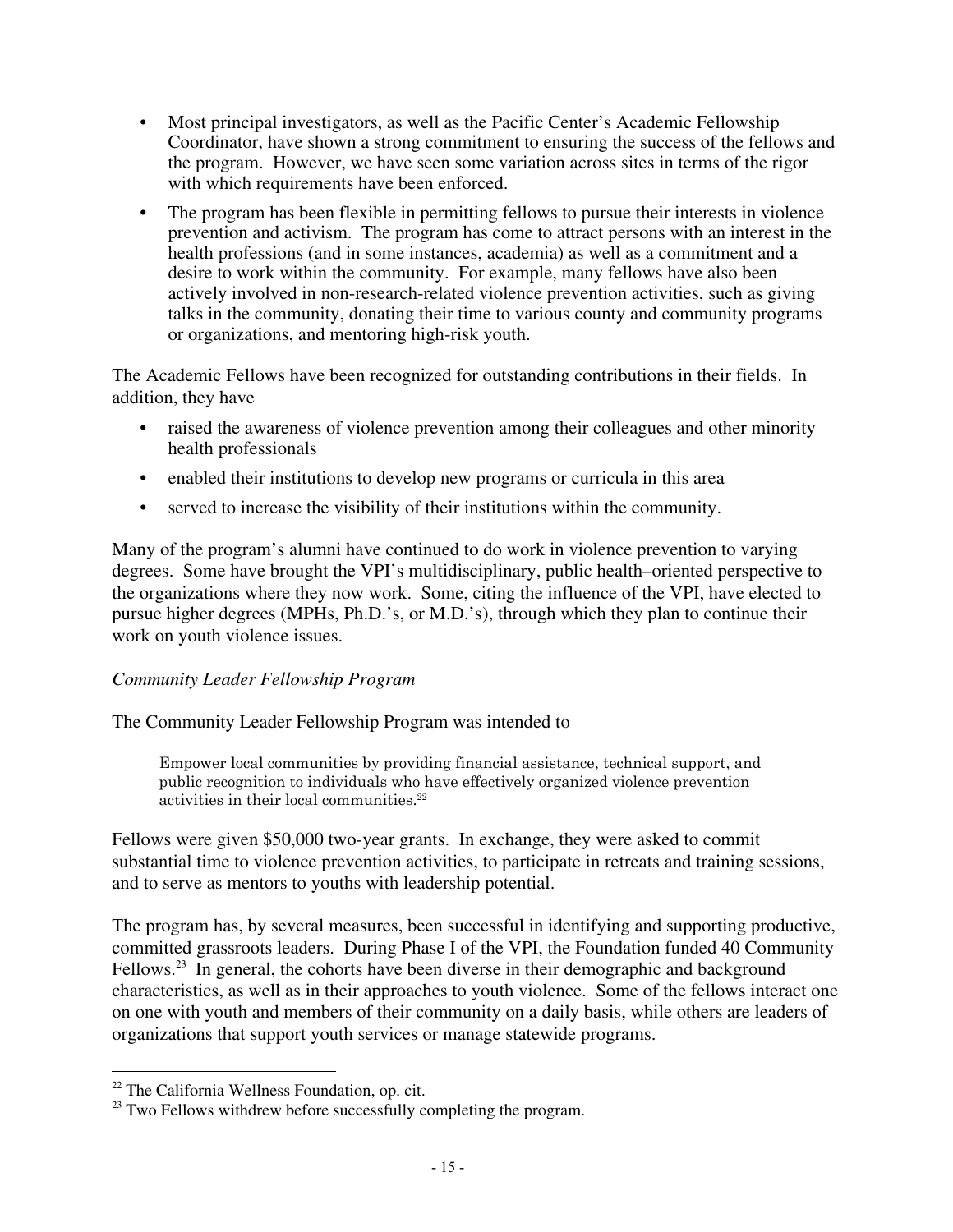Most of the fellows used their award to create new programs or to enhance existing ones in order to provide direct services to at-risk youth or to mobilize communities to increase youth opportunities. Community Fellows documented violence victim stories, ran a high school youth club, published a community resource guide by and for youth, instituted a problem-solving curriculum in public schools, and established an after-school program for teenage mothers among many other activities.

The fellows committed a substantial portion of their time to violence prevention activities; for example, many devoted more than 40 hours per week. They also demonstrated a strong commitment to mentoring youth. Many of the fellows had either been informally or formally mentoring youth prior to the fellowship and continued these activities during their tenure in the program and beyond. However, the fellows were uncertain as to the goal of mentorship training future leaders, developing assistance to the fellow in his or her work, or intensively supporting at-risk youth. Furthermore, the degree of emphasis placed by the Foundation on mentoring has evolved over time.

Overall, the Community Fellows used the fellowship to gain

- confidence in their leadership and administrative abilities
- a clearer view of which approaches work and which do not
- a better understanding of their own strengths and weaknesses and where to obtain the resources necessary to sustain their work.

The fellowship also has enabled these grassroots leaders to strengthen their links with their peers in the violence prevention community. Importantly, the program has served to raise the fellows' visibility within their own community and among policymakers and funders.

Fellows interviewed three to four years after their fellowship ended have continued to be enthusiastically invested in violence prevention.

- As VPI alumni, they have gained access to funding resources and policymakers, as well as enhanced support from their communities, which has enabled them to continue their work.
- Some have turned over portions of programs initiated during the fellowship to others (including mentored youths) or have trained others to assume responsibility.
- Others have gone on to seek advanced degrees in order to continue to pursue their efforts in violence prevention.

The Community Action Programs also helped in developing leadership. CAPs viewed the development of leaders as critical to youths' positive growth and development. Different opportunities were provided for youth to develop leadership skills:

- leading CAP youth collaboratives
- planning CAP activities
- recruiting other youths or adults to get involved in CAP efforts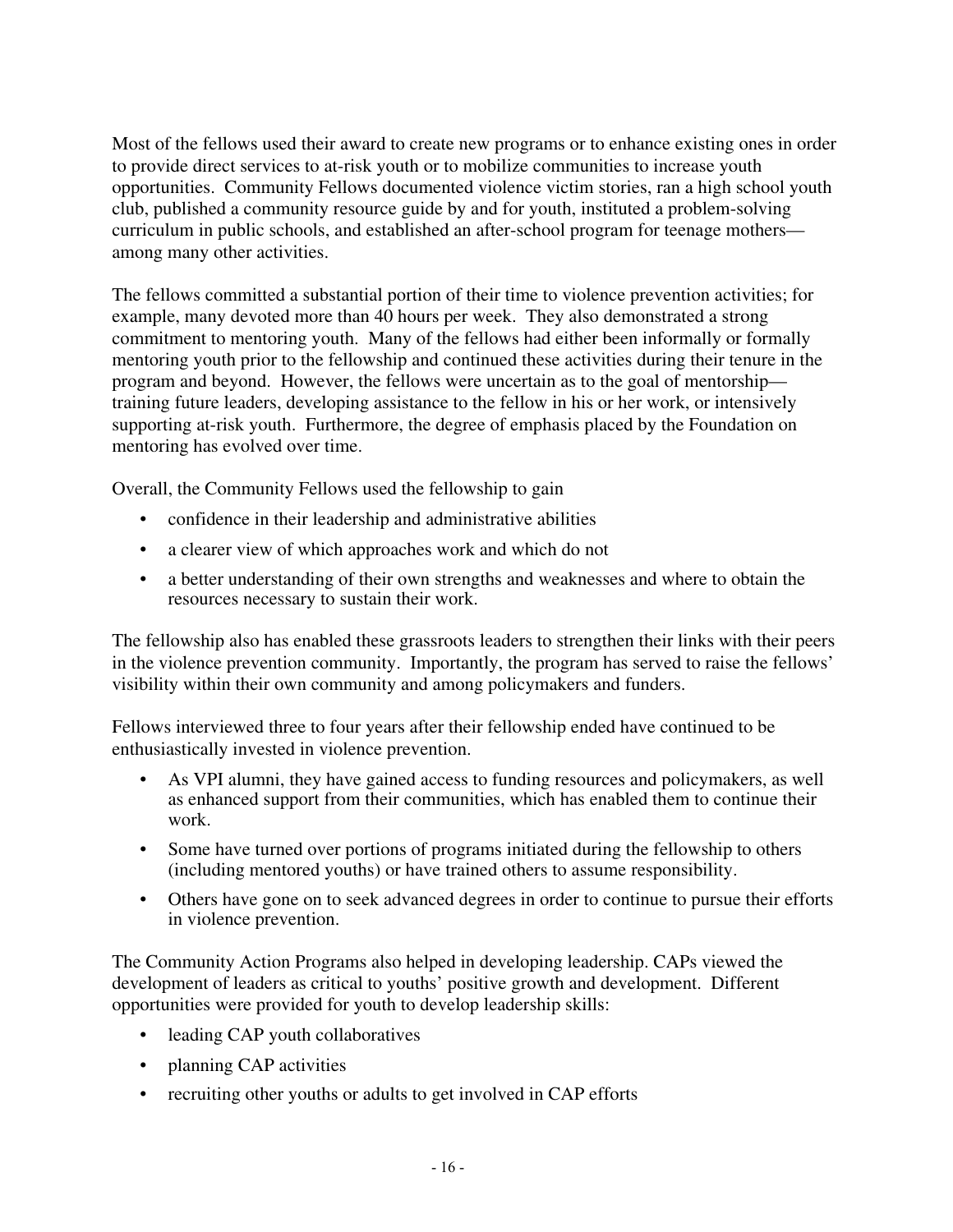• developing and using media and policy advocacy skills to influence residents and leaders in their community.

As a result of their involvement in these types of activities, youths reported positive changes in their lives:

- being seen as a role model by younger adolescents
- an increased ability to resolve conflicts
- making positive contributions to their community.

#### **Education of Policymakers**

Policymaker education was carried out principally within the VPI's Policy Program, although the CAPs also played a part. The Policy Program had three goals:

- Shift society's definition of youth violence from a law enforcement perspective only to include a public health perspective that addresses societal and environmental influences contributing to youth violence.
- Advocate for public policies that reduce access to alcohol and other drugs that contribute to youth violence.
- Advocate for public policies that reduce firearm injury and death among youths.

In the service of these goals, three components were established within this program: The Pacific Center for Violence Prevention worked principally through print channels and personal contacts to pursue the program's three goals.<sup>24</sup> Martin & Glantz LLC conducted publiceducation campaigns in support of the goals. These campaigns included media coverage, videoconferences, and print materials. Mediascope, Inc., conducted an Entertainment Industry Project, intended to elevate the consciousness of that industry relative to its portrayal of violence.

Pacific Center. Over the course of the Initiative, the Pacific Center for Violence Prevention strove to influence policy directly through interactions between its staff and policymakers, opinion leaders, and activists. During the last few years, we have become increasingly impressed with the Pacific Center's progress in meeting the policy goals of promoting the public health perspective on youth violence and advocating policies reducing firearm injuries and death among youth.

Evidence of the Pacific Center's effectiveness in making progress toward meeting the VPI's policy goals was found in our analysis of legislative trends in California and two other big states (Michigan and Illinois). The methods used to conduct this analysis are described in Appendix B.

In general, we found that the Center's efforts relating to firearm legislation met with the greatest level of success. Bills supported by the Center grew more numerous and successful both with

 $24$  The Center also conducted conferences and other events and activities to integrate VPI participants, provided technical assistance to the CAPs, and arranged for policy and media advocacy training for VPI participants.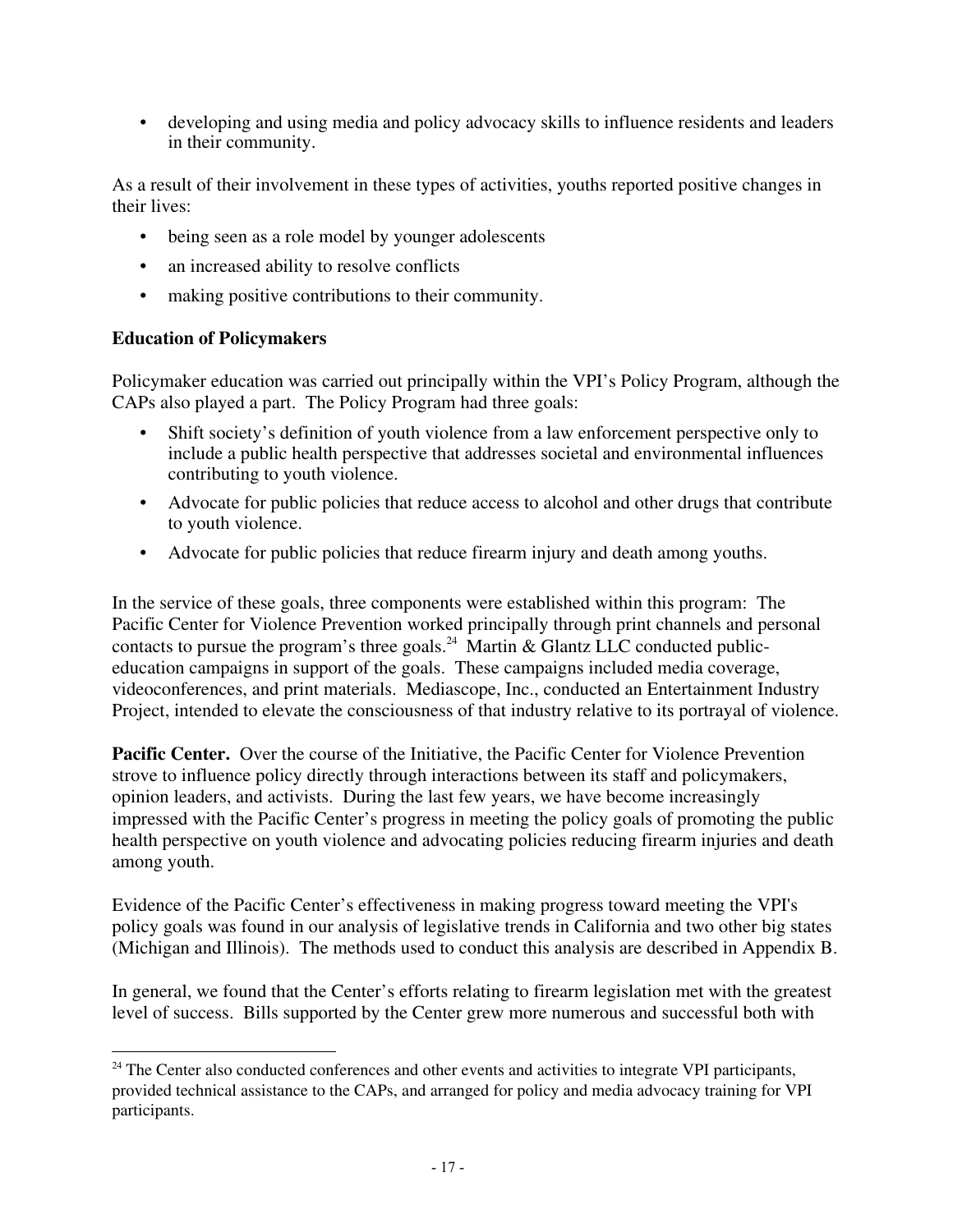the passage of time and in comparison with those in Michigan and Illinois. We also found that legislative responses to firearm violence appear to have shifted in recent years away from more punitive approaches targeting the criminal use of firearms toward those targeting firearm access and weapon design.

Progress on the gun control front can be seen in Figure 3, which shows the average success of access and product regulation bills in the three states. Although legislators in both Michigan and Illinois have placed greater emphasis on access and product regulation bills, these bills have been much less successful than in California. Almost all of the bills proposed to reduce access and regulate products in Michigan and Illinois failed passage in the house of origin. In California, however, we found that these bills were considerably more successful, with an average success score between three and four over the four sessions. More importantly, the success of access and product regulation bills increased during the period in which the Center and the greater VPI began to educate policymakers. $25$  In contrast, success in the comparison states remained constant. Thus, we find some evidence suggesting that the general strategy supported by the Pacific Center became both more popular among legislators and more successful within the California legislature.

Interest in firearm bills in the California legislature changed significantly over the eight-year period studied in terms of both total proposed bills and the nature of the proposed strategies. Bills focused on access and product regulation were first proposed in the 1991-92 session but appear to have become more successful as a strategy in the latest session (see Figure 4). Alternatively, while total proposals for penalty enhancements for criminal use (which represent the largest single legislative approach to firearms) also increased, the legislature became less supportive of these bills.

Although traditional firearms bills such as penalty enhancements and restrictions aimed at highrisk users continue to be the most frequent legislative response to firearm-related violence, access and product regulation bills significantly increased in recent years in terms of legislative emphasis. While there was a similar increase in interest in the state of Illinois in these bills, we do not see a corresponding increase in success.

 $25$  It is possible, however, that the 1997–98 session represented a lucky year for gun legislation in California rather than a true trend.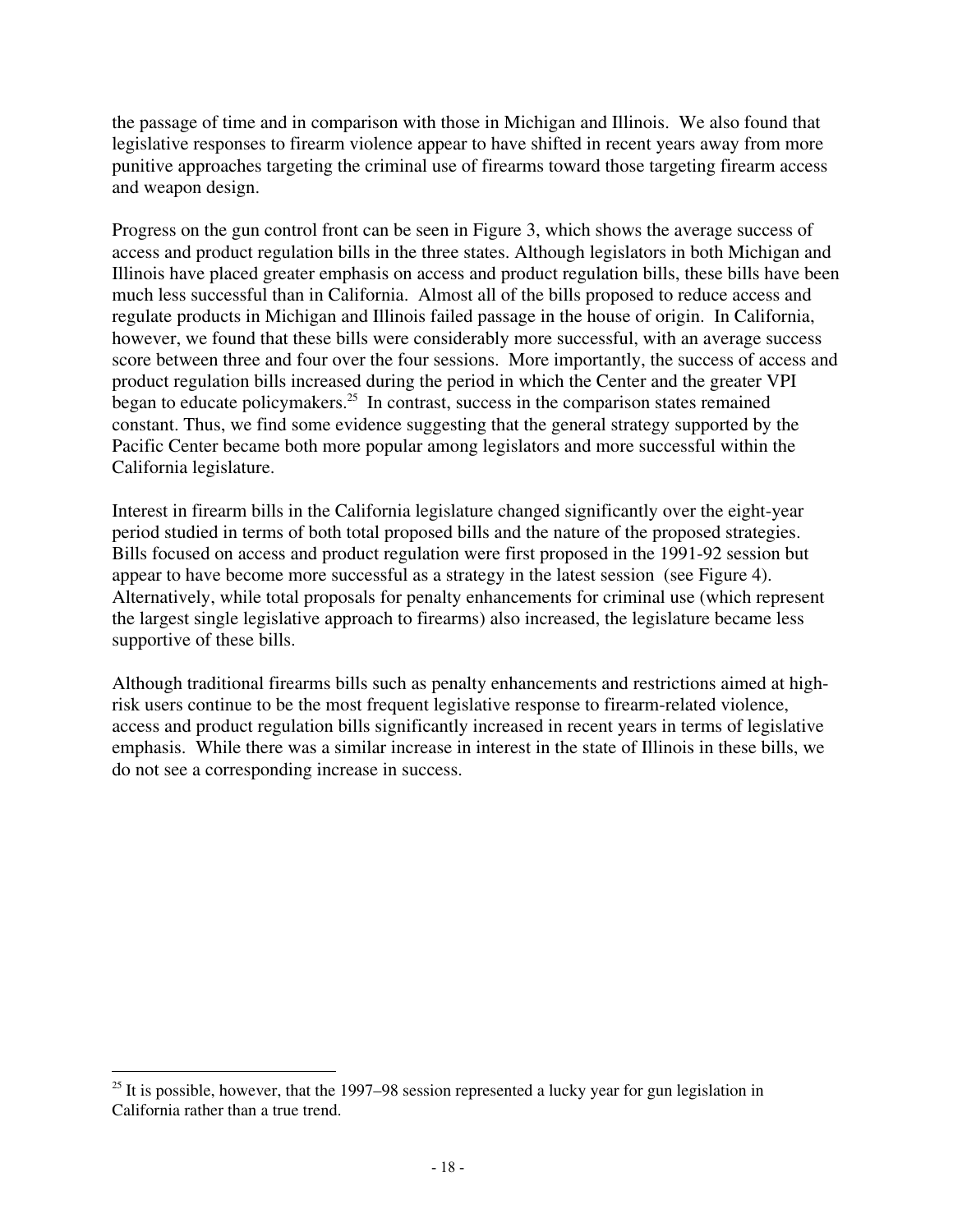Average success score



**Figure 3—Gun Access and Product Regulation Bills Have Had More Success in California than in Illinois or Michigan**



Legislative session

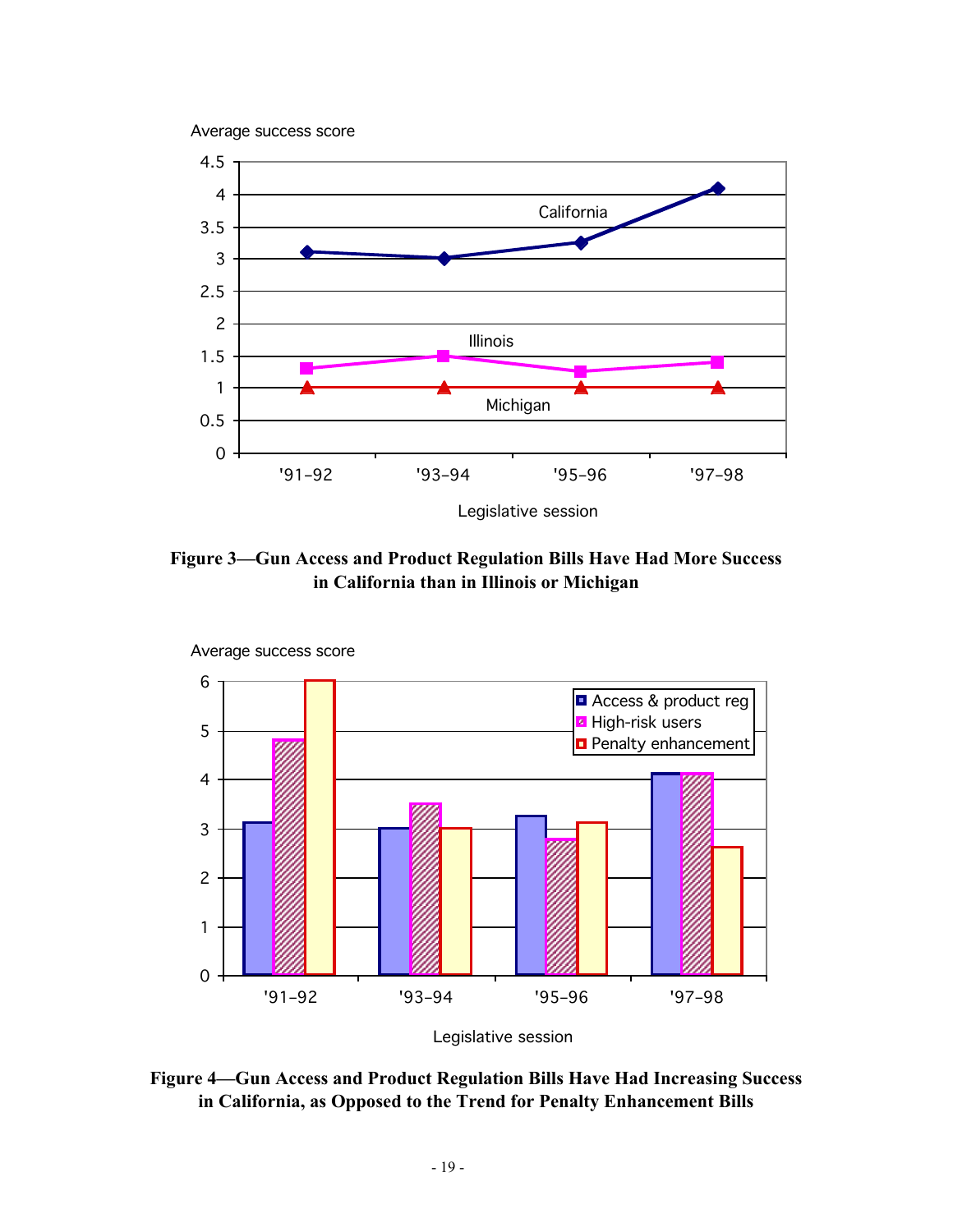The Pacific Center may also have contributed to legislative successes in the area of shifting the perspective on youth violence. Several promising measures supported by the Center first appeared as legislative proposals in 1997. These included measures to increase after-school activities, a gang violence prevention measure, and a large grant for local prevention efforts. These advances were part of a movement by legislators who appear to be more supportive of a broad array of prevention measures. The observed increase in legislative support for a wide variety of prevention programs presents both an opportunity and a challenge to the Center as a policy advocate. Our findings also indicate that increases in prevention bills were accompanied by increases in bills that contained more punitive measures.

With respect to youth violence prevention, proposed measures were both more numerous and more successful in California than in Illinois and Michigan. We found 65 proposed bills in California using the Lexis search compared to 17 in Illinois and 7 in Michigan. Moreover, of the proposed bills, 35 percent were enacted in California (18 bills) compared to only 12 percent in Illinois (2 bills) and none in Michigan. In California, bills varied widely among the prevention strategies considered. In contrast, bills in Illinois focused almost entirely on punitive strategies within the criminal justice system and only one Illinois bill addressed early prevention and intervention. No prevention, early intervention or diversion bills were proposed in Michigan during the entire period. We observed that in California the emphasis in proposed bills has shifted over time toward preventive approaches (i.e., local prevention and early intervention or diversion) from none in the first three legislative sessions examined to 22 percent of all bills aimed at youth violence in the last session.<sup>26</sup> In contrast, proposed youth violence prevention bills in the other two states either decreased or remained constant over time.

In summary, California local prevention and early intervention/diversion bills increased in number and success in the last session. This may indicate that the legislative strategy toward youth violence has shifted from a punitive approach toward a more preventive approach. Part of this increase in total proposals and success for prevention bills was driven by measures specifically supported by the Pacific Center, such as second-shift schools and local violence prevention grants. Proposed bills for these specific measures increased in the latest session and, on average, were more successful than alternative approaches to violence.

We cannot, of course, be completely confident that the Center's work is causally related to the improvements we have seen over the last five years in the area of gun control and violence prevention. Much of the additional evidence is anecdotal, but in a number of instances, multiple, mutually reinforcing anecdotes tend to lend credibility to the likelihood of a strong association between the Center's work and policy shifts. Some of the Pacific Center's most important accomplishments through 1998 are as follows:

• Our case study of the Center confirms that its efforts have been closely associated with, and perhaps responsible for, major state-level policy changes in the area of violence prevention. These changes include a measure that provides \$50 million annually for local violence prevention and intervention programs.

 $26$  Again, we cannot tell whether this represents a trend or a one-time flare of activity in the 1997–98 session.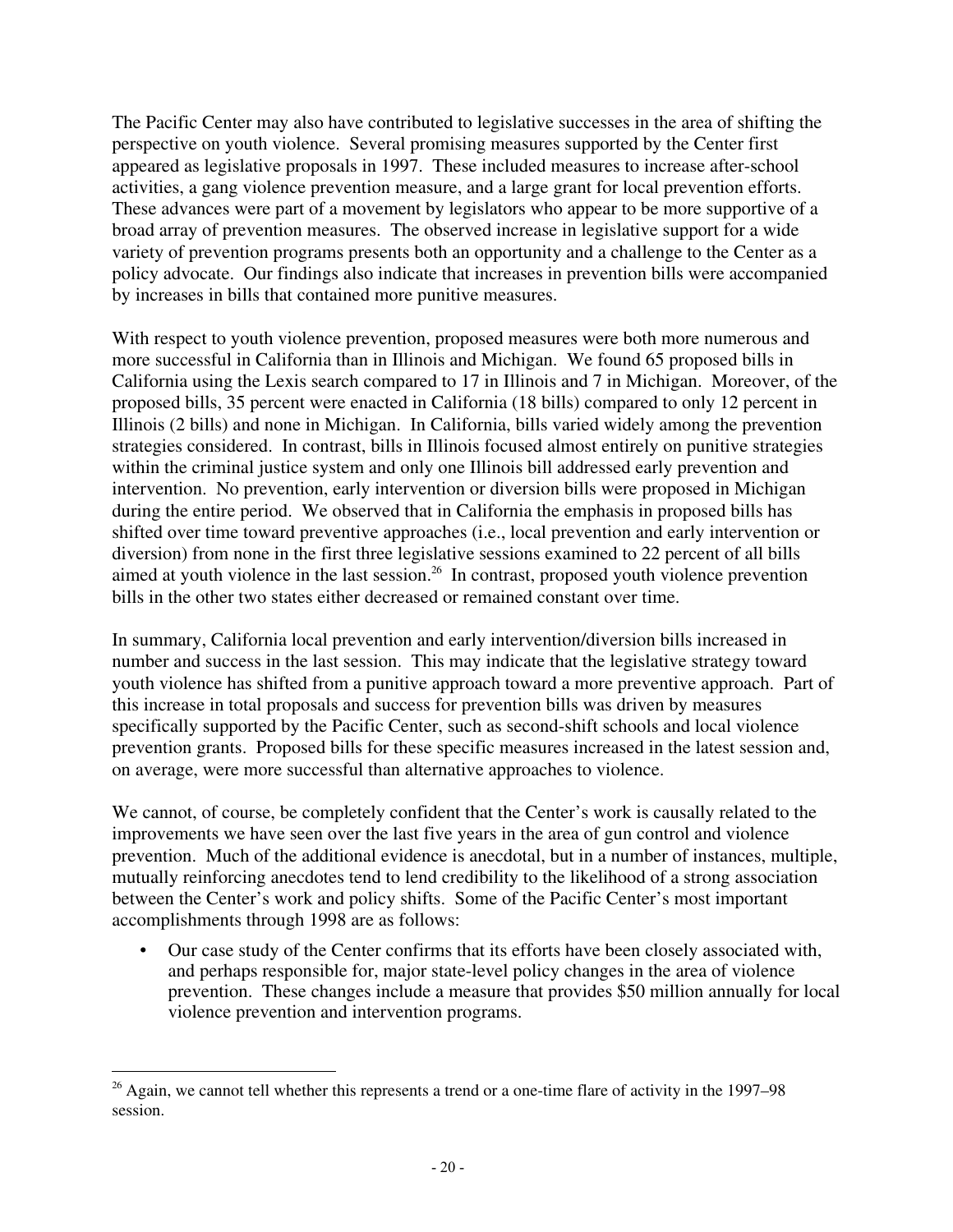- The Center's staff worked with representatives from many, if not most, of the 67 cities and 6 counties in California that had passed, or were attempting to pass, local firearmsrelated ordinances (e.g., "junk gun" bans, dealer restrictions, and ammunition sales regulations).
- The Center was credited by several observers for recognizing the importance of, and creating good working relationships with, law enforcement officials. The Center also established close relationships with health care and ethnic organizations and other interest groups.
- Staff from the Center spent thousands of person-hours consulting with state and local policymakers on issues related to youth violence. Though the Center focused primarily on firearms policy, they also consulted on the other two Initiative policy goals. The contacts have typically involved
	- supplying policymakers with technical information on the nature and extent of a problem (e.g., youth access to firearms)
	- discussing political strategies
	- assessing the legal implications of policy initiatives.
- The Center made a substantial effort in the last two years to involve other VPI participants as collaborators and allies. With assistance from the Center, CAP grantees have begun to influence both local and state policies that further the goals of the VPI. For example, a 1997 bill establishing the California Gang, Crime, and Violence Prevention Partnership Program was signed into law. The bill, which was drafted and supported by one of the CAPs, directs \$3 million to community-based organizations working in the area of violence and gang prevention.
- Continued participation and leadership in monthly firearms strategy meetings have greatly enhanced the Center's efforts to coordinate statewide advocacy measures. Recent advocacy and collaboration with groups like Handgun Control, Inc., the HELP Network, and congressional staff and legislators have expanded the scope of these strategic planning meetings to a national scale.

**Public-Education Campaigns.** In addition to the policy work of the Pacific Center, the public relations firm of Martin & Glantz LLC was provided with funding to conduct two publiceducation campaigns aimed at policymakers, opinion leaders, community leaders, and the general public. These were the Campaign to Prevent Handgun Violence Against Kids and Resources for Youth. The themes of the campaigns were the devastating effects of handgun violence against youth in California and the need for policies to increase public and private investment in comprehensive violence prevention programs for youth. Each campaign had two components:

- a mass media component comprising paid advertising, public service announcements, and an earned media campaign
- an opinion leader component comprising a database and direct-mail communications program, candidate education, and statewide videoconferences.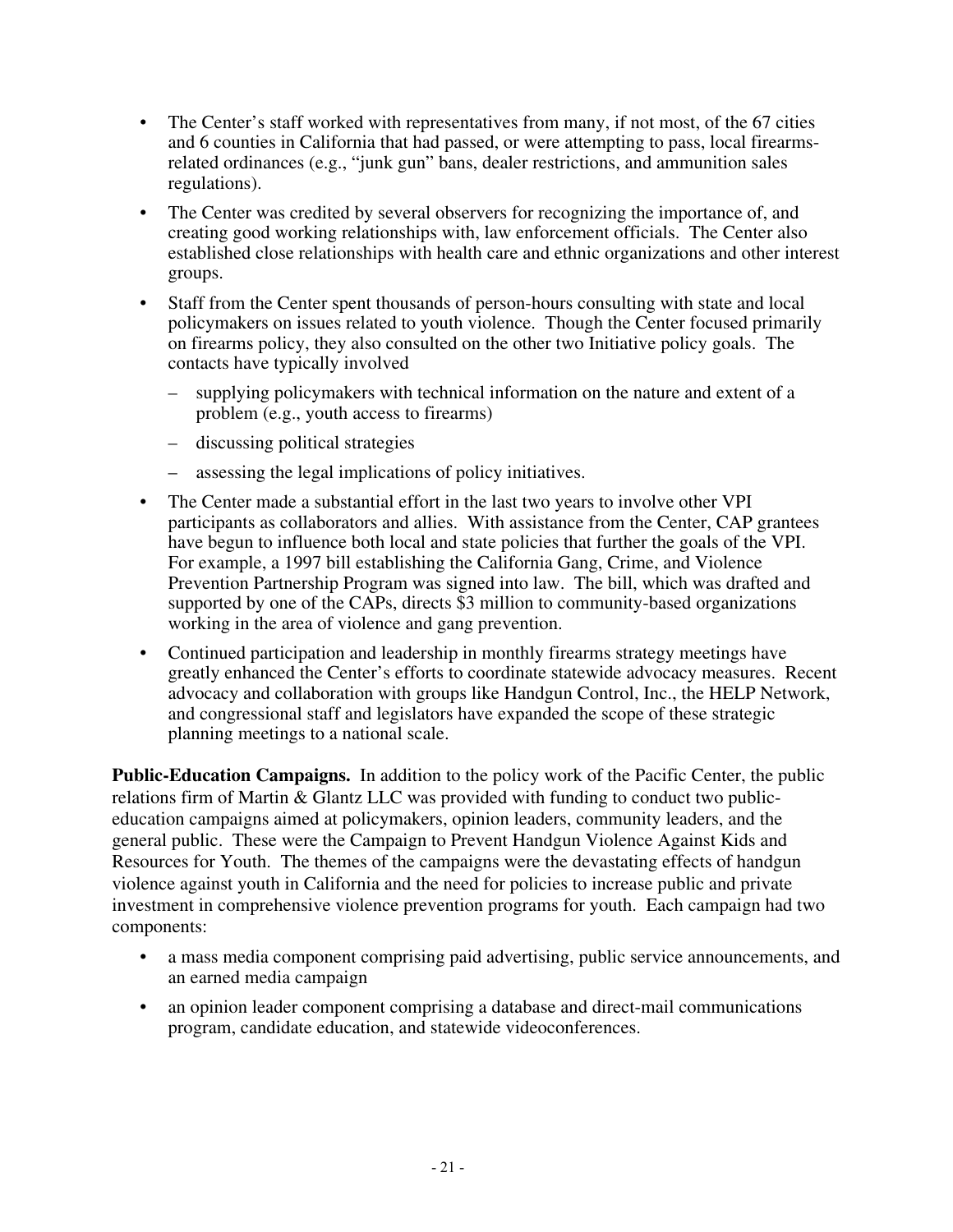The initial Campaign to Prevent Handgun Violence Against Kids appears to have had a substantial impact. A statewide videoconference in February 1995 announcing the handgun campaign served as a pivotal event in the movement to pass local gun control ordinances within California. Policymakers, researchers, and advocates used the videoconference as an opportunity to interact on this critical issue. This campaign, importantly, brought together individuals and organizations (e.g., law enforcement officials, educators, community activists, health care professionals) who might normally not have worked together on these issues. The timing of the videoconference and the information provided, especially the findings from the report *Ring of Fire*, appear to have been a catalyst for efforts across the state to pass local ordinances restricting youth access to firearms. The campaign's key messages such as "handguns are the leading killer of youth in California" were cited widely by those actively engaged in the gun control debate and continue to be cited four years later. A content analysis of earned media coverage by the campaign showed that it was successful in portraying youth as the victims of violent crime. In three-quarters of the news segments, there were clear messages assigning responsibility of the violence against youth to gun availability.

The second public education campaign, Resources for Youth, was launched in November 1996 and built on the first. For example, the second campaign formalized the relationships with key statewide organizations that begun to form during the handgun campaign. These organizations included the California State Parent-Teacher Association, the League of Women Voters, and the California Police Chiefs Association, among others.

The earned media coverage for the Resources for Youth campaign appears to have increased the visibility of those affiliated with the Initiative and the campaign itself. However, the overall message contained in the print media coverage did not appear to shift strongly towards a publichealth versus a juvenile-justice approach, for two reasons:

- The campaign had to compete for coverage with simultaneous "get tough" juvenile justice campaigns spearheaded by state and national politicians. *Not losing ground* in the 1997 media environment might thus be counted as an accomplishment of the Resources for Youth campaign.
- The second campaign did not have the same advantage as the initial handgun campaign in having a readily identifiable message to put forth.

Despite the disadvantages, the campaign's penetration appears to have been relatively high. Nearly half the opinion leaders surveyed were able to recall key campaign elements, notably the award-winning public service announcement entitled "Jeremy" and polling data on California voters' attitudes toward investment strategies for reducing youth violence. And this second campaign's videoconference seems to have been helpful in stimulating further dissemination of its message:

- Of those who had attended, nearly three-quarters either had mentioned the Resources for Youth campaign to others or had shared campaign materials with others.
- One out of three attendees reported using the campaign materials in support of their own violence prevention activities.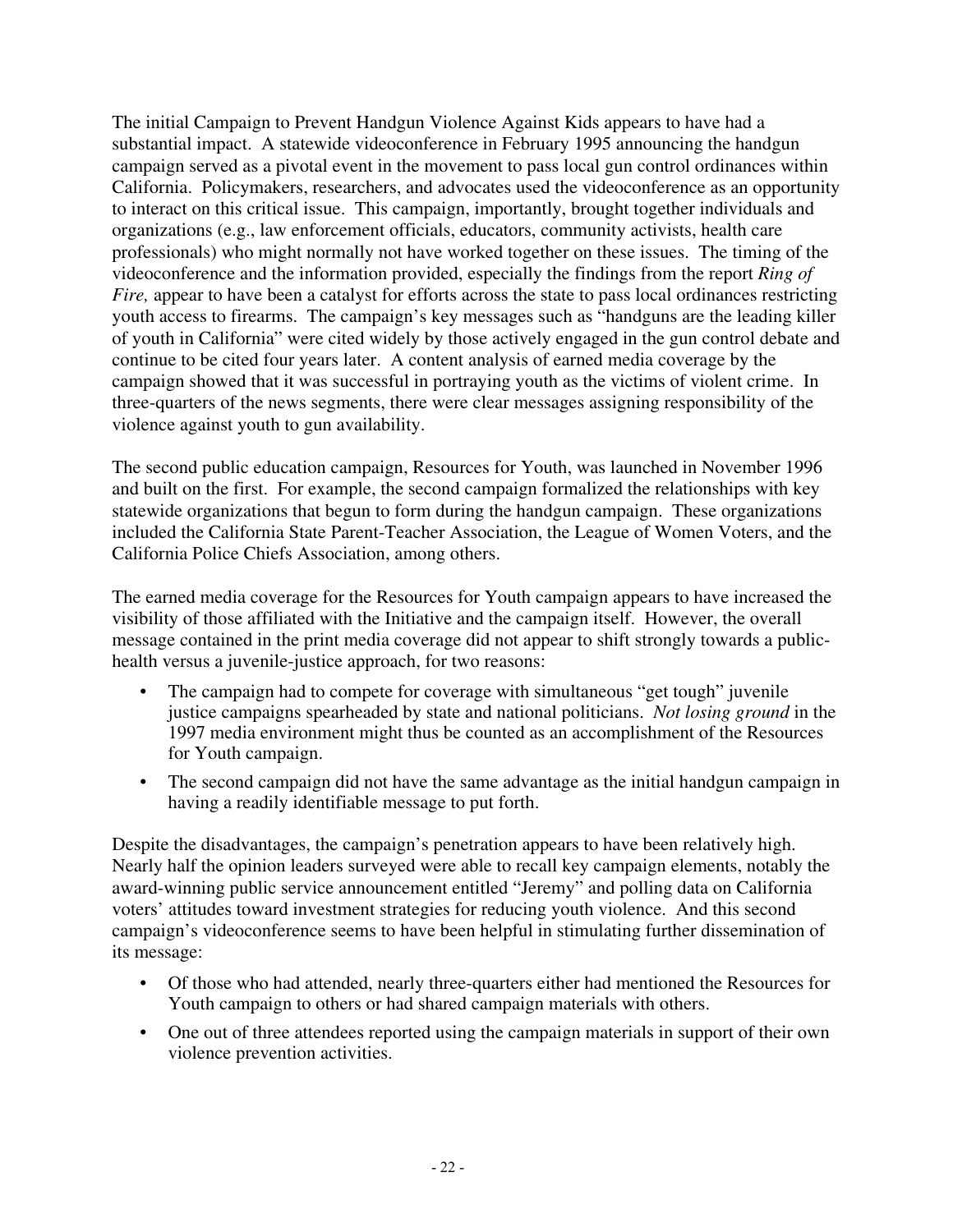Martin & Glantz's public-education campaign efforts appeared to yield several significant indirect effects as well:

- The VPI's partner organizations used the materials extensively to educate their own membership.
- A campaign strategy involving communities and youths in mapping potential resources raised the community profile of various components of the Initiative including the CAPs and Community Fellows. It also served as a catalyst for discussions with community leaders resulting in specific steps by policymakers to make resources available locally for youth.
- Between 1993 and 1998, the staff of Martin & Glantz fielded thousands of inquires from individuals for information on youth violence prevention and gun control strategies and how they might get involved.

**Entertainment Industry Project.** The Entertainment Industry Project consisted of a campaign conducted by Mediascope, Inc., whose objective was to encourage more responsible depiction of violence in the media. Mediascope undertook numerous activities in this regard:

- **•** They organized or participated in over 100 informational forums and workshops on violence in the media that were well attended by various segments of the entertainment industry. It seems likely that these events have promoted, at least to a modest degree, positive changes in the climate of receptivity to more constructive media depictions of violence.
- Reports on industry rating practices related to the portrayal of violence were distributed to almost 3000 industry professionals, policymakers, social advocates, researchers, and members of the press. These appear to have had some influence on the salience and public discussion of this topic.
- Mediascope also prepared dozens of issue briefs for distribution to journalists, legislators, teachers, and others. Topics included youth violence in America, youth and guns, American public opinion on media violence, and the V-chip technology.

Because of the welter of forces at play, however, we cannot say with confidence whether Mediascope has had a positive effect on current portrayals of violence in the media, or whether such an effect is likely to accrue in the future.

**Other Elements.** Community Action Programs also worked to influence opinion leaders through media and policy advocacy. CAPs advocated for policies to decrease access to handguns and increase resources for youth at the local and state level. Most CAPs' involvement in such advocacy increased over the course of the Initiative. It resulted in numerous successful policy and media efforts including

- the passage of school policies to create "beacon centers"
- city and state policies to allocate additional resources for youth
- youth-produced television and radio programs promoting the prevention of youth violence.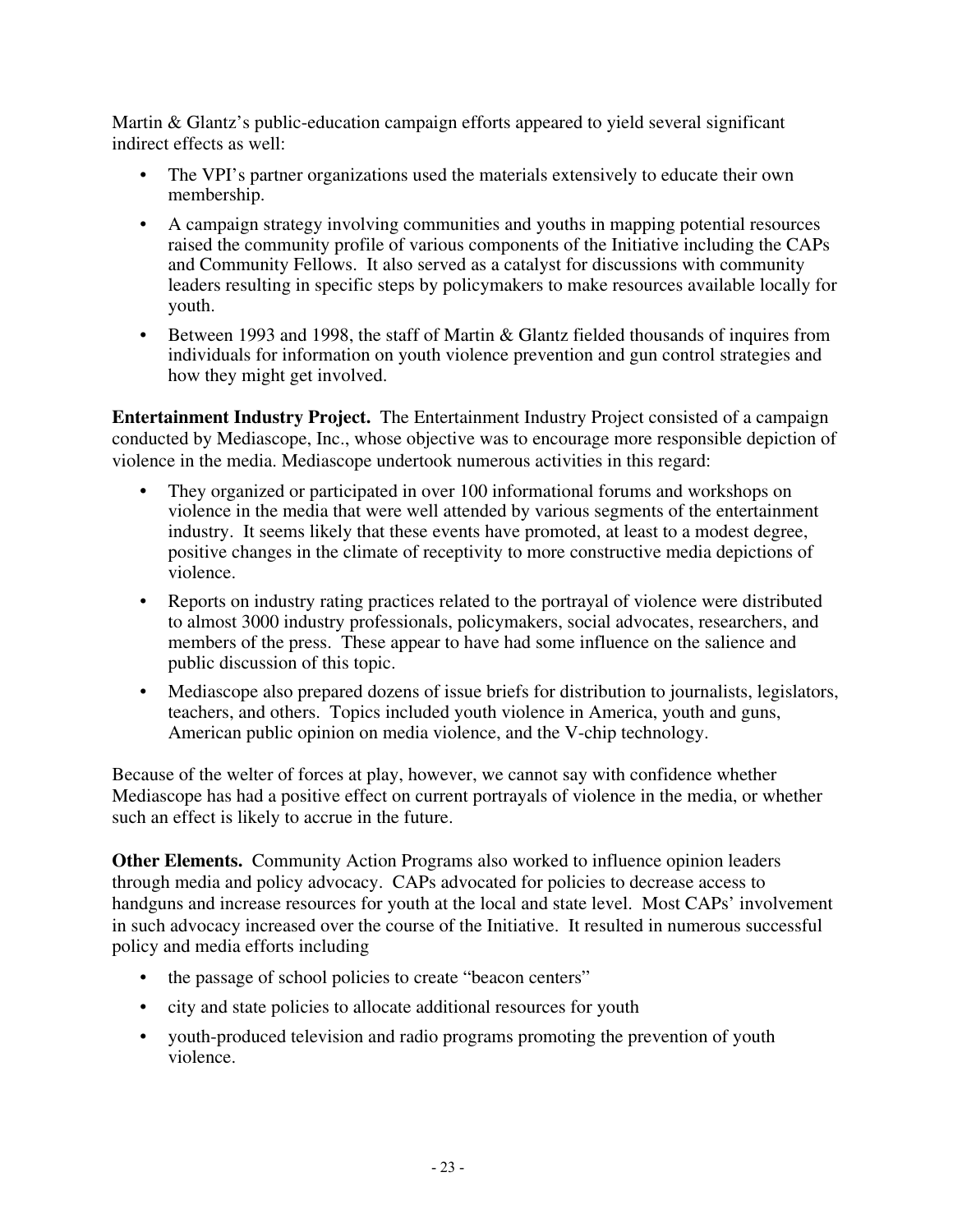It is important to note the several different elements and channels through which the Initiative was laying the groundwork for policy change. It was not uncommon to find leaders who had received information from or participated in activities organized by more than one element of the Initiative. These persons did not always know that these contacts were sponsored by the same initiative and foundation, but that did not lessen the effectiveness of these contacts (and may have increased it).

#### **Research**

Through its Research Program, the Initiative funded 15 projects addressing all three of its policy goals.<sup>27</sup> The 14 projects evaluated provided a set of findings and research products that should be of use in developing more effective violence prevention policies. A few examples:

- Data necessary to formulate and enact effective prevention policies addressing youth violence in Asian-American communities
- A plan of action for addressing gang violence–related risk factors that draws on the strengths of the community
- Information on violence prevention efforts that can be used in the development of effective programs and construction of a systematically applicable evaluation methodology.

Moreover, results of some projects appear to have been used by policymakers or activists or to have influenced the policy debate.

- Legal research at the Marin Institute resulted in a model alcoholic-beverages control act. This model has been influential in attempts to revise state legislation, in local efforts to overcome state-level policy, and in support of the positions of local communities in court cases.
- Researchers at the Prevention Research Center investigated the relations among advertising, alcohol, and violence in the Latino community and put considerable effort into disseminating their results to community groups.
- A researcher at the University of California, Davis, examining the role of firearms in youth violence, produced the report *Ring of Fire.* This report documented the concentration of inexpensive-handgun manufacture in a small number of Southern California firms; its title has become part of the lexicon of the gun control debate.

The projects funded through the Research Program have so far produced or have in process 94 publications. They have been the subject of over 140 presentations by the researchers in forums of varying types, many of national or international character.

 $27$  One of the 15 grantees was, because of internal difficulties during the grant period, not evaluated.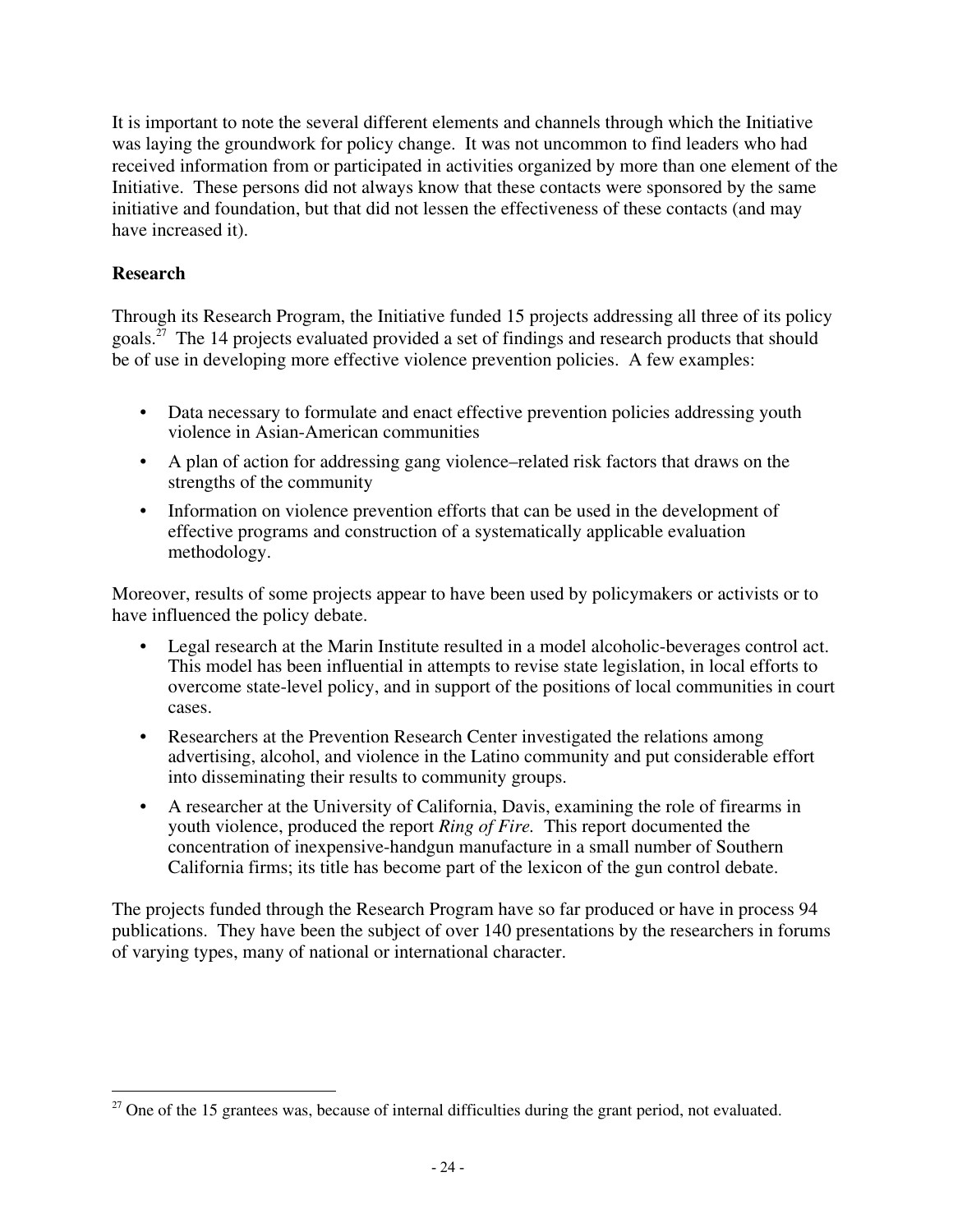Research was also carried out by the Academic Fellows. Again, just a few examples:

- Examining the use of criminal justice data in epidemiological studies of domestic violence
- Surveying high school students to assess the risk-taking behavior of adolescents with a history of violence or abusive behavior
- Conducting a pilot study to examine the relationship between migration and gang membership
- Carrying out a statewide survey of health professionals and students on training received and knowledge of violence prevention as a public health issue
- Studying resiliency factors among youth
- Examining psychological and physical abuse in adolescent dating relationships.

Academic Fellows have made presentations before state and national professional associations and their research has been published in scholarly, peer-reviewed journals.

#### **Violence Reduction**

Although the level of youth violence, and homicide in particular, have been declining in most areas since the VPI was launched, available data do not permit strong conclusions regarding the Initiative's contribution to this drop. We would not expect to see an effect at the state level, as the changes sought at that level were aimed at creating a friendlier climate for violence reduction strategies that might yield results over the long term. We thus sought effects in CAP communities. Evidence came from two sources: trends in violent crimes reported to the police and surveys of community residents.

The rate of violent crime reported to the police fell in most CAP areas, but it did in most other parts of the state as well. In five CAP target areas, however, violent crime fell significantly faster than it did in other areas within the same or similar cities. These five sites were

- Stockton (where the CAP grantee was the Boys and Girls Club)
- San Francisco's Hunter's Point neighborhood (Bayview–Hunter's Point Foundation)
- San Francisco Mission District (Real Alternatives Program)
- the Proyecto Pastoral in Los Angeles
- the neighborhood associated with the Los Angeles Committee on Assaults Against Women in Van Nuys.

The utility of these data are limited, however, because the CAPs, like the rest of the Initiative, focused mostly on youth violence, whereas the violent acts reported to the police are mostly committed by adults.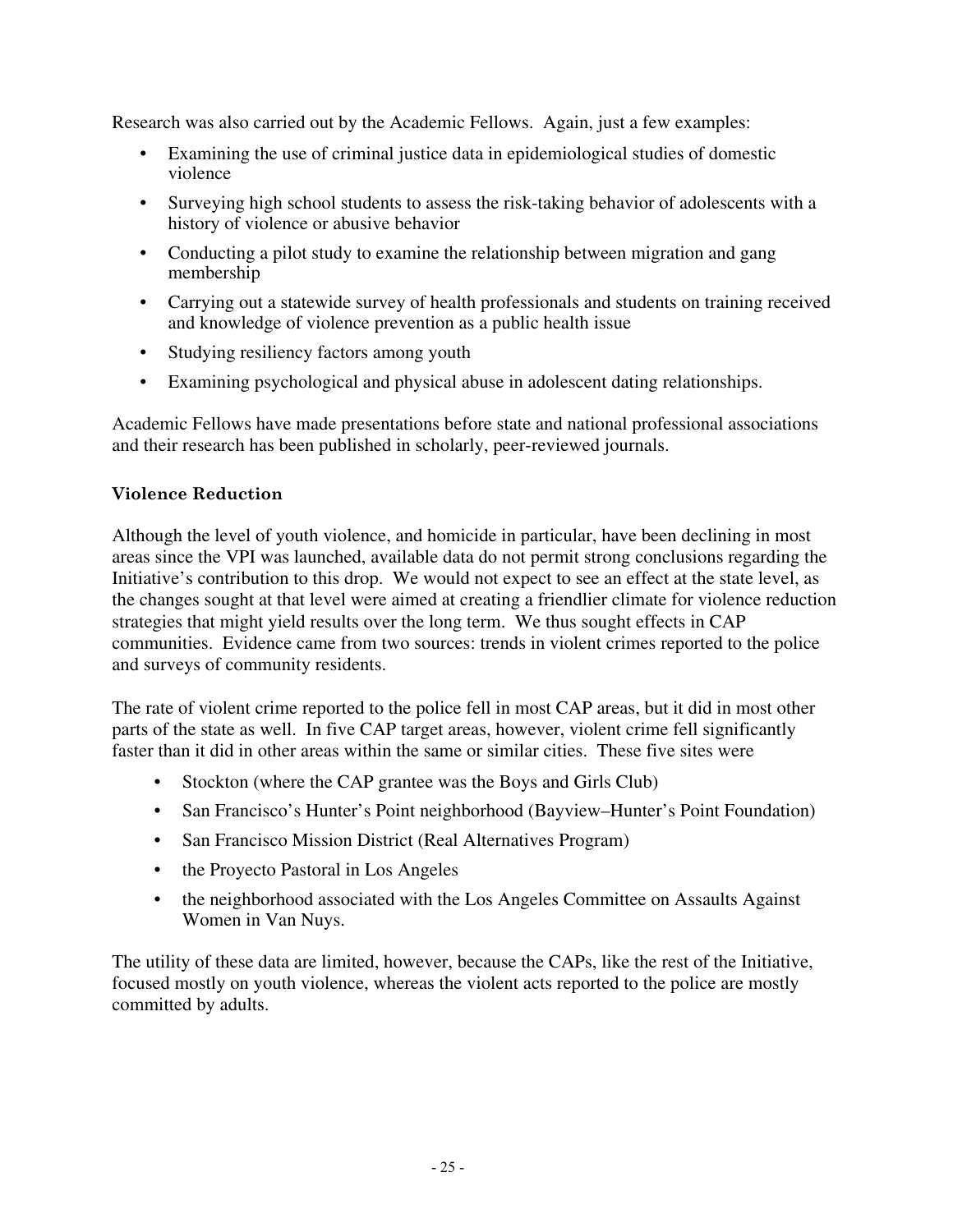The left-hand side of Figure 5 plots the crime rate in the seven largest Community Action Programs (CAPs) for which adequate data were collected<sup>28</sup> from 1990 through 1998. Two growth rates have been estimated for these data, one from 1990 through 1993, the other from 1994 (the year the VPI formally began) through 1998, and two lines are drawn to display these rates, constrained so that the lines intersect exactly halfway between 1993 and 1994. As Table 1 indicates, violence was rising very slightly in the selected areas by about 0.6 % each year. Happily, beginning in 1994 violence rates began to fall rapidly at a rate of about 10.3 % per year. The change in the growth rate is highly statistically significant; that is, it is extremely unlikely that there was no real change in the growth rate between 1993 and 1994. This fact might be seen as providing strong support for the hypothesis that the VPI funding of these community action programs led to a drop in violence in those places.



**Figure 5—Violent Crime in Selected CAP Sites and Los Angeles Net of its CAP Sites**

Unfortunately, we cannot rule out alternative hypotheses, because nearly the same change in violence rates can be seen almost everywhere else, including many places where no VPI-funded community action programs were active. To illustrate this point, the right hand side of Figure 5 shows the violence rate in the part of the city of Los Angeles that had no VPI-funded community action programs—a large urban area with characteristics similar to the places selected for VPI funding.

<sup>&</sup>lt;sup>28</sup> The two sites in Los Angeles, the two in San Francisco, and San Diego, Inglewood and Pomona.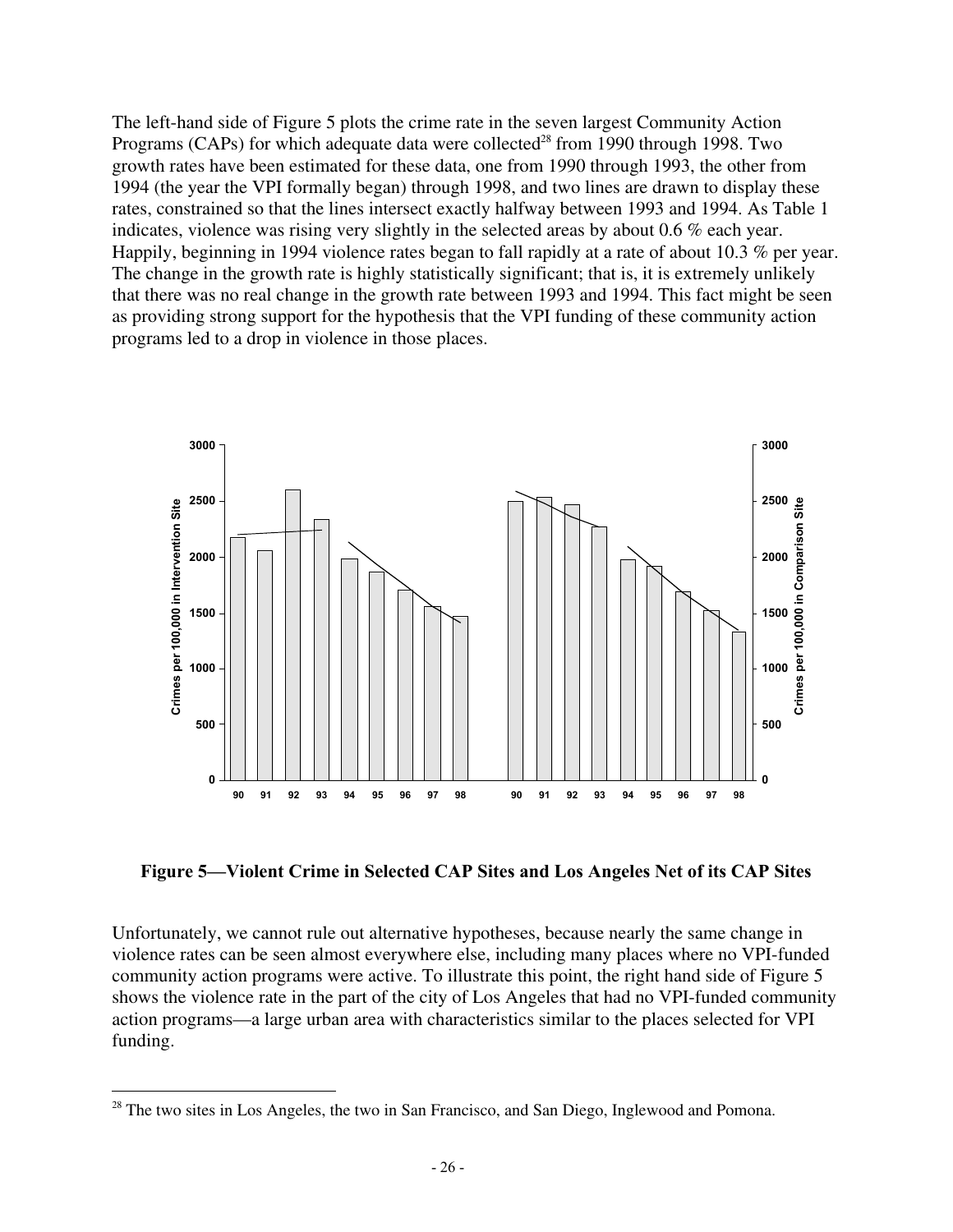| Time period           | Annual rate | Statistical  |
|-----------------------|-------------|--------------|
|                       | of change   | Significance |
| 1990 through 1993     | $0.6\%$     |              |
| 1994 through 1998     | $-10.3\%$   |              |
| Change in growth rate | $-10.9\%$   | 0.0000       |

#### **Table 1. Growth in Violence Rate Changed Significantly After 1993 in CAP Sites**

From Figure 6, we note first that after 1993, violence declined in non-CAP areas of Los Angeles at a slightly faster rate than it declined in the CAP sites selected for this discussion (see also Table 2). However, the difference is not statistically significant. In other words, the experience of declining violence seen in the CAP sites was felt in other places. This observation challenges the hypothesis that the VPI intervention was the primary reason violence fell in those places it supported.

| Growth in violence after 1993    | Growth<br>Rate | Statistical<br>Significance |
|----------------------------------|----------------|-----------------------------|
| Selected CAP sites               | $-10.3\%$      |                             |
| Los Angeles, minus its CAP sites | $-11.1\%$      |                             |
| Difference                       | $-0.7\%$       | 0.63                        |

#### **Table 2. After 1993, Violence Fell at Just About the Same Rate in CAP and Non-CAP Sites**

It should also be noted that violence rates were rising prior to 1993 in the selected CAP sites, while they were falling elsewhere in Los Angeles. That is, the *change* in the growth rates seen between 1993 and 1994 in the CAP sites exceeded the change seen in Los Angeles. While the post-1993 experience in both places is about the same, a sharper change was seen in the intervention sites. Table 3 shows the specific difference. The difference between the violence growth rates in the selected CAP sites is about 4.8 percentage points greater than that difference in the rest of Los Angeles. However, this suggestive difference is not statistically significant, and we cannot reject the hypothesis that the difference comes about from chance alone.

The material introduced above is typical of the more detailed analyses we conducted for each site. In almost every place funded by the VPI, violence began to decline following that funding at a significantly faster rate. However, only in five cases is this decline significantly different from that in surrounding communities. We cannot distinguish VPI funded sites from the rest of California on the basis of declining violence rates.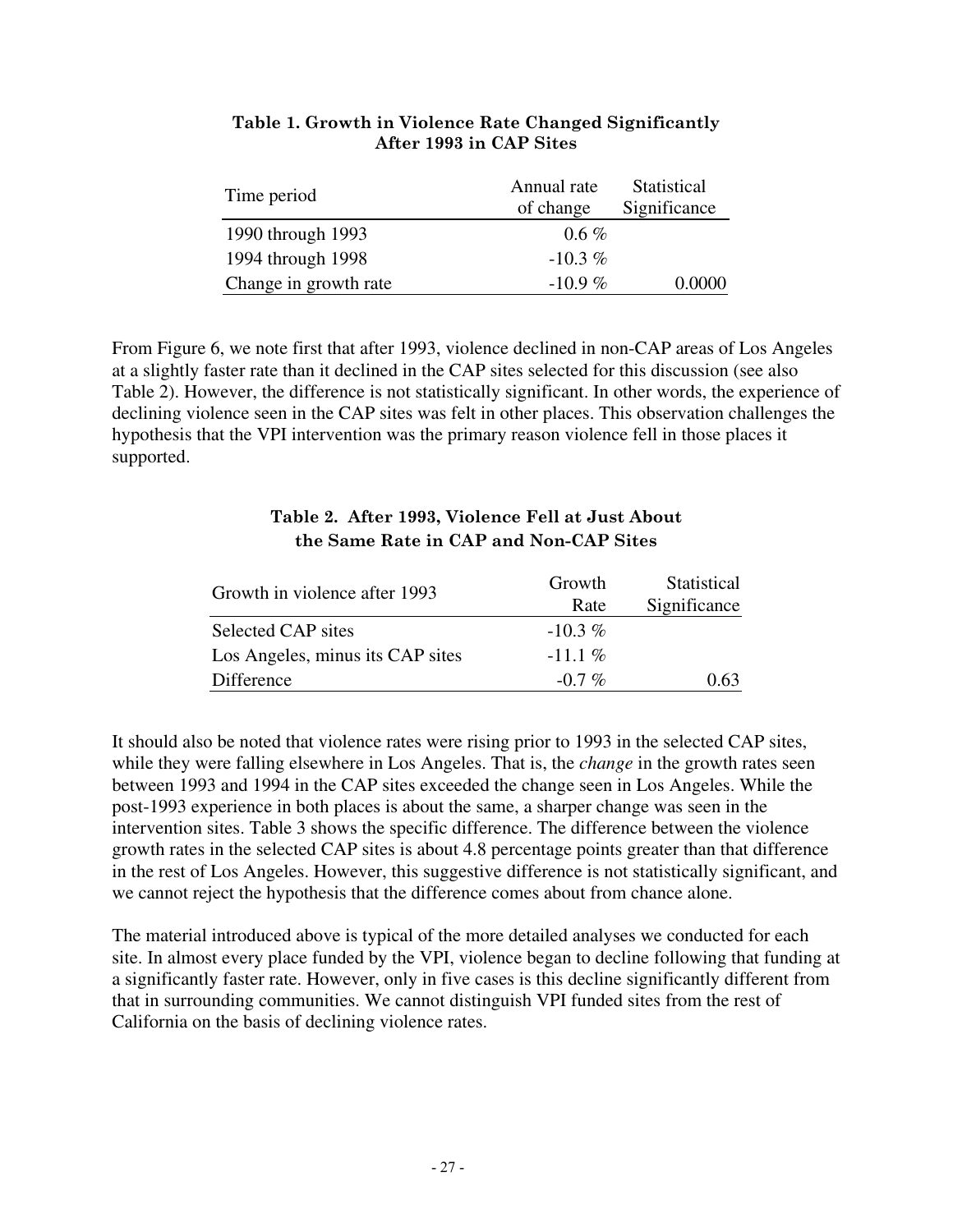| Change in violence | Growth    | Statistical  |
|--------------------|-----------|--------------|
|                    | Rate      | Significance |
| Selected CAP sites | $-10.9\%$ |              |
| Los Angeles        | $-6.6\%$  |              |
| Turnaround         | $4.3\%$   | 0.18         |

#### **Table 3. Change in Growth of Violence for Selected CAPs and Non-CAP Sites**

It should be noted that the rapid fall in violence seen above is not just a local and isolated event. Violent crime has fallen annually in the nation, the state, and in most cities, since about 1993. For the most part, the drop is a real one, not caused by an increase in the number of victims who fail to report crime or a decrease in the number of reports that law enforcement agencies choose to record.

According to a recent report, "Americans age 12 or older experienced fewer violent and property crimes in 1997 than in any other year since the 1973 inception of the National Crime Victimization Survey."<sup>29</sup> This survey is national in scope, and cannot tell us much about what happened in California, let alone in California cities and neighborhoods. However, its conclusions are based on a sample of households and do not depend on the willingness of victims to report incidents to law enforcement agencies or on how thoroughly those agencies record those incidents and make their statistics public. Figure 6 shows the homicide victimization rate for each year from 1981 through 1997 for California and for the City of Los Angeles.<sup>30</sup>

In both the state and the city, the homicide rate in 1997 fell far below anything seen in the previous sixteen years. The data upon which Figure 6 is based come from law enforcement agencies (homicide victims cannot, by definition, participate in victimization surveys), but unlike many other crimes, we believe most homicides are reported to the police or to the medical examiner, and much attention is paid to these records. The dramatic fall in homicides since about 1993 cannot be attributed to an increasing failure to report and record them.

Our failure to detect a difference between most of the sites funded by the VPI and similar areas nearby does *not* mean the VPI programs were ineffective in reducing violence. Violence did begin to decline at a faster rate almost everywhere VPI programs existed, and it is plausible to believe that these programs had something to do with that drop. But because violence dropped almost everywhere else as well, it is impossible to distinguish the drop "caused by" VPI-funded programs from other factors that may have played an important role. Among the factors (in no particular order of possible importance) that have been credited for the drop in violence are these:

 <sup>29</sup> Bureau of Justice Statistics, *Criminal Victimization*, December 1998, NCJ 173385.

<sup>30</sup> Calculated by the authors using data from the *California Homicide File* provided by the California Department of Justice.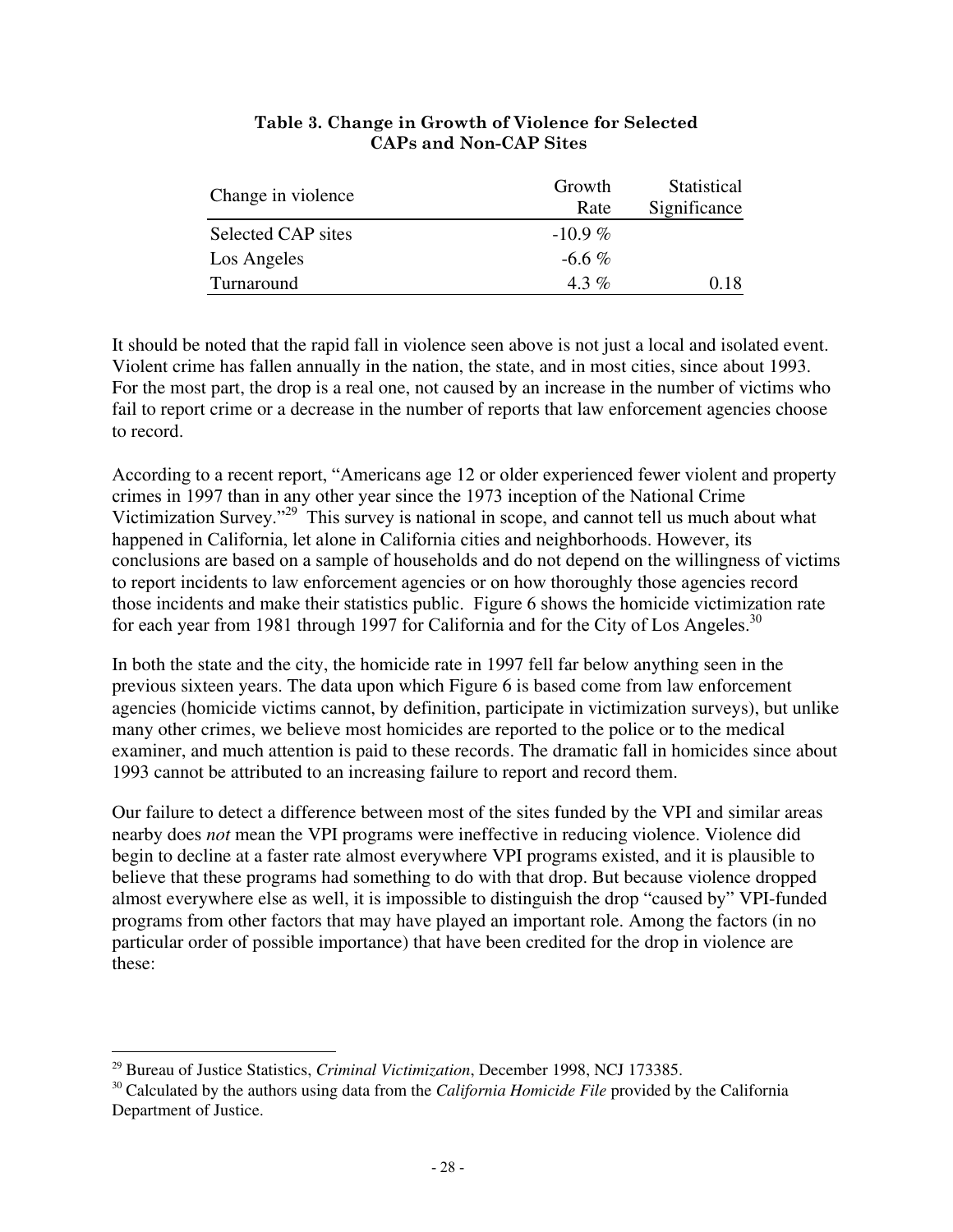- Community action programs like those funded by the VPI exist in many places, and if the VPI-funded programs were effective, we must believe that some of the others were too.
- The violence-reducing effectiveness<sup>31</sup> of governmental policies such as mandatory sentencing ("Three Strikes") and community policing may have obscured the effectiveness of community action programs everywhere.
- Changes in drug marketing, which is sometimes blamed for having caused the sharp increase in violence starting in the mid-1980s, may have played an opposite role in the early 1990s.
- The economy is much better today than it was when the VPI began.



**Figure 6—Homicide Rate in California and Los Angeles, 1981–1997**

Furthermore, we could use only relatively gross measures of violence in the communities served—data collected by agencies—and had no way to observe the behavior of the precise population the funded CAPs were intended to affect. Thus, our analysis used relatively gross measures to evaluate what may have been a relatively subtle effect, in an environment where many other things were taking place. We cannot prove the effectiveness of these programs, but we also cannot rule it out.

If between 1993 and 1998 violence had remained at the high levels seen in 1993 in most places, we might have been able to detect a significant and unique decline in violence in those places

 <sup>31</sup> *Crime and Delinquency in California,* 1997, pp vi-vii.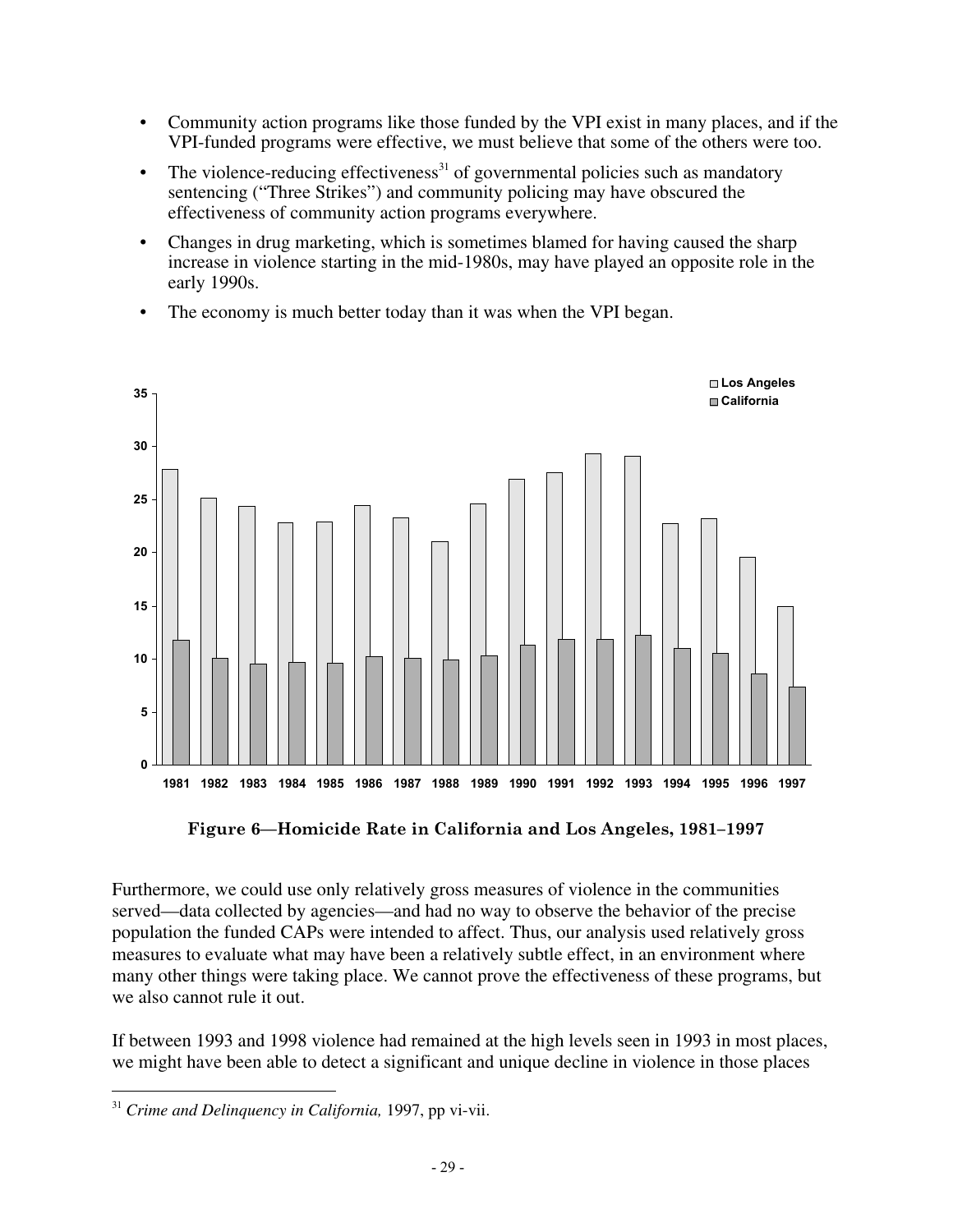where VPI-funded programs existed. The strong and nearly universal downward trend in violence has probably obscured any unique contribution of these programs. While the failure to find a statistically defensible proof that these programs "caused" the drop in violence is a disappointment, what actually happened is reason for celebration.

Adults surveyed in CAP communities—both CAP participants and nonparticipants—perceived that community conditions had improved over the Initiative's course and reported lower levels of exposure to youth violence over the intervention period. Youths, on the other hand, did not see a drop in violence. The utility of these data are also limited, in this case, by the lack of comparison sites. We do not know whether the trends reported by adults and youths are better than, the same as, or worse than those that adults and youths in similar non-CAP communities would have reported.

Our inability to find a more widespread violent-crime reduction effect and youths' reports of continued exposure to youth violence without decline may be due to limitations in the data or analysis or to insufficient passage of time. However, it may be that the investment of money, effort, and time by the CAPs was simply insufficient to effect changes detectable even at the neighborhood level. Programs in other states that have been associated with violence reduction have typically been more intensive and more explicitly focused on violent behavior than the CAPs have been.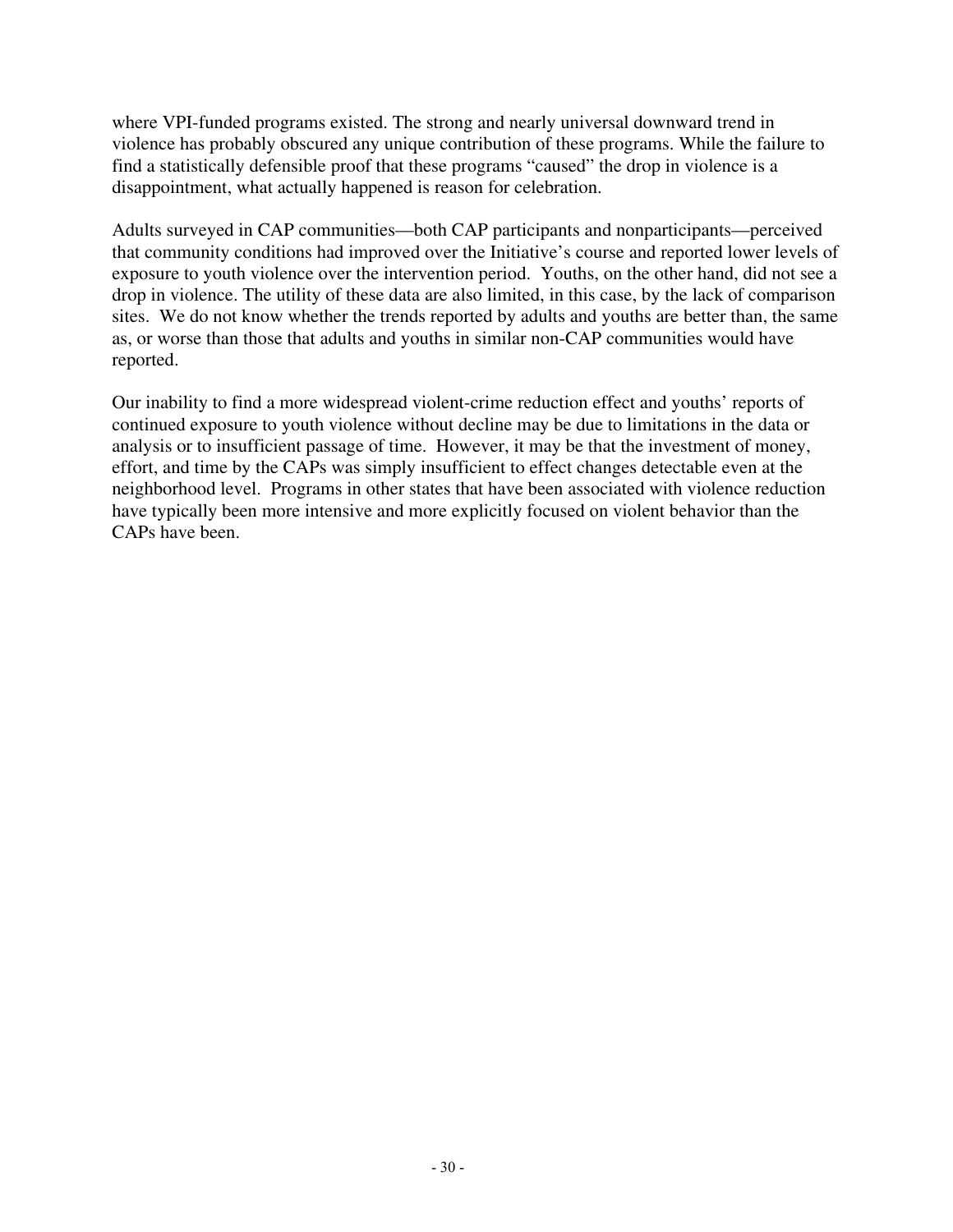#### **CONCLUSIONS**

The California Wellness Foundation and the VPI's co-funders spent \$35 million over five years in an attempt to reduce youth violence in California.<sup>32</sup> Did they succeed? This question cannot be answered yet. As discussed above, some important indicators of violence are headed downward, but there are problems with the meaningfulness of all available measures. And many of the Initiative's impacts may not be realized for some time yet. These limitations prevent us from concluding with confidence that the Violence Prevention Initiative has to date resulted in less youth violence in California.

While we cannot measure effects on violence directly, we can measure what the Initiative has achieved in other terms. We find that there are many links between the diverse activities funded by the Initiative and changes in legislation, in the information available, or in personal behavior and attitudes that are consistent with violence reduction. For some of these changes (Martin & Glantz's indirect effects on local gun law passage, the effects of the model alcoholic-beverage control act), knowledgeable sources verify a causal link. For others (the effect of CAPs on youths, of the Leadership Program on its participants), those affected have told us so. For still others (the effect of CAPs on community attitudes, the Pacific Center's influence on statewide policy), the links are more hypothetical but nonetheless plausible.

We have cited here only a few examples. The Initiative funded direct services to hundreds of youths, resulted in hundreds of publications (brochures, policy briefs, journal articles, etc.) addressing violence prevention, involved hundreds of individual contacts with policymakers and opinion leaders, and funded dozens of research projects. Given the quantity and nature of the activities undertaken, it would be surprising if the Initiative had not already had some violence reduction effect. It would be even more surprising if actions taken to date had no future effect. That is because many of the Initiative's programs involve investments in the future:

- in the careers of community leaders, health professionals, and researchers working for violence prevention
- in building the capacities of community organizations
- in adding to a mass of research findings growing towards criticality
- in incrementally changing the mindsets of undecided policymakers, preparing them for an eventual convincing stroke.

In gaining some perspective on these accomplishments, it is worth keeping the following in mind:

• No private organization had previously undertaken such a concerted effort on such a large scale to reduce violence. There was thus no obvious model to turn to, no fully relevant source of guidance and lessons learned.

 $32$  The Foundation spent somewhat more on violence prevention than the \$35 million it provided for the Initiative, since grants also went to organizations whose activities complemented the VPI but which were not officially part of it.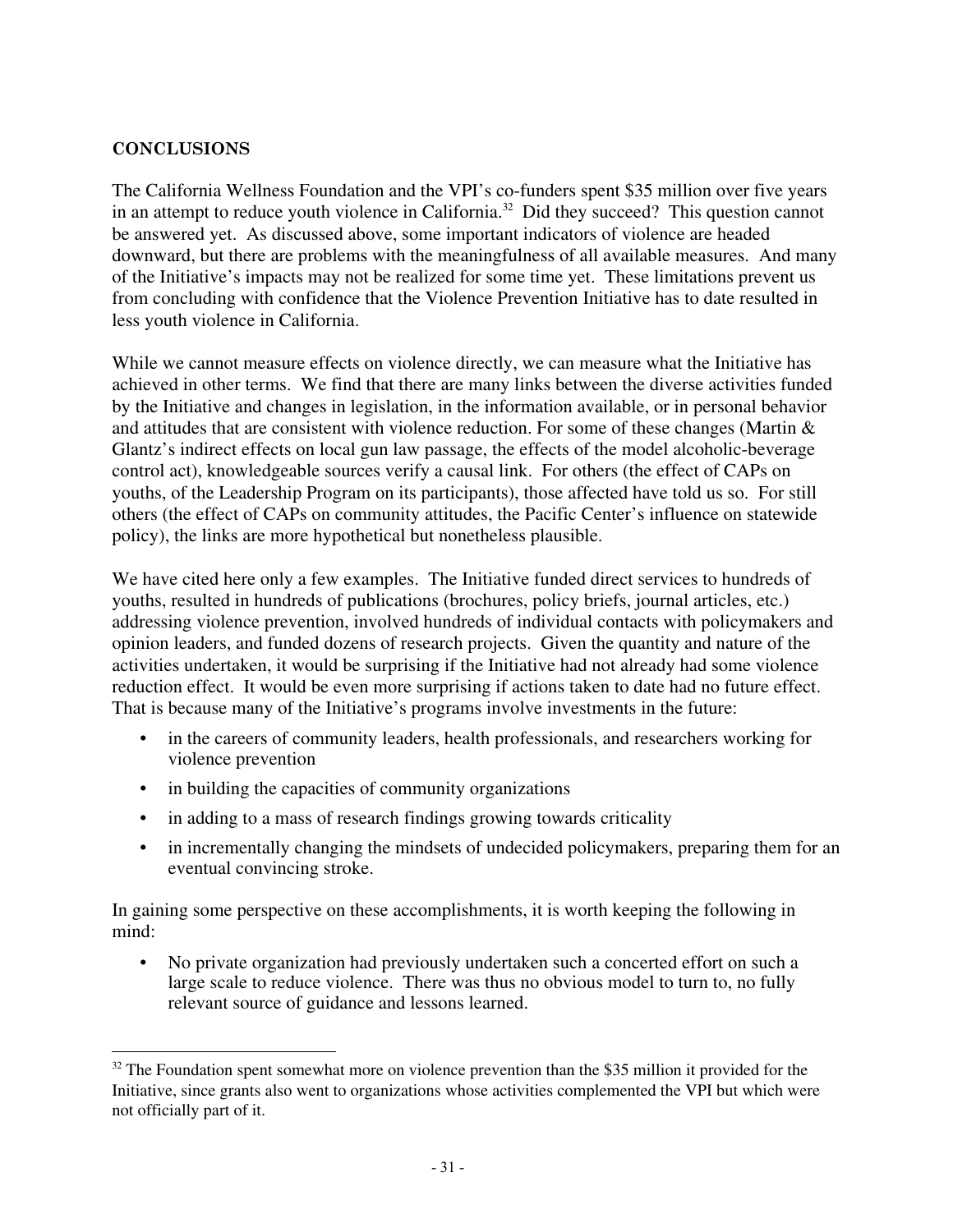- Smaller-scale efforts or public-sector programs have not been able to demonstrate clear effects on crime and violence reduction.
- Simply ensuring that \$35 million is spent on what is intended is a major task. While we have reservations about the strategies employed by some of the grantees, most appeared to be making good-faith efforts to maximize the violence prevention value of their VPI funds.
- While \$35 million is a lot of money for one initiative to spend, it is not a lot of money to spend in a state the size of California. It amounts to roughly 20 cents per resident per year, or something over a dollar per young person.

The individual programs and projects are not the whole story. Many of the VPI participants with whom we talked genuinely felt that they had become part of an integrated movement. The Foundation took numerous steps—conferences, retreats, regional meetings, an electronic network, etc.—to encourage interaction and ensure that the VPI grantees perceived themselves as part of a larger effort. There were also many instances of collaboration among grantees. The Community Action Programs, for instance, have worked with other components, and the CAPs worked together on gun control advocacy. This collaboration can reasonably be ascribed to the Initiative, without which these organizations may not have come into contact. The Initiative also brought together people from different backgrounds or disciplines who would otherwise have been unlikely to work together. At least as importantly, the VPI touched many others across the state who were not formally part of the Initiative. It helped bring community coalitions, professional organizations, youth groups, and local and state agencies together in a growing movement against youth violence. In short, where the VPI is concerned, the whole seems to be greater than the sum of the parts.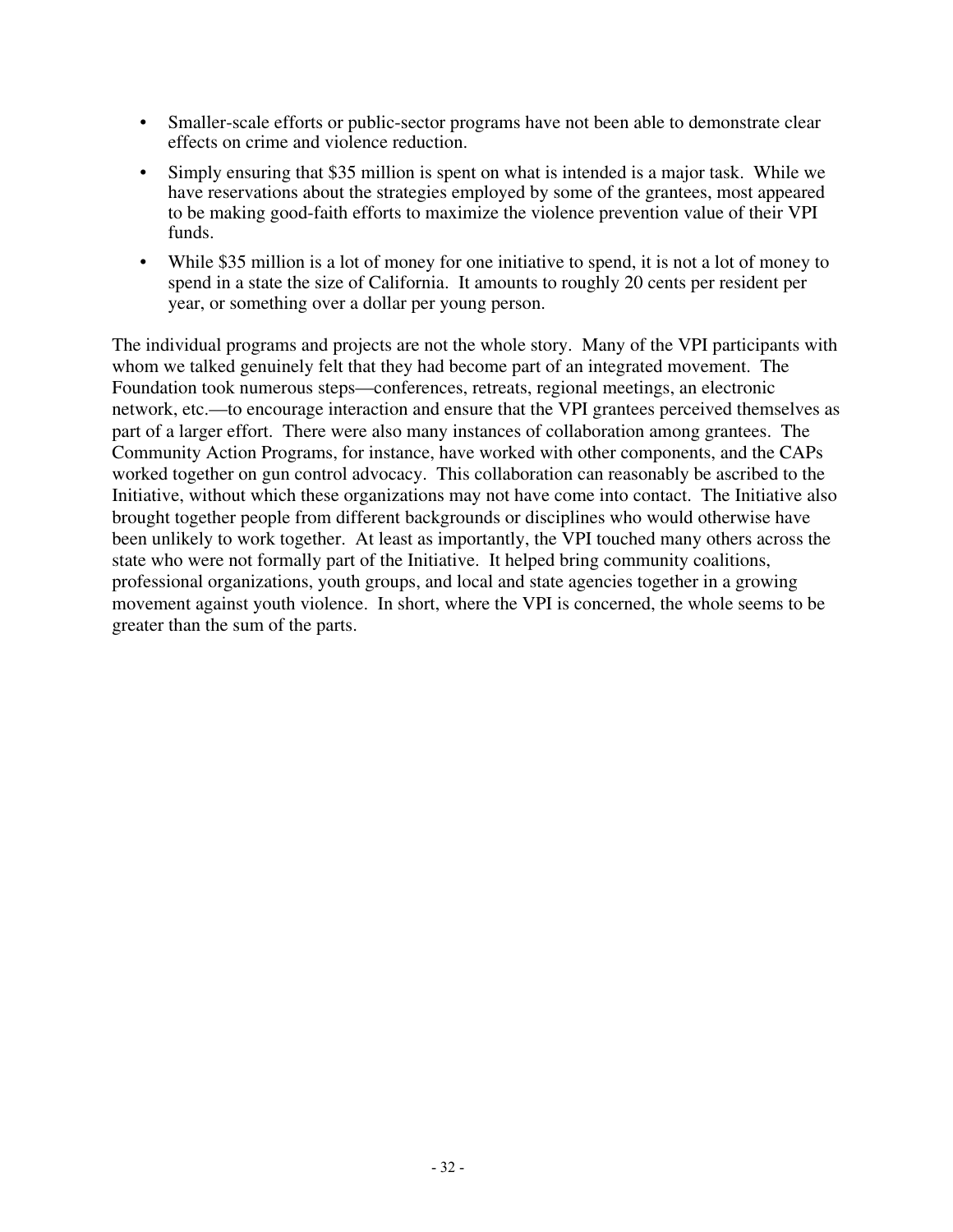#### **LESSONS FOR FUTURE INITIATIVES OF THIS TYPE**

What lessons might be drawn from the first phase of the VPI? Here, we restrict ourselves to four key lessons for initiatives elsewhere:

- Limit the responsibilities of the grantees. Few VPI grantees were able to do everything they were expected to. The CAPs, for example, were asked to do policy and media advocacy, build coalitions, provide direct services to youths, and participate in integrative VPI activities. The Pacific Center was given three ambitious policy goals to work towards. The Community Leader and Academic fellows were expected to fulfill a number of requirements. The reasons for setting all these responsibilities are easy to identify and quite understandable. The Foundation's approach to violence prevention was admirably broad, and it was correctly worried about accountability. However, the VPI experience suggests that the individual elements of future initiatives might benefit from greater focus.
- Give evaluation a high priority in designing the elements of an initiative. The Foundation made sure that an evaluation component was in the VPI from the start. The components, however, were not always designed to allow confident conclusions to be reached about the effects of their actions. Neither were the goals of the Initiative and its component programs accompanied by narrower objectives well enough defined that progress toward them could be objectively demonstrated. We believe it important
	- to design intervention strategies at least quasi-experimentally where possible
	- where strategies need to be chosen among, to choose those permitting strong evaluations
	- to set a finite, measurable, achievable set of objectives up front.

Though it may seem obvious to many observers that the VPI has had a broad, positive effect, movements make headway by convincing skeptics and the undecided. Designing initiative components from the outset to promote rigorous evaluation should help in that regard. One way a funding agency can facilitate this is to interact with the evaluator during the design stage; input should also be sought from potential grantees.

- Allow plenty of time and resources to support integration. Though we have emphasized the synergistic nature of the VPI's structure, it has taken more time, money, and effort than expected to approach true integration. At the outset, the Foundation itself was unsure of integrating its multipronged effort. Many participants didn't understand the VPI structure, and there were background- and discipline-related communication barriers to overcome. Once progress was made, it was often partially eroded by the difficulty the components had at sustaining an institutional memory. Community Leader and Academic fellows were out of the Initiative after two years. CAPs experienced turnover in staff and participating youths. And, as mentioned above, choices had to be made between spending time on community needs and spending time on Initiative integration.
- Allow plenty of resources for technical assistance and time for skill development, and judge effectiveness accordingly. In the VPI, technical assistance was underfunded at the outset. Most CAPs were unfamiliar with policy advocacy; many needed help with program content, organization, and staff retention and development. From that starting point, success for many of the CAPs should probably be gauged by new skills attained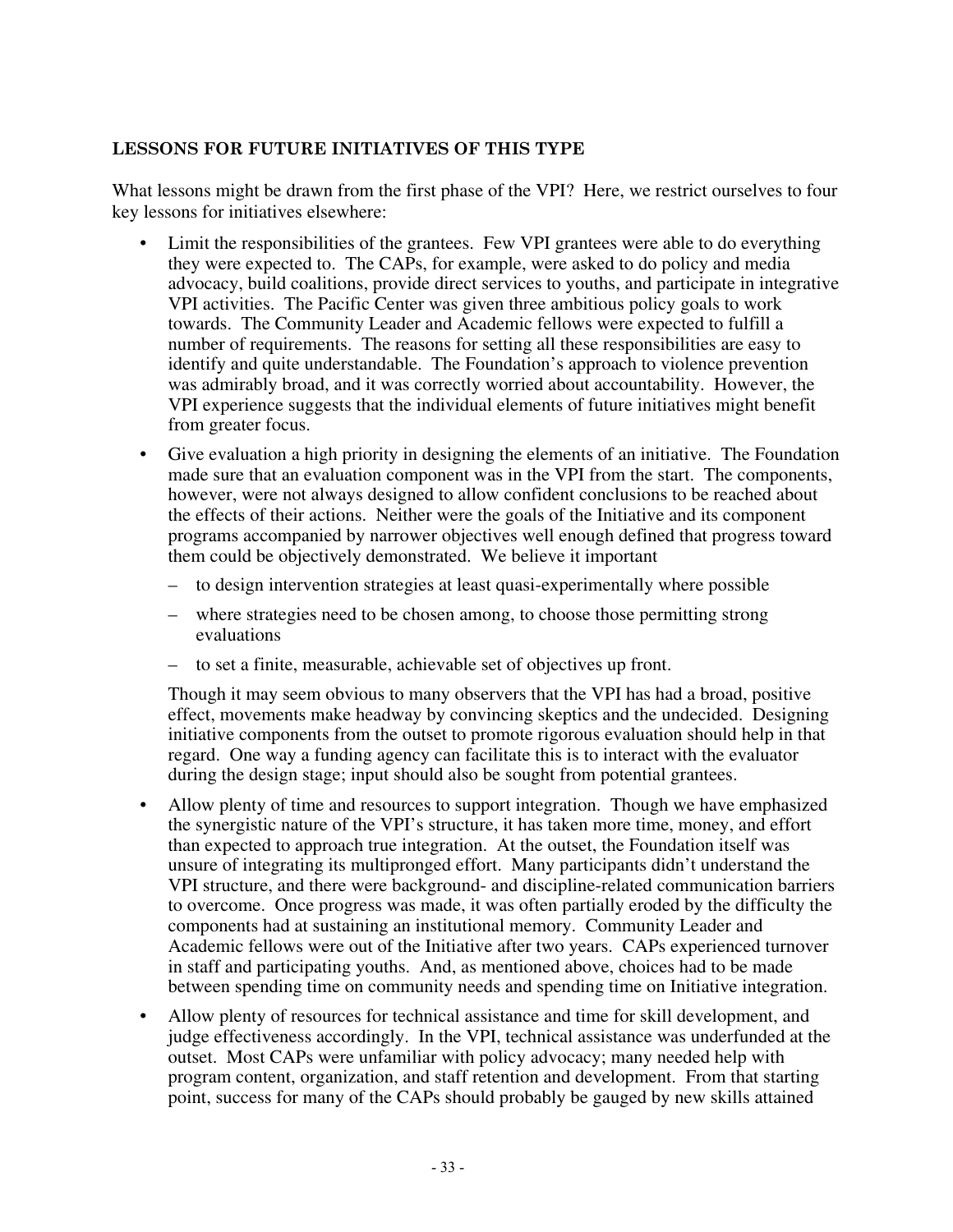and used, consistency administering programs, and mastery of different aspects of violence prevention, rather than effects within the community. Similar conclusions may be drawn regarding the Community Leader Fellowship Program.

In closing, the Initiative continues with many of the same elements that proved successful in its first five years. One of the challenges it may eventually have to contend with is the inevitable upturn in violence rates. Historically, periods of decline in violence have been followed by periods of increase, and it is unlikely that the current downturn will be exempt from that pattern. Will the VPI's contributions to community violence prevention assets and the state policy environment be sufficiently lasting and robust to damp the upward pressure on violence? The Foundation might well give some thought to preparing for this eventuality. At a minimum, it might put in place some "early warning" indicators and an evaluation strategy that will be able to show whether violence rates in areas of VPI focus are increasing less quickly than those elsewhere.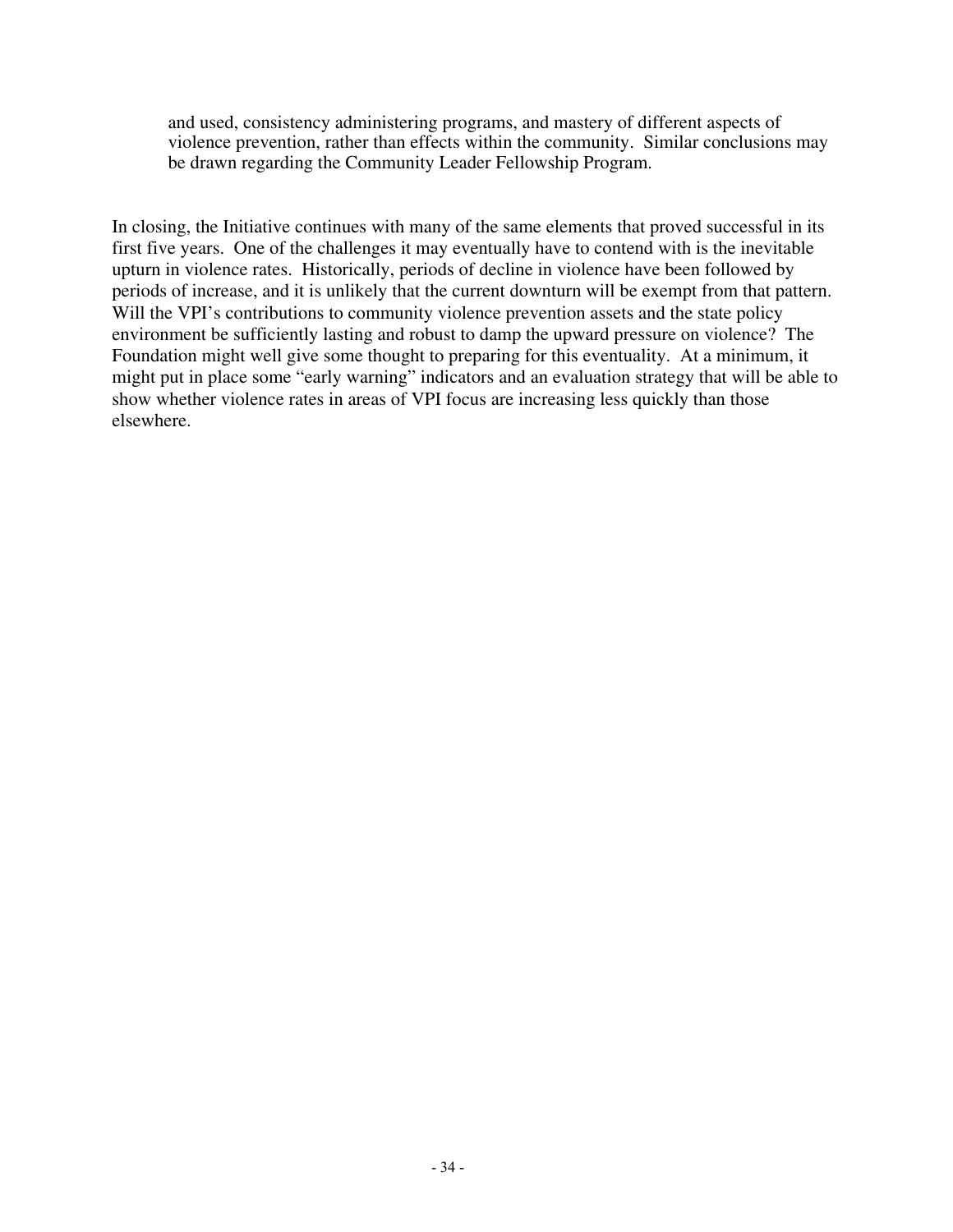#### **APPENDIX A: DESCRIPTION OF CAP EVALUATION**

The CAP evaluation was developed to answer three questions that parallel the CAP program objectives as stated by the Foundation:  $33$ 

- 1. Are CAPs building the capacity of local community agencies and organizations to intervene successfully on the youth violence problem?
- 2. Did CAPs successfully deliver youth violence interventions at the community level?
- 3. Do multi-faceted community programs improve intermediate violence prevention outcomes (e.g., violence prevention skills) and reduce rates of violent behavior associated with youth violence?

#### **Methods**

To answer these questions, a variety of evaluation methods was used, including annual interviews with CAP project directors, collaborative members, local opinion leaders, and community youth and adults; focus groups with youth CAP participants; and school and community archival analyses. In this report, the majority of findings are based on the following three data sources:

**Opinion leader telephone interviews**. An average of 480 opinion leaders was surveyed halfway through the second (1995-96), third (1996-97), and fourth (1997-98) implementation years (response rate = 76%). Opinion leaders were selected based on the following criteria: they had the potential of enhancing CAP policy, media advocacy, and program efforts; they held positions in agencies key to CAP efforts; and/or they were viewed as opinion leaders by community members.

There were three types of opinion leaders: CAP-nominated opinion leaders who were members of the CAP collaborative, CAP-nominated opinion leaders who were not members of the CAP collaborative, and independently-selected opinion leaders. Independently-selected opinion leaders were added in 1996-97 and 1997-98 in order to ensure representativeness of opinion leaders within each CAP community. They were selected by the evaluators based on a compiled list of similar types of individuals in each CAP area that included county- and city-level representatives from the media, health and social services, education, criminal justice, local government, and business.

The survey instrument contained primarily closed-ended questions to assess respondents'

- perceptions of the amount of youth violence occurring in CAP communities;
- knowledge and perceptions of the CAP;
- actions regarding youth violence prevention;
- support for policy proposals related to youth violence;

<sup>&</sup>lt;sup>33</sup> The California Wellness Foundation's Violence Prevention Initiative Request for Proposals, 1993.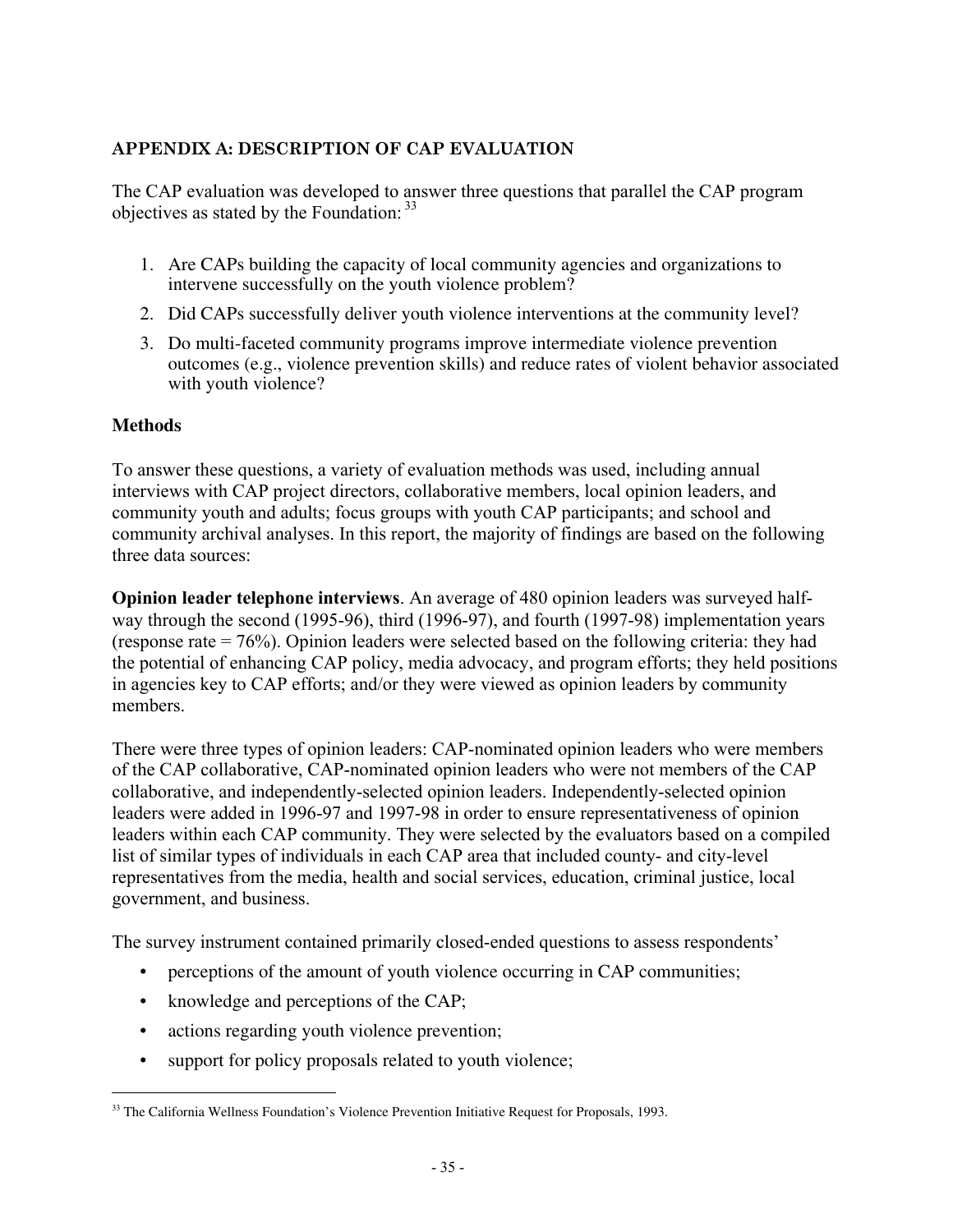- perceptions of community participation in youth violence prevention;
- interaction with other organizations in the CAP area; and
- demographic information.

**Adult telephone interviews**. An average of 1,806 adults living in CAP communities was surveyed halfway through the second, third, and fourth implementation years. Households located in census tracts where CAPs were concentrating their efforts were randomly selected and called a maximum of five times. A total of 50,970 randomly generated telephone numbers was attempted for all CAP regions combined. Of this total sample, 59% were not part of the survey population or did not qualify for the study (e.g., fax/modem, business, did not live in study area, ill/hard of hearing, not available until the study was completed). The qualification status of 37% of attempts could not be determined. Among the 4% known to be qualified for the survey, the response rate was 93%.

The survey instrument contained closed-ended questions to assess respondents'

- knowledge and perceptions of the CAP;
- participation in youth violence prevention activities;
- support for policy proposals related to youth violence;
- perceptions of the amount of youth violence occurring in their community;
- exposure to violence;
- perceptions of neighborhood cohesion;
- media use: and
- demographic information.

**Youth school-based written survey**. An average of 4,588 ninth- and tenth-graders attending schools that serve CAP communities was surveyed during the second, third, and fourth implementation years (response rate  $= 64\%$ ). Students within selected classrooms were eligible for participation if they were willing to participate, returned a signed, positive parental consent form, and attended class the day of the survey.

The survey instrument contained closed-ended questions to assess respondents'

- participation in the CAP and other community programs;
- use of violence prevention skills;
- violence-related norms/attitudes;
- exposure to violence;
- perception of neighborhood problems;
- use of violence;
- use of alcohol: and
- demographic information.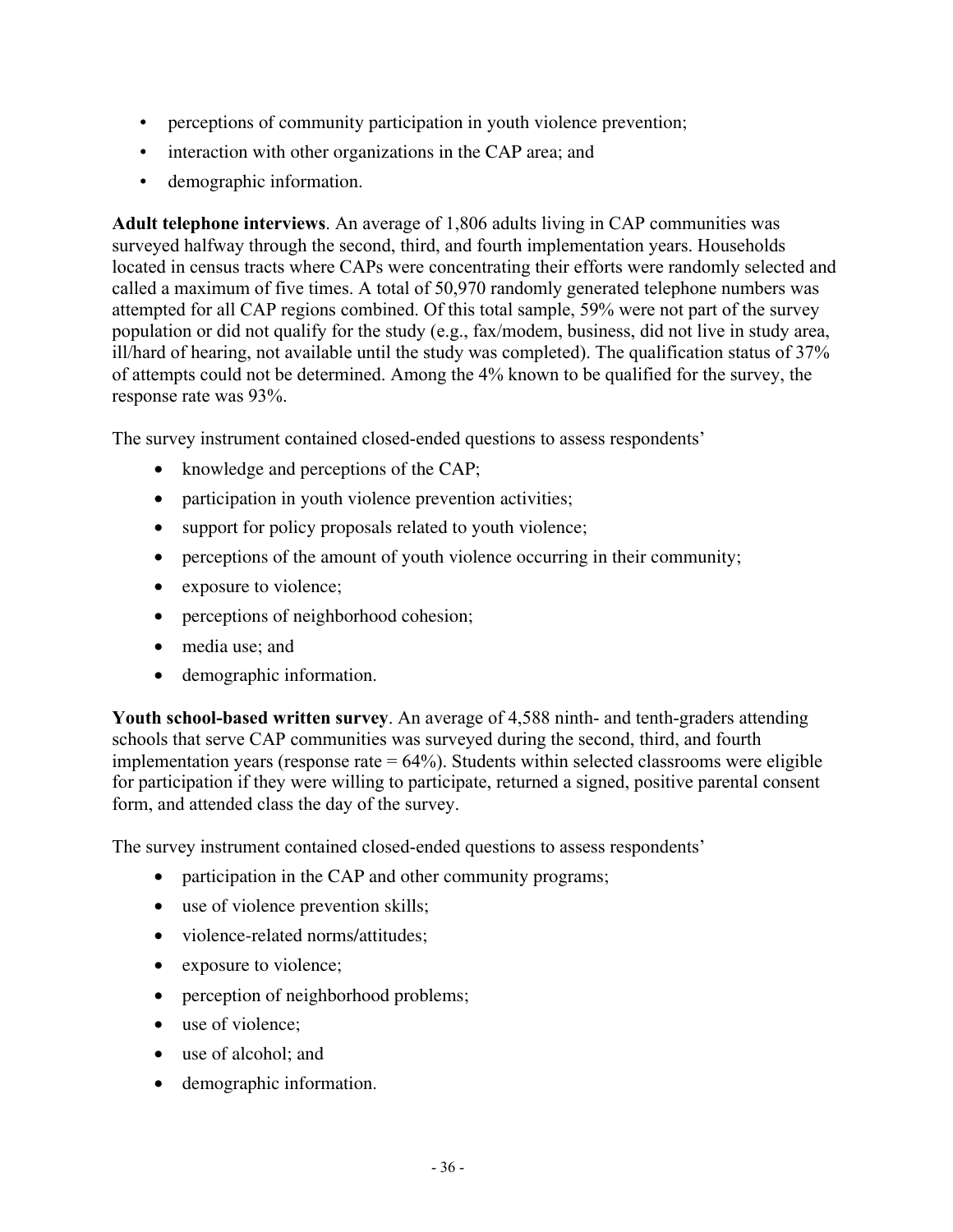#### **Analyses**

Analysis of the VPI evaluation data employed a variety of statistical methods and tests. Both qualitative and quantitative methods were used. Quantitative analyses for the VPI evaluation can be categorized as univariate, bivariate, or multivariate. Univariate analysis included the generation of descriptive statistics for measures of central tendency and dispersion such as means and standard deviations. Bivariate analyses included computation of Pearson's correlation coefficients, and comparisons of two groups using t-tests for continuous measures and chi-square tests for categorical measures. Multivariate analysis included, but was not limited to, using general linear models (GLM) to compare more than three groups on a continuous outcome measure, or more than one independent variable. In GLM models, main effects treated as fixed, two-way interactions were included, and Tukey's HSD tests were used for post-hoc analyses of statistically significant main effects. For example, to assess opinion leaders' level of support for increasing resources for youth violence prevention programs, the GLM included main effects for *year* and *opinion leader type* (independently selected, nominated non-collaborative member, or nominated collaborative member), and their interaction.

To assess changes over time for continuous intermediate and ultimate youth outcomes, we computed multiple linear regression models that controlled for demographic characteristics (gender, ethnicity, mother's level of education, grade level), witnessing of violence, violent victimization, and perceived preventability of violence. Time was dummied with 1995-96 serving as the reference year. Participation in a CAP program or event, a dichotomous predictor, was interacted with time. When modeling ultimate outcomes, a dichotomous variable indicating high vs. low exposure to violence was interacted with time. Full entry method and pairwise deletion were used for all models. Logistic regression was used to assess changes over time for dichotomous outcomes.

Because students were nested within schools, the magnitude of between-school (or -community) variation for youth outcomes was assessed by computing the intraclass correlation coefficient (ICC). Although variability in youth outcomes among schools (and thus CAP communities) existed (as evidenced by a non-zero ICC), the vast majority of variability in intermediate and ultimate youth outcomes was among students, regardless of school affiliation. The results of models with and without school included as a random coefficient are equivalent, so for parsimony we did not include school as a random coefficient in our models.

Finally, for all tests of statistical significance we deemed p-values less than or equal to 0.05 statistically significant.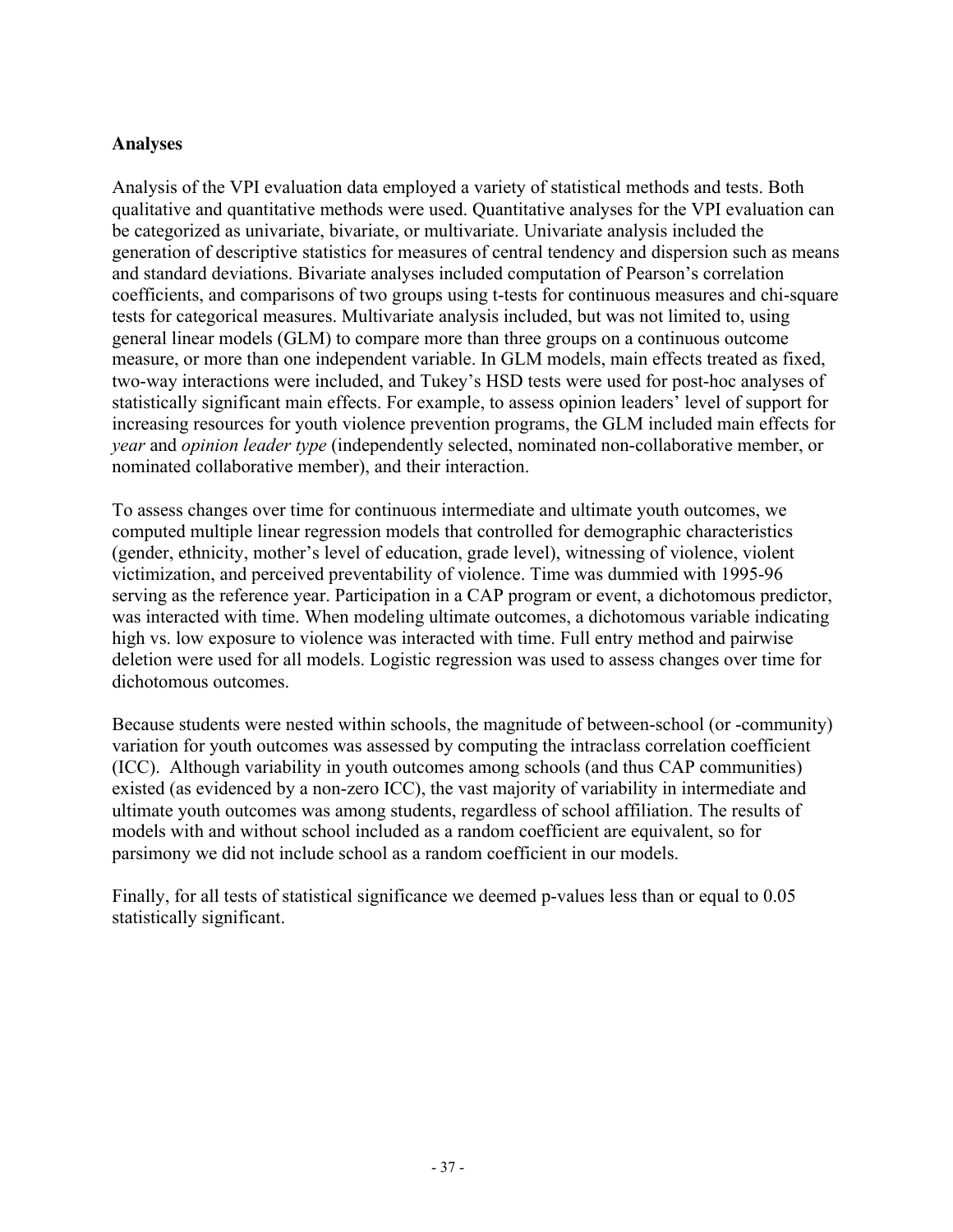#### **APPENDIX B: LEGISLATIVE ANALYSIS METHODS**

In an effort to gauge the Pacific Center's impact on state-level policy change, we conducted a quantitative analysis of legislation proposed in California during the past four biannual legislative sessions (i.e., from 1991 to 1998). Additionally, we conducted a similar analysis using legislative data from Illinois and Michigan. The primary criterion for selecting the comparative study sites was the existence of a public policy advocacy group engaged at the state level in eliminating youth violence. We also wanted to select states where youth violence legislation was actively under consideration or recently enacted.

Our approach to conducting the legislative analysis was comprehensive in the sense that we considered all relevant bills. Previous legislative studies typically focused on "key bills" that were especially visible, successful, or related to salient issues in a given legislative session. The latter approach has been used, for instance, by the California Senate Office of Research, which provides annual previews of key legislation, and David Steinhart of Commonweal, who analyzed key youth crime and violence prevention bills in a recent report.<sup>34</sup> While these types of analyses provide detailed descriptions of key bills, these bills are often atypical of the larger body of proposed legislation in the areas of interest. Our analysis attempted to measure the legislative success of all bills related to the Pacific Center's three policy goals.

We examined bills proposed in California and the two comparison states both before the start of the VPI and during its development to answer three basic questions:

- How successful was legislation directly supported by the Pacific Center?
- How successful was the broader category of violence prevention or "public health" approaches to legislation?
- How well did the prevention proposals fare relative to more criminal justice oriented measures?

To capture changes in legislation related to the Pacific Center's efforts to influence the policy process, we examined legislative activity in the three study states during the last four complete California legislative sessions, with the 1991-92 session serving as our baseline. Legislation relevant to the Pacific Center's three policy goals was initially screened to meet the following inclusion criteria:35

 <sup>34</sup> David Steinhart, *California Juvenile Justice, Youth Crime and Violence Prevention Legislation: Six-Year Summary, 1993–1998,* Commonweal, Bolinas, California.

<sup>&</sup>lt;sup>35</sup> We limited legislative activity to bills proposed. We excluded from our analysis any resolutions, constitutional amendments, or other types of legislation not defined as a bill.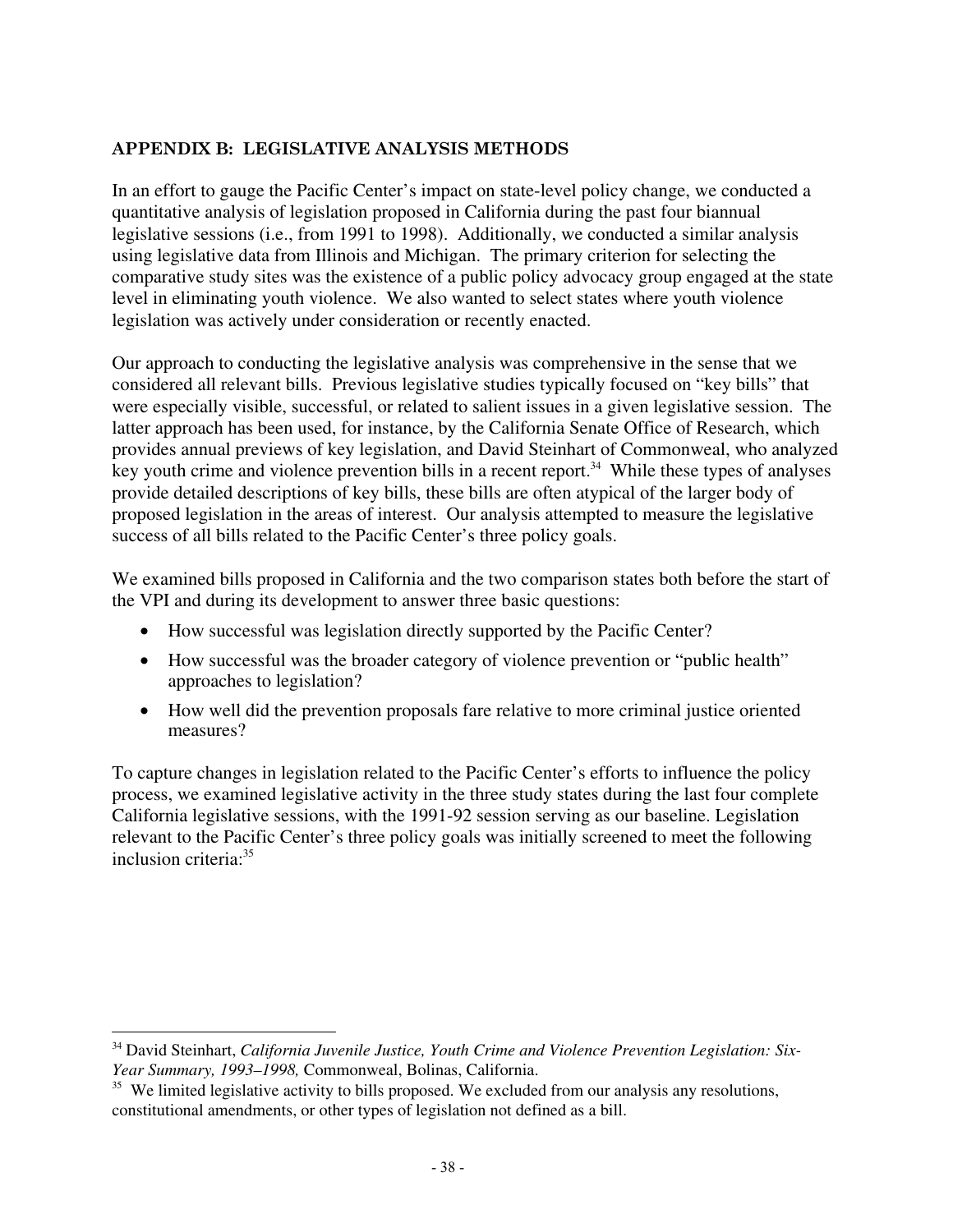*Policy Goal I—Shift Society's Definition of Youth Violence to Include a Public Health Perspective*

*Criterion: Legislation that explicitly attempts to address youth violence through either control of violent behavior by youths or the provision of resources intended to prevent or divert violent behavior by youths.*

This criterion includes traditional criminal justice approaches of deterrence, incapacitation, and rehabilitation. It also includes preventive approaches delivered by both the criminal justice system and a wider net of human service agencies such as schools and community-based agencies. The target of these approaches must be juveniles, which excludes the larger set of bills aimed at non-age-specific criminal offenses.

#### *Policy Goal II—Reduce Youth Access to Alcohol and Other Drugs*

*Criterion: Legislation that explicitly attempts to reduce youth access to, and/or use of, alcohol and illicit drugs through either direct control of youth behavior or the provision of resources intended to prevent or divert youth access and use. Also included is legislation aimed at the sales and marketing of alcohol to minors and any regulation or taxation of alcohol intended to specifically reduce youth access.*

This criterion provides a broad definition of approaches aimed at reducing the use of alcohol and drugs by youths through prevention, treatment, and punishment. It also includes approaches targeting environmental factors that contribute to minors' use such as advertising and furnishing to minors by adults.

#### *Policy Goal III—Reducing Firearm Injury and Death*

*Criterion: Legislation that regulates, taxes, or provides penalties for the use, sale, transfer, design, and manufacture of firearms and ammunition with the intended effect of reducing firearm-related injury and death.*

This criterion includes almost all of the bills directly related to firearms, with the exception of the use of firearms by law enforcement officials (unless criminal in nature) and bills related to hunting.

One potential criticism of these criteria is that they include overly broad interpretations of the three Pacific Center goals, which are focused on prevention and not punishment. We nevertheless chose to adopt this approach for several reasons. First, we wanted to ensure that important bills were not missed in the initial screening. Second, and more importantly, we wanted to compare the relative success of alternative approaches to violence prevention. For example, both penalty enhancements for violent crimes and community-based violence prevention programs are intended to prevent future violence; yet they represent widely different strategies toward achieving this goal.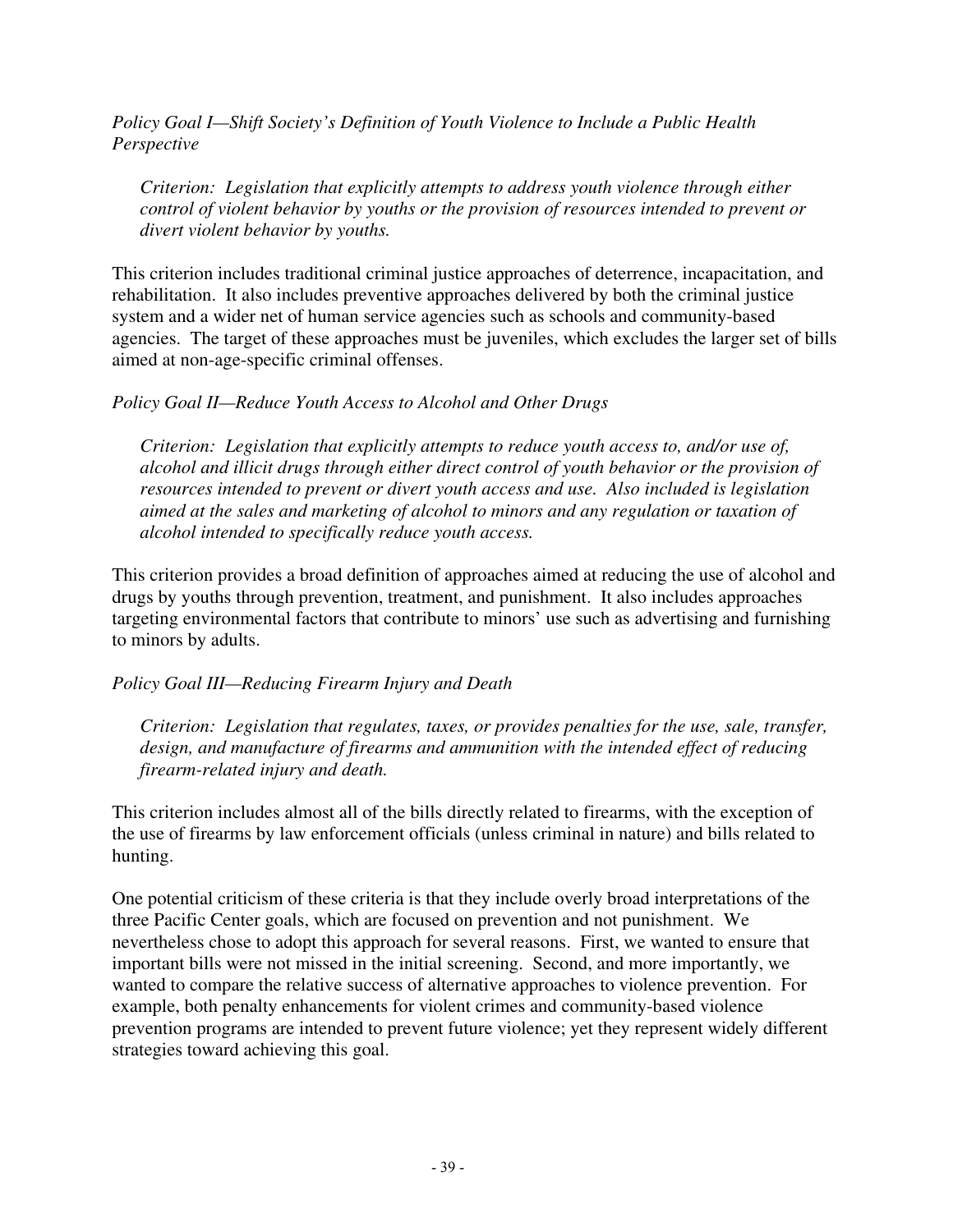**Search Terms.** To locate the entire population of bills meeting our selection criteria, we conducted a Lexis search for all bills proposed in each state between 1991 and 1998 using the following search terms:

- For youth violence "Youth or juvenile and crime or violence."
- For firearms "Firearm or weapon or gun or handgun or ammunition or bullet."
- For youth access to alcohol and drugs—"Alcohol or beer or drug."

Using the same terms, we conducted a second electronic search on California's state bill information Web site.<sup>36</sup> We identified bills that were missed by the electronic searches by reviewing other sources such as news and legislation reports by the research units in both legislative houses. David Steinhart's 1998 review of key violence prevention legislation was also reviewed for relevant bills. Results of these searches are reported in Table B.1 below.We found that the Lexis search captured 57 percent of the bills meeting the above criteria and that the missed bills were evenly distributed by year and type of strategy. The California Web site search captured a larger proportion of the bills meeting the above criteria and identified 83 percent of the relevant bills identified.

| Data Source                                     | Year           |              |             | Total        |              |
|-------------------------------------------------|----------------|--------------|-------------|--------------|--------------|
|                                                 | 91/92          | 93/94        | 95/96       | 97/98        |              |
| Total bills located                             | 81             | 524          | 297         | 591          | 1,493        |
| Total meeting criteria (% of total)             | 32<br>$(40\%)$ | 152<br>(29%) | 93<br>(31%) | 170<br>(29%) | 447<br>(30%) |
| Of bills meeting inclusion criteria             |                |              |             |              |              |
| Percent found on Lexis                          | 27<br>(84%)    | 83<br>(55%)  | 48<br>(52%) | 98<br>(58%)  | 256<br>(57%) |
| Percent found on CA Website                     | n/a            | 123<br>(86%) | 88<br>(95%) | 133<br>(78%) | 344<br>(83%) |
| Percent found outside of electronic<br>searches | 5<br>(16%)     | 6<br>(4%)    | 2<br>(2%)   | 23<br>(12%)  | 31<br>(7%)   |

# **Table B.1**

#### **Search Results by Data Source in California**

To report the progress of relevant bills in California, we present the full sample of California bills found in all three searches. Since our two comparison states, Illinois and Michigan, do not provide a data source comparable to the California Web site, we are limited to results from the Lexis searches and use these results to compare total proposed and enacted bills across the three states. Although the limited Lexis search underreports total bills proposed, we were able to compare the different strategies used in each state and the relative success of these proposed strategies over time.

**Measuring Legislative Progress**. We measured both total bills proposed and the progress of these bills in the legislature. While including only enacted bills provides an accurate assessment

 <sup>36</sup> http://www.leginfo.ca.gov/bilinfo.html.